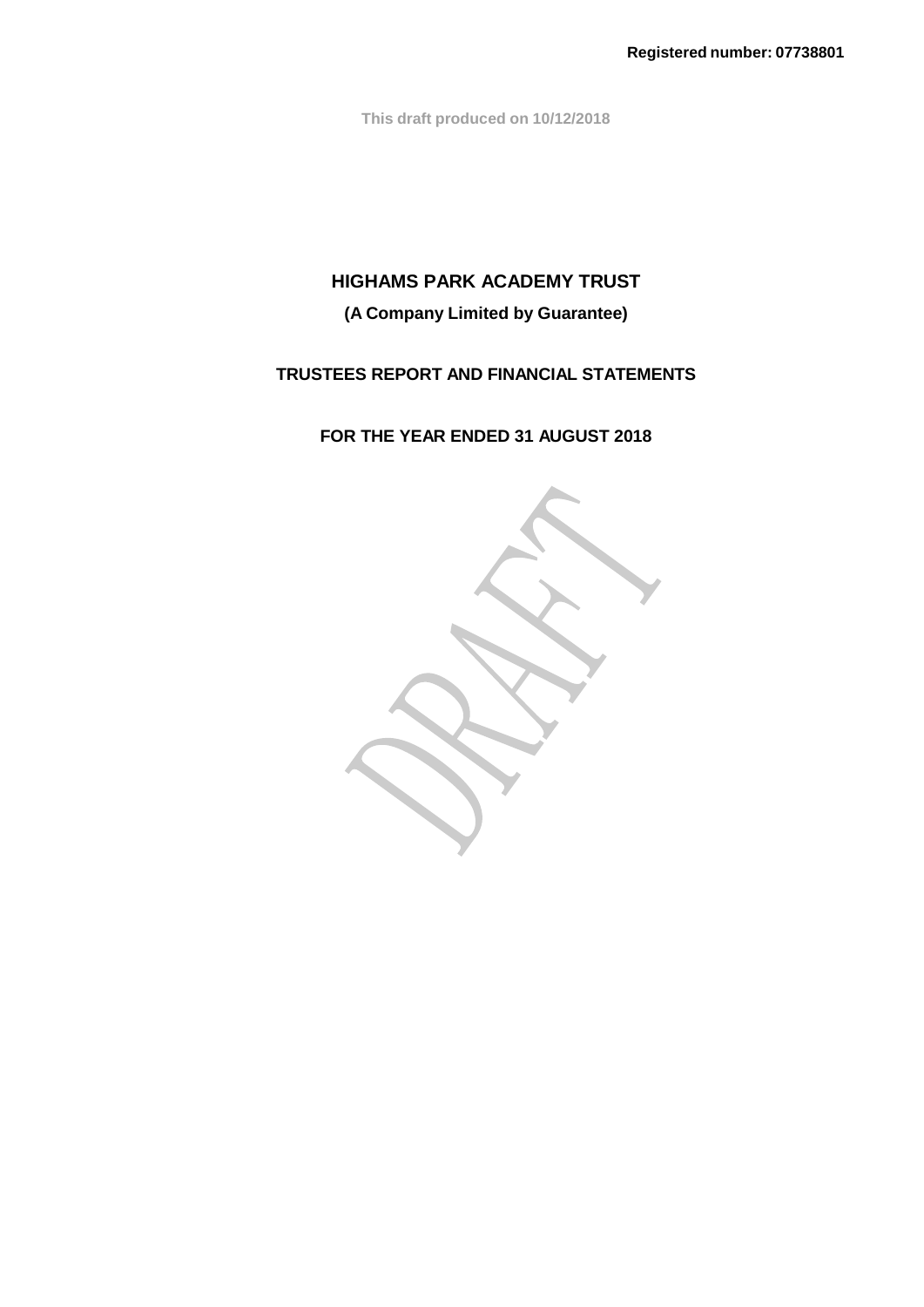# **(A Company Limited by Guarantee)**

# **CONTENTS**

|                                                                                | Page      |
|--------------------------------------------------------------------------------|-----------|
| <b>Reference and Administrative Details</b>                                    | $2 - 3$   |
| <b>Trustees' Report</b>                                                        | $4 - 11$  |
| <b>Governance Statement</b>                                                    | $12 - 15$ |
| <b>Statement on Regularity, Propriety and Compliance</b>                       | 16        |
| <b>Statement of Trustees' Responsibilities</b>                                 | 17        |
| <b>Independent Auditors' Report on the Financial Statements</b>                | $18 - 20$ |
| <b>Independent Reporting Accountant's Assurance Report on Regularity</b>       | $21 - 22$ |
| Statement of Financial Activities Incorporating Income and Expenditure Account | 23        |
| <b>Balance Sheet</b>                                                           | 24        |
| <b>Statement of Cash Flows</b>                                                 | 25        |
| <b>Notes to the Financial Statements</b>                                       | $26 - 46$ |

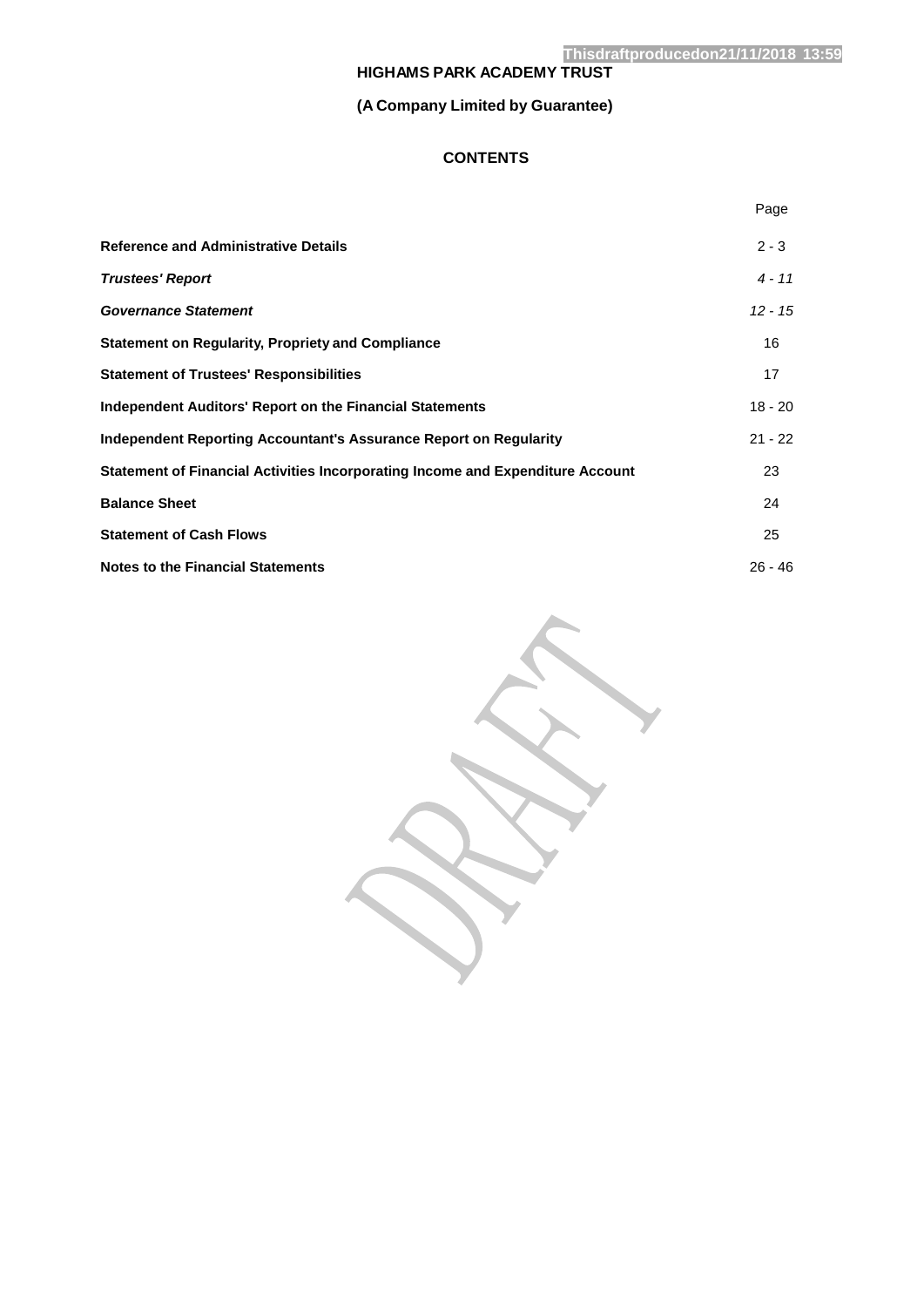# **(A Company Limited by Guarantee)**

### **REFERENCE AND ADMINISTRATIVE DETAILS OF THE ACADEMY, ITS MEMBERS, TRUSTEES AND ADVISERS FOR THE YEAR ENDED 31 AUGUST 2018**

| <b>Members</b>                                  | Mr A Benton<br>Mr S Carter<br>Mr P Cates (Deceased 25 June 2018)<br>Mr R Hutchinson<br>Mr P Philip<br>Mr S Riches                                                                                                                                                                                                                                                                                                                                        |
|-------------------------------------------------|----------------------------------------------------------------------------------------------------------------------------------------------------------------------------------------------------------------------------------------------------------------------------------------------------------------------------------------------------------------------------------------------------------------------------------------------------------|
| <b>Trustees</b>                                 | Mr A Benton<br>Mr P Cates (Deceased 25 June 2018)<br>Mrs C Crossley<br>Mrs C Edwards<br>Mr R Hutchinson (Resigned 18 December 2017)<br>Mr J Kemp<br>Mr R Palmer<br>Mrs T Penfold, Chair (Appointed 18 December 2017)<br>Mr P Rogers, Chairman (Term of office ended 18 December 2017)<br>Mr A Sikora<br>Mr P Grundy, Principal and Accounting Officer<br>Mr N Whitehead<br>Mrs G Hogan (Appointed 16 July 2018)<br>Mrs S Boyack (Appointed 16 July 2018) |
| <b>Company registered</b><br>number             | 07738801                                                                                                                                                                                                                                                                                                                                                                                                                                                 |
| <b>Company name</b>                             | <b>Highams Park Academy Trust</b>                                                                                                                                                                                                                                                                                                                                                                                                                        |
| <b>Principal and registered</b><br>office       | <b>Highams Park School</b><br>34 Handsworth Avenue<br><b>Highams Park</b><br>London<br>E4 9PJ                                                                                                                                                                                                                                                                                                                                                            |
| <b>Company Secretary</b>                        | Dr Tim Morris                                                                                                                                                                                                                                                                                                                                                                                                                                            |
| <b>Chief Executive Officer</b>                  | Mr P Grundy                                                                                                                                                                                                                                                                                                                                                                                                                                              |
|                                                 | The Chief Executive Officer of the Trust is also the Principal of the School and is referred to<br>throughout this Report as the Principal or the Accounting Officer.                                                                                                                                                                                                                                                                                    |
| Senior Leadership and<br><b>Management Team</b> | Mr P Grundy, Principal<br>Mr N Hyde, Deputy Principal<br>Mr T Capewell, Deputy Principal<br>Mr N Armsby, Vice Principal<br>Mr J Davisson, Vice Principal<br>Ms C Halkes, Vice Principal<br>Mr B Hughes, Vice Principal<br>Dr T Morris, Vice Principal<br>Mrs S Aziz, Chief Finance Officer<br>Mrs V Payne, Assistant Vice Principal<br>Mrs A Richards, Assistant Vice Principal                                                                          |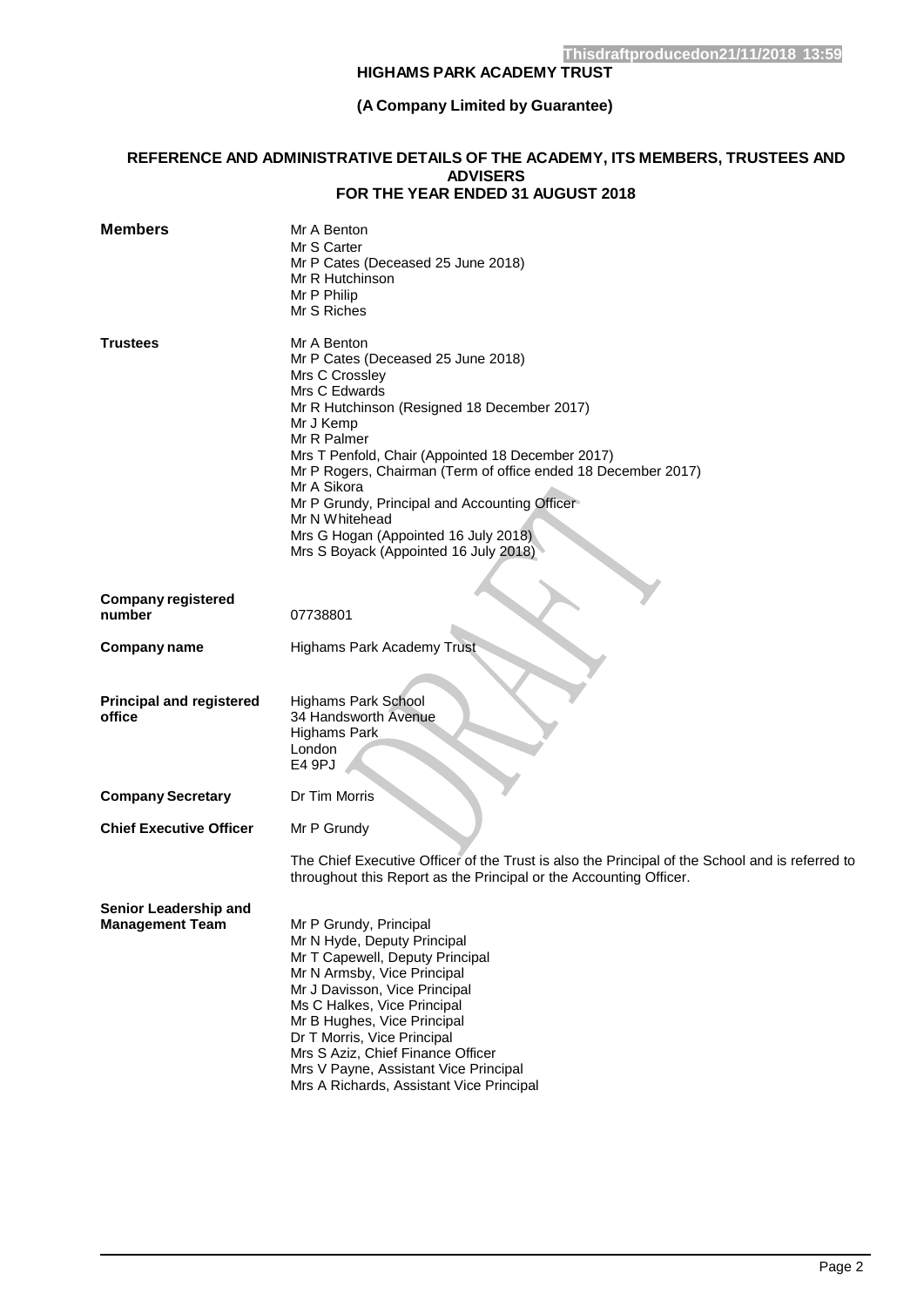# **(A Company Limited by Guarantee)**

## **REFERENCE AND ADMINISTRATIVE DETAILS OF THE ACADEMY, ITS TRUSTEES AND ADVISERS FOR THE YEAR ENDED 31 AUGUST 2018**

### **Advisers (continued)**

| <b>Independent Auditors</b> | Price Bailey LLP<br><b>Chartered Accountants</b><br><b>Statutory Auditors</b><br>Causeway House<br>1 Dane Street<br><b>Bishop's Stortford</b><br>Hertfordshire<br>CM23.3BT |
|-----------------------------|----------------------------------------------------------------------------------------------------------------------------------------------------------------------------|
| <b>Bankers</b>              | Royal Bank of Scotland<br>747 Attercliffe Road<br>Sheffield<br>S9 3RF                                                                                                      |

**Solicitors** Winckworth Sherwood Minerva House 5 Montague Close London SE1 9BB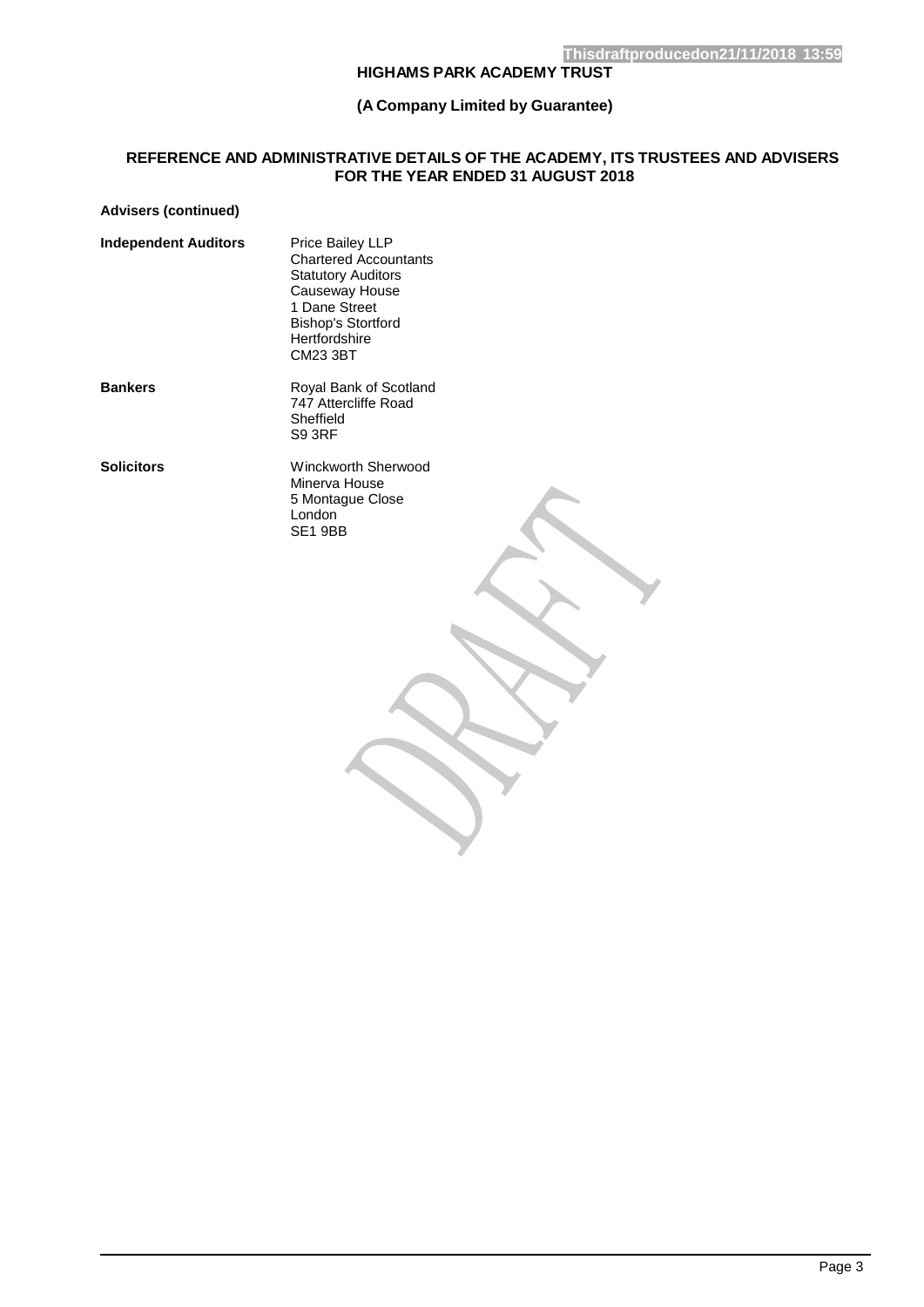#### **(A Company Limited by Guarantee)**

### **TRUSTEES' REPORT FOR THE YEAR ENDED 31 AUGUST 2018**

<span id="page-4-0"></span>The Trustees present their Annual Report together with the financial statements and Auditor's Report of the Highams Park Academy Trust (the Charitable Company, the Academy or the Trust) for the year 1 September 2017 to 31 August 2018. The Annual Report serves the purposes of both a Trustees' Report, and a Directors' Report under Company Law.

#### **Constitution**

The Academy Trust is a Company limited by guarantee and an exempt charity incorporated by a Memorandum of Association on 12 August 2011. That Memorandum and the Trust's Articles of Association are its primary governing documents. The object of the Trust is to operate the Academy known as Highams Park School ("the School") under a Funding Agreement with the Secretary of State for Education.

The School is an independent state funded school for students aged 11-18. It admits annually 240 students aged 11. It has a sixth form of some 340 students, the majority having been students at the School from the age of 11.

For the year 2017/18 the total numbers of students was 1,532. Of these, 11 were registered jointly at the School and at one of two neighbouring Special Schools.

#### **Structure, Governance and Management**

The Trust is a Company limited by guarantee and an exempt charity. Its Memorandum and Articles of Association are the primary governing documents. The Trustees are also the Directors of the Charitable Company for the purposes of Company Law.

#### **Members' Liability**

Each Member of the Charitable Company undertakes to contribute to the assets of the Charitable Company in the event of it being wound up while they are a Member, or within one year after they cease to be a Member, such amount as may be required, not exceeding £10, for the debts and liabilities contracted before they ceased to be a Member.

#### **Trustees' Indemnities**

The Trust's insurance includes provision for Trustees' third party indemnity.

#### **Method of Recruitment and Appointment or Election of Trustees**

The Trustees are also the Directors of the Trust as a Limited Company and are the Trustees of the Academy. They are appointed as follows:

- Up to seven Foundation Trustees appointed by the Members
- Two Trustees elected by the parents of pupils registered at the School
- Two Trustees elected by the staff of the School
- The Principal ex officio
- Up to three Trustees co-opted by the Trust

Each Foundation and co-opted Trustee is appointed for a term of four years and may be reappointed. Each Trustee elected by the parents or the staff is elected for a period of four years and, if eligible, may be re- elected.

#### **Policies and Procedures Adopted for the Induction and Training of Trustees**

New Trustees are provided with a range of bespoke training after establishing, via a skills and knowledge audit, their individual needs and requirements.

All Trustees are provided with the latest DFE Governance Handbook and guidance documents from the Charity Commission on their roles and responsibilities as well as the Academies Financial Handbook.

All Trustees participate in a continuing development training and development programme and have access to a secure online library of guidance, information and advice provided by the DFE, the Education and Skills Funding Agency and the Charity Commission. The library also contains other important reference documents for their ease of use.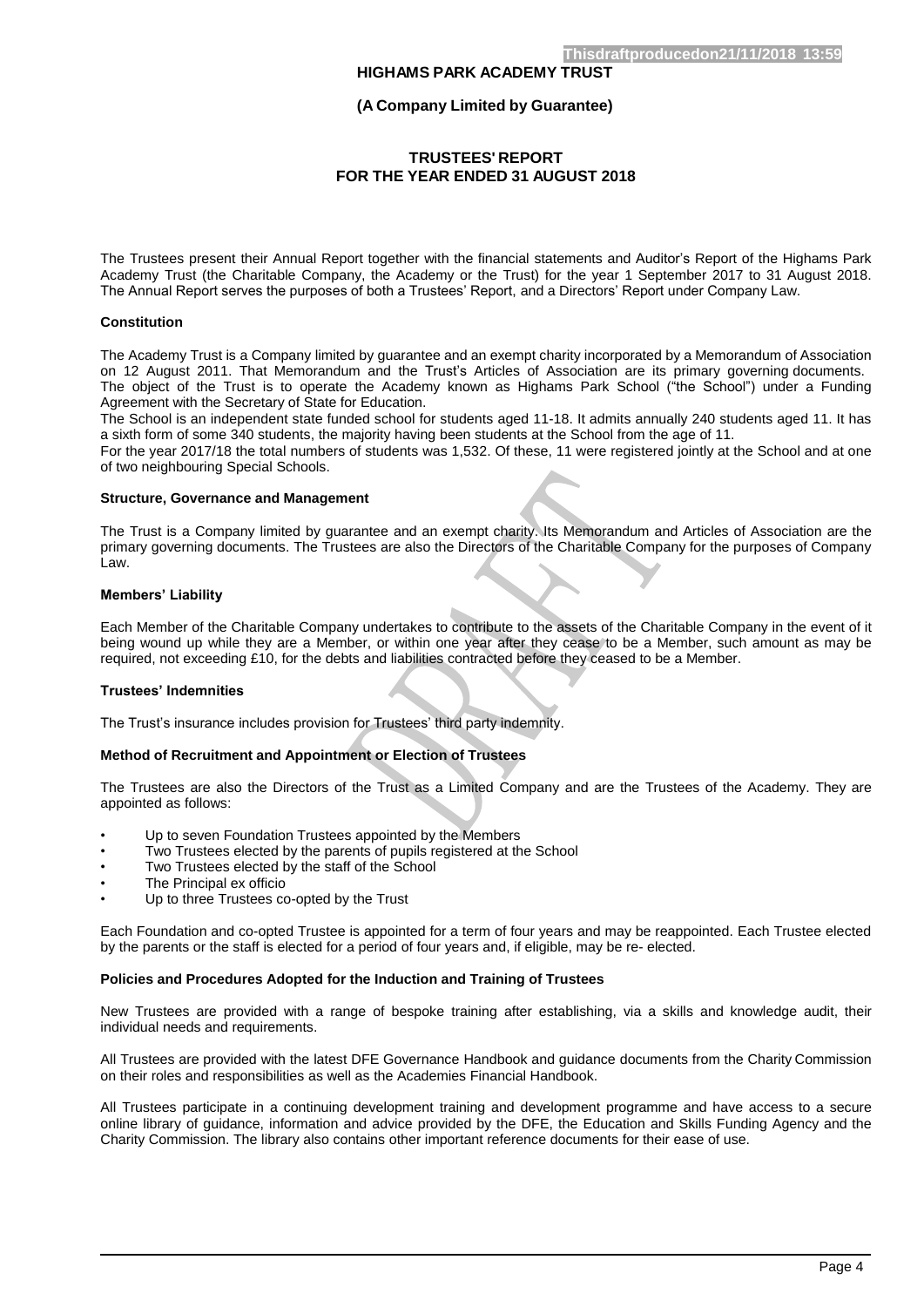#### **(A Company Limited by Guarantee)**

### **TRUSTEES' REPORT (continued) FOR THE YEAR ENDED 31 AUGUST 2018**

In July 2018 the trustees received training from Mr Paul Bagley from NPW Ltd on Effective Governance and Trustee Roles and Responsibilities. They also received training on the procedures around permanent exclusions from fellow Trustees who participated in Pupil disciplinary meetings.

#### **Organisational structure**

#### **Responsibilities – the Trustees**

Under the Articles of Association, the business of the Trust is managed by the Trustees who may delegate the exercise of their functions; subject to limitations set out in the Articles, the Trust's Funding Agreement with the Secretary of State for Education and the Regulations of the Education and Skills Funding Agency ("ESFA").

To this end the Trustees have adopted and developed a Scheme of Delegation under which they have established standing and Task Committees of Trustees to whom the Principal reports and through whom the performance of the School is monitored and evaluated.

The Policy and Scheme of Delegation including the updated Committee Remits was reviewed at a Full Trustees Meeting in July 2018 and approved in September 2018.

#### **Responsibilities – the Principal**

The Principal, as the Trust's Accounting Officer, has specific responsibilities set out by the ESFA. Other responsibilities for the management and operation of the Trust are exercised by the Principal under the Trust's Scheme of Delegation.

# **Responsibilities – the executive leadership – the Senior Leadership and Management Team (**"**SLMT**")

Under the direction of the Principal, the SLMT are collectively responsible for the day-to-day running of the School, in particular recommendation regarding the appointing and managing staff; managing the School's finances and resources; designing, organising the delivery of and monitoring the School's curriculum; evaluating pupils' progress and achievements; and supervising student discipline.

Individually, each SLMT member has designated areas of responsibility which may be varied by the Principal from time to time.

#### **Related Parties and other Connected Charities and Organisations**

The Trust is connected with the Highams Park Charitable Trust and is not connected with, or related to, any other organisations or parties.

Any transaction where a Trustee has a registered a pecuniary interest is undertaken in accordance with the procedures outlined in the Academies Financial Handbook.

#### **Arrangements for setting the pay and remuneration of key management personnel**

No Trustee (other than the Principal and Trustees appointed to the staff of the Academy) was paid or remunerated.

The Trust's policy on and arrangements for teachers' pay and remuneration have due regard to the current School Teachers' Pay and Conditions Document (STPCD) issued by the Department for Education. Under this policy the pay and remuneration of the Principal, the Deputy Principals, four of the posts of Vice Principal, the Assistant Principals and the Trustee appointed by the teaching staff was determined in 2017/18 accordance with the criteria set out in 2017 STPCD.

The pay and remuneration of the Chief Finance Officer is on National Joint Council for Local Government Services (NJC) scales benchmarked by comparison with similar posts in other schools and approved by the Trustees.

#### **Trade union facility time**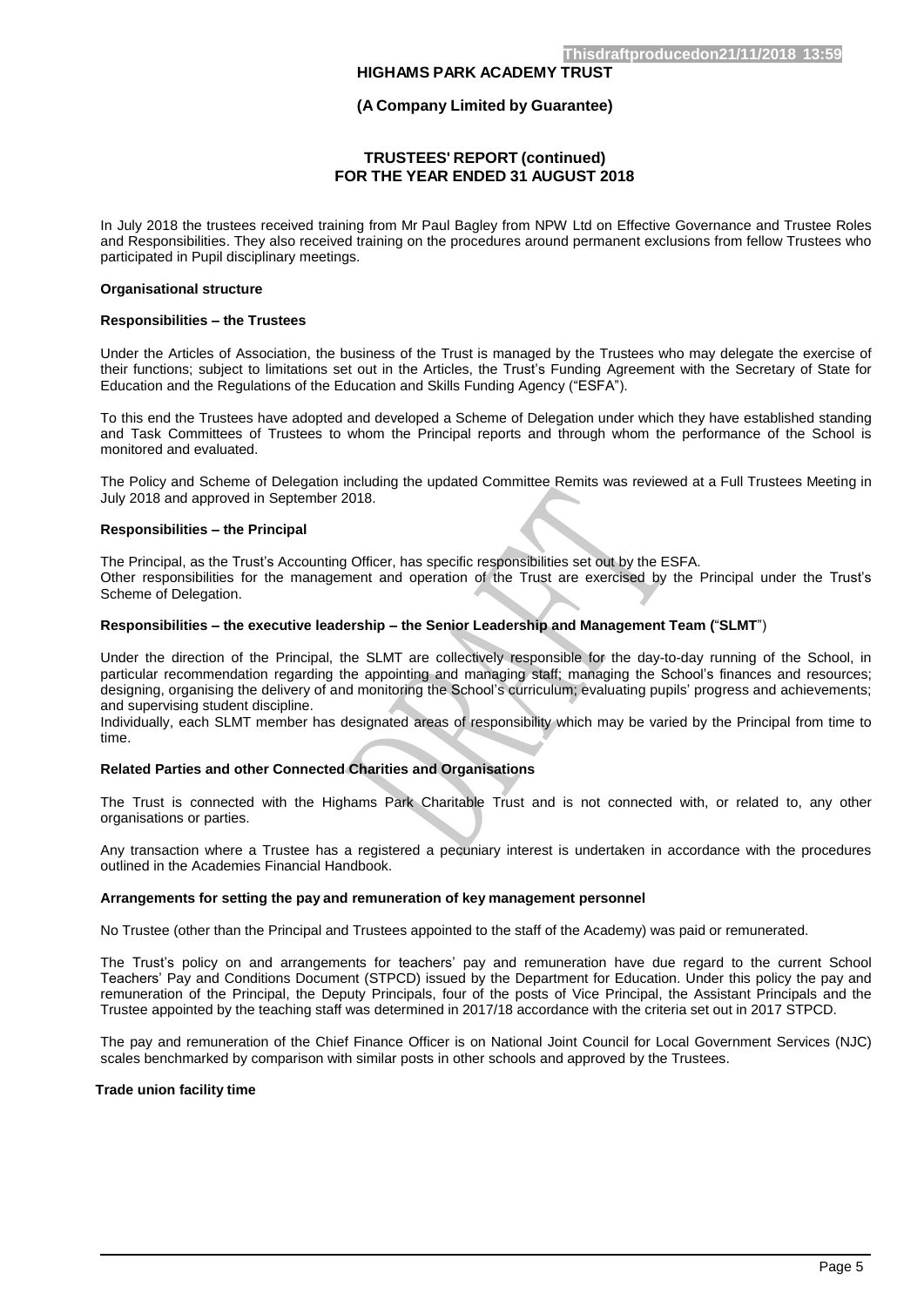## **(A Company Limited by Guarantee)**

# **OBJECTIVES AND ACTIVITIES**

### **Object and Aims**

The Trust's object is to advance for the public benefit education in the United Kingdom, in particular but without prejudice to the generality of the foregoing by establishing, maintaining, carrying on, managing and developing a school offering a broad and balanced curriculum.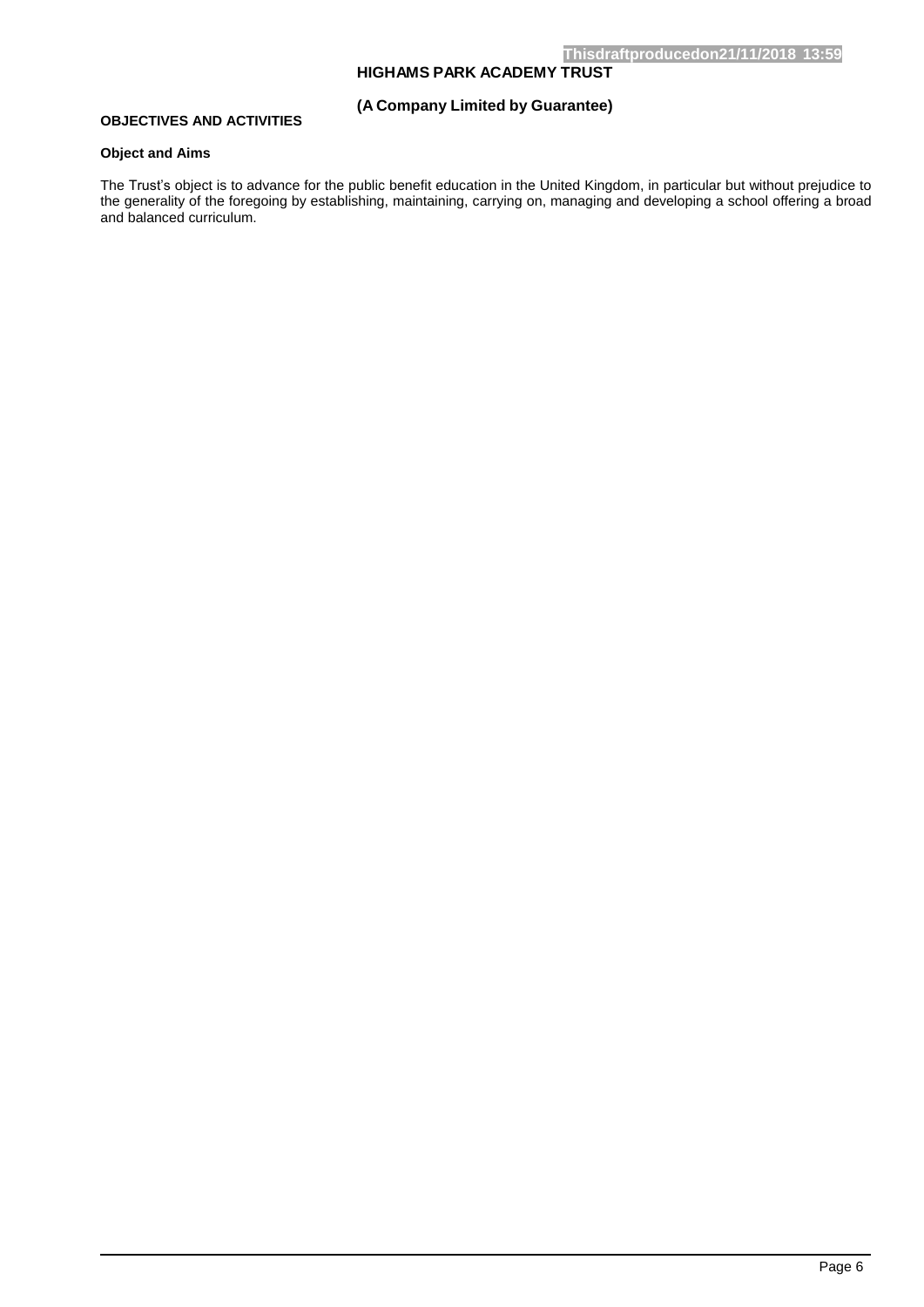### **(A Company Limited by Guarantee)**

### **TRUSTEES' REPORT (continued) FOR THE YEAR ENDED 31 AUGUST 2018**

#### **Strategies and Activities**

In pursuance of the 'object' and aims, the Trust expects the School's strategies and activities to meet the following Core Values and to:

- remain a fully comprehensive mixed 11-18 local School providing a broad and balanced curriculum;
- ensure high standards of work, behaviour, dress and achievement for all students;
- develop cheerful, hard-working, honest and well behaved, fit and healthy young adults;
- ensure a safe learning environment where all are valued;
- ensure equality of opportunity for all;
- produce people willing and able to play an active and positive role in a rapidly changing world;
- develop students' sense of respect for themselves and others;
- provide opportunities for students to develop their own spiritual and moral capacities;
- promote students' appreciation of other cultures;
- encourage students to accept their responsibilities to themselves, the School, and the local and wider communities;
- to demonstrate accountability, transparency and propriety and compliance with the Trust's funding agreement
- continue to develop as an important part of the local community; and
- develop continually as an organisation committed to learning for students, staff and the local community.

#### **Public benefit**

The Trustees confirm that through the School's working towards the object as set out in this report they have complied with the Charity Commission's guidance on public benefit.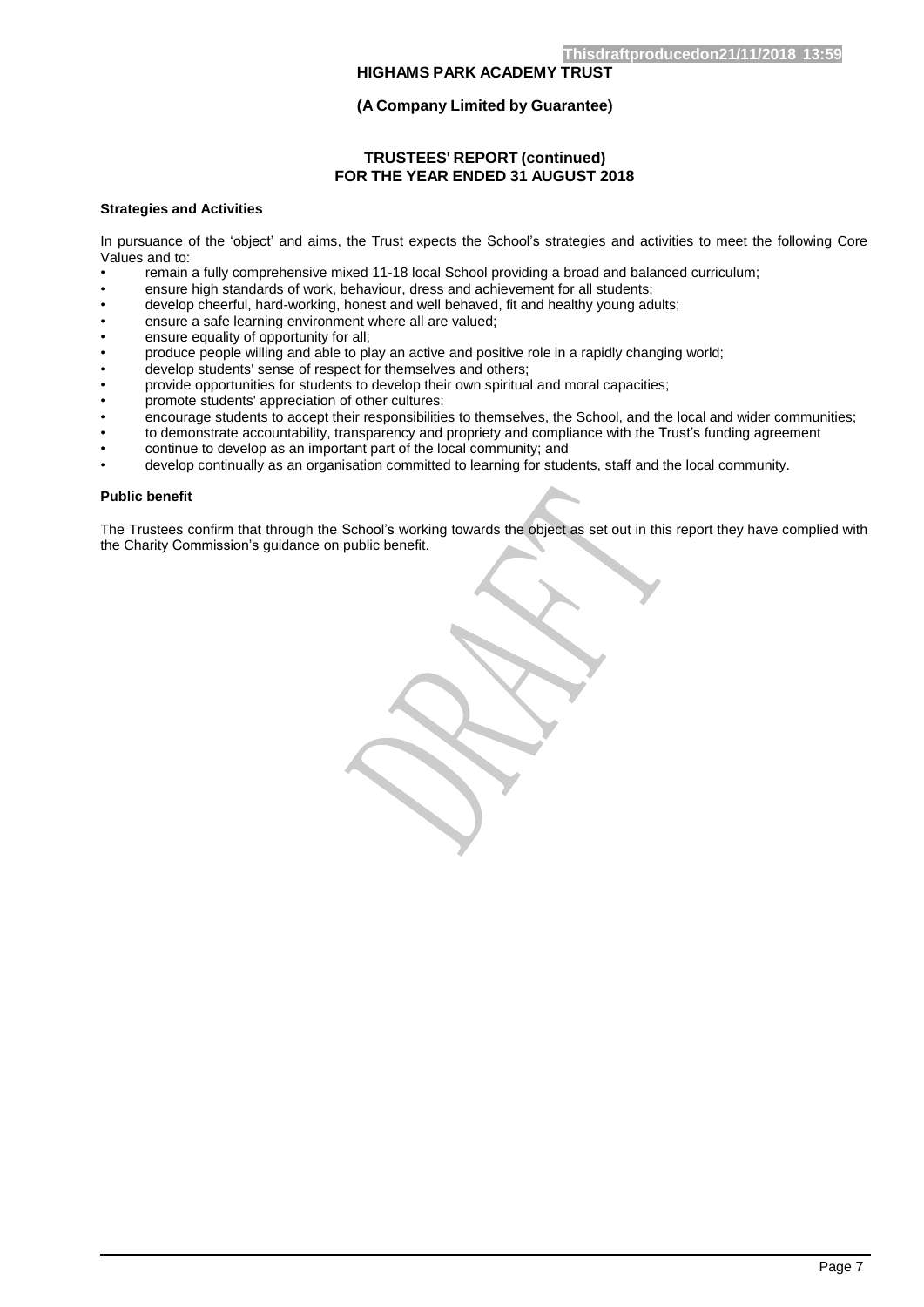### **(A Company Limited by Guarantee)**

### **Key Performance Indicators**

| <b>Performance Measure</b><br>Attainment 8 score | <b>Score</b><br>4.81 | <b>Explanation</b><br>Average GCSE grade for all students in their best 8 subjects, with<br>Maths and best English grade double counted.                                                                                                                                                       |
|--------------------------------------------------|----------------------|------------------------------------------------------------------------------------------------------------------------------------------------------------------------------------------------------------------------------------------------------------------------------------------------|
| Progress 8 overall score                         | $-0.07$              | The average for all educational institutions is zero. The<br>progress 8 score is the overall difference between students'<br>average GCSE grades (as above) and the average grades<br>achieved nationally by students with the same KS2 scores.<br>This is the main national progress measure. |
| Progress 8 English Element                       | $-0.16$              | Difference between students' best English GCSE grade and the<br>average grades achieved nationally by students with the same<br>KS2 scores.                                                                                                                                                    |
| Progress 8 Maths Element                         | $+0.05$              | Difference between students' Maths GCSE grade and the average<br>grades achieved nationally by students with the same KS2 scores.                                                                                                                                                              |
| Progress 8 EBacc Element                         | $+0.29$              | Difference between students' best three EBacc GCSE grades<br>(Sciences, Computer Science, Geography, History and<br>Languages) and the average grades achieved nationally by<br>students with the same KS2 scores.                                                                             |
| Progress 8 Open Element                          | $-0.44$              | Difference between students' remaining KS4 grades not counted<br>so far and the average grades achieved nationally by students<br>with the same KS2 scores.                                                                                                                                    |
| <b>EBacc point score</b>                         | 4.48                 | Average GCSE grade for all students in each student's set of<br>EBacc subject grades (Eng, Maths, Science, Humanity and<br>Language) – includes a zero grade for each of the five subject<br>areas for those students who didn't take a subject.                                               |
| English & Maths 'strong' pass (5's)              | 45%                  | Percentage of students achieving a grade 5 or better in one of<br>their English GCSEs and their Maths GCSE                                                                                                                                                                                     |
| English & Maths 'good' pass (4's)                | 70%                  | Percentage of students achieving a grade 4 or better in one of<br>their English GCSEs and their Maths GCSE                                                                                                                                                                                     |
| EBacc strong pass (5)                            | 19%                  | Percentage of students achieving a grade 5 or better in all EBacc<br>subject categories (see EBacc point score)                                                                                                                                                                                |
| EBacc good pass (4)                              | 31%                  | Percentage of students achieving a grade 4 or better in all EBacc<br>subject categories (see EBacc point score)                                                                                                                                                                                |

#### **6th Form Students' achievement**

A-level pass rate 99%

A-level passes between A\* and B grades 41.2%

With 369 A-Level entries sat across 25 different subjects there were only 3 fails.

Over 80% of students progressed onto further education.

67.9% of students achieved a distinction grade in BTEC National qualifications. All BTEC students achieved at least a pass grade.

#### **Parents' and pupils' preference for places at the School.**

The school remains very popular and heavily oversubscribed. 83% of the students admitted had placed Highams Park School as their first choice in the primary to secondary admissions process this year an increase from previous years.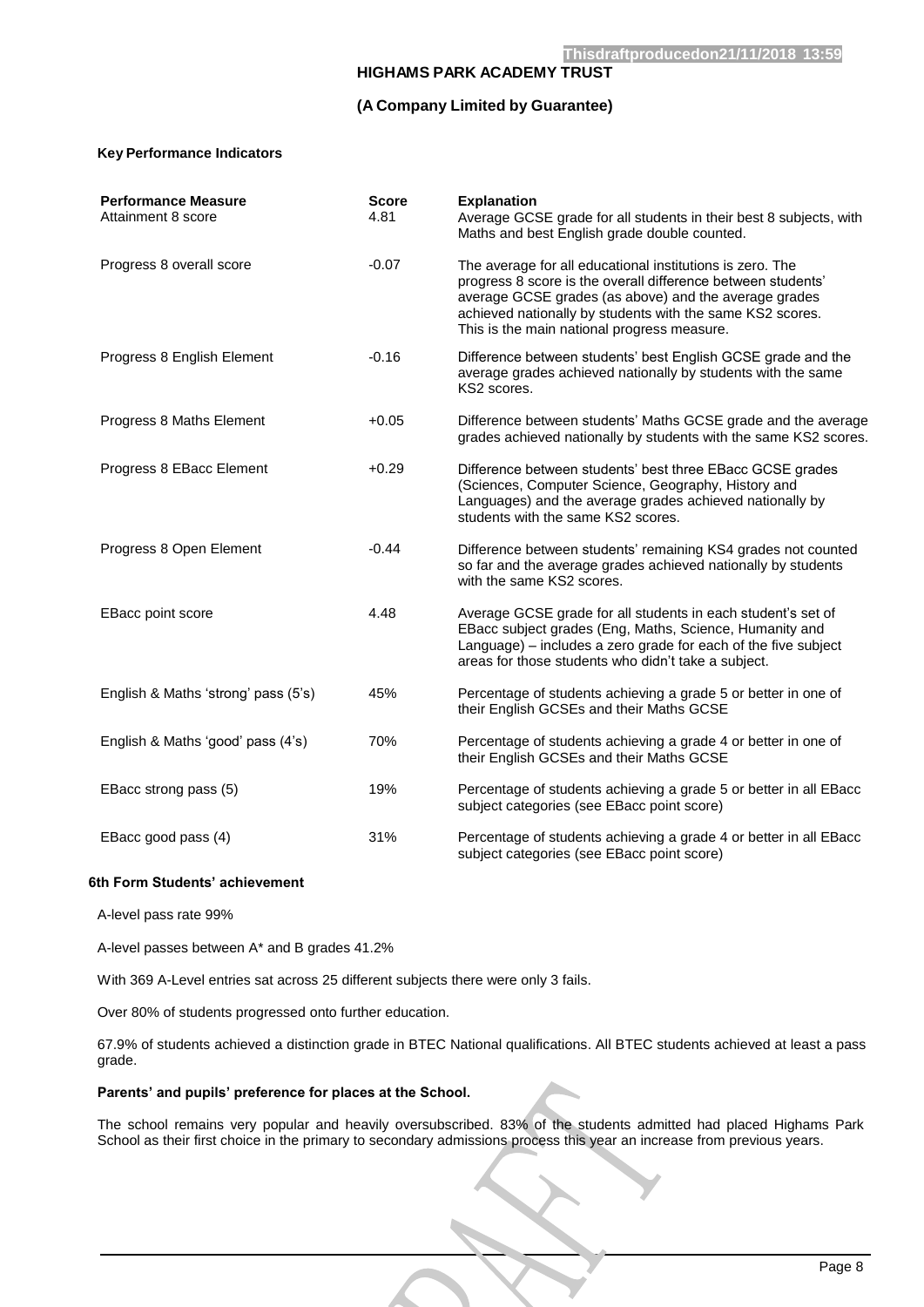#### **(A Company Limited by Guarantee)**

### **TRUSTEES' REPORT (continued) FOR THE YEAR ENDED 31 AUGUST 2018**

#### **Key Financial Performance Indicators**

The monitoring of the annual budget by the PFAC Committee on a monthly basis ensures significant variances are reported to the Board promptly.

Performance against the budget is a key indicator of the financial risks facing the Trust and consistent reporting of this ensures variances within the budget can be addressed appropriately.

Members of the PFAC review the Trust's medium term financial plan four times a year. A working group across finance, management and Trustees ensure it's adequacy to the risks associated with the Trust.

#### **Going Concern**

After making appropriate enquiries, the Board of Trustees has a reasonable expectation that the Trust has adequate resources to continue in operational existence for the foreseeable future. For this reason, it continues to adopt the going concern basis in preparing the financial statements. Further details regarding the adoption of the going concern basis can be found in the Statement of Accounting Policies.

#### **FINANCIAL REVIEW**

The principal source of funding for the Trust is the General Annual Grant (GAG) and other grants that it receives from the Education and Skills Funding Agency (ESFA). For the year ended 31 August 2018 the Trust received £9.515M of GAG and other income. A high percentage of this income is spent on wages and salaries and support costs to deliver the Trust's primary objective of the provision of education. During the year the Trust spent £9.495M on general running costs leaving a surplus of £20K before depreciation.

The Trust brought forward from 16/17, £336K restricted funds and £961K unrestricted funding. The carry forward on these reserves in 2017/18 is £428K and £993K respectively.

#### **Reserves Policy**

The Trustees are aware of the requirement to balance current and future needs and always aim to set a balanced budget with annual income balancing annual expenditure.

The Trust's balance on restricted general funds (excluding pension reserve) plus the balance on unrestricted funds at 31 August 2018 was £1.4M. These funds are required to comply with the Trust's funding agreement to set a balanced budget. It is forecast that a balanced budget can be achieved up to the period covered in the Trust's medium term financial plan with contributions from reserves each year.

The cash balance of the Academy has been very healthy all year, ending the year with a balance of £1.3M.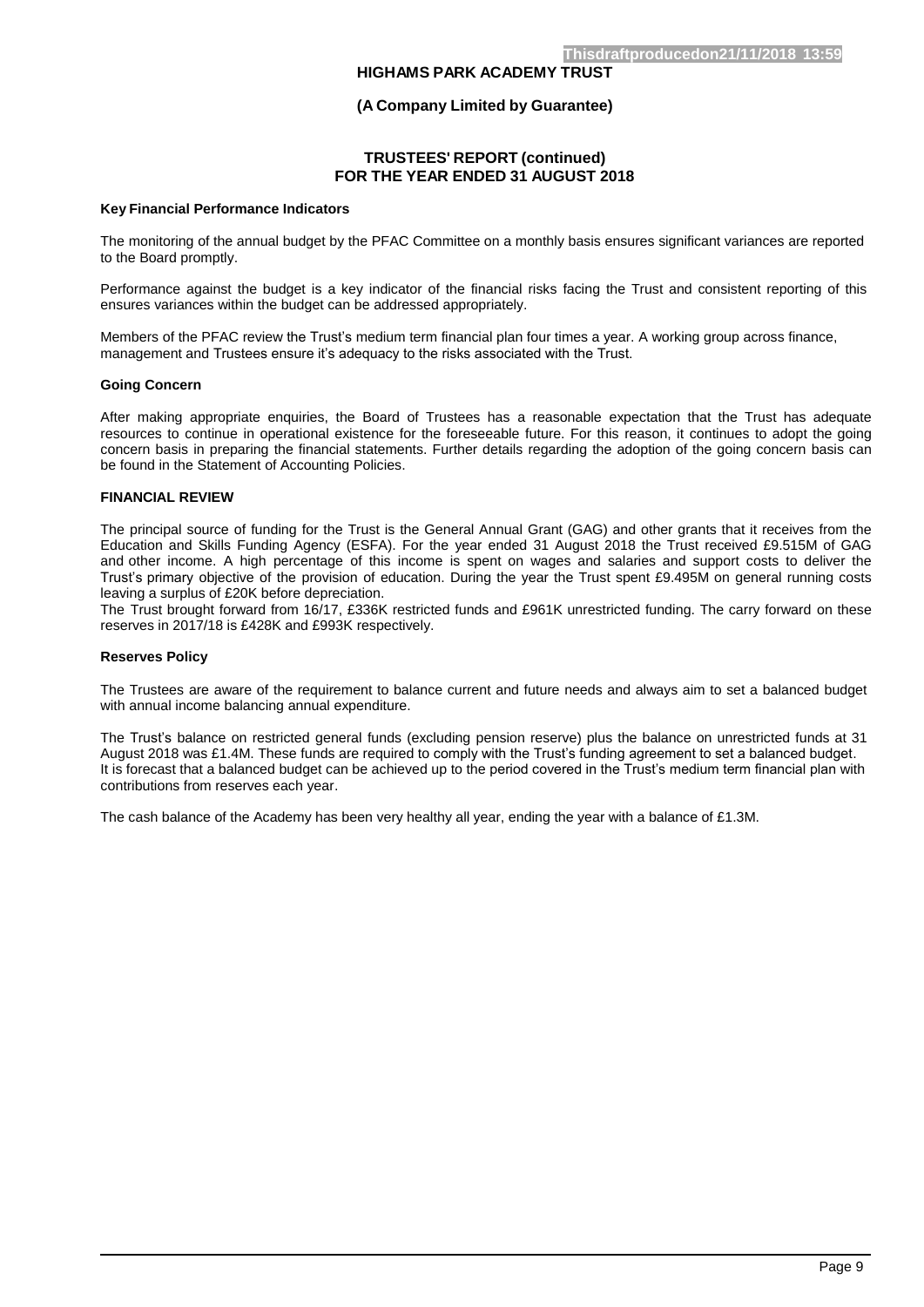#### **(A Company Limited by Guarantee)**

### **TRUSTEES' REPORT (continued) FOR THE YEAR ENDED 31 AUGUST 2018**

### **Pension Fund Deficit**

Due to the accounting rules for Local Government Pension Scheme under FRS102, the Trust is recognising a significant pension fund deficit of £1,854,000. This does not mean that an immediate liability for this amount crystallises and that such a deficit general results in a cash flow effect in the form of increased employer contributions over a number of years.

#### I**nvestment Policy**

The Trust seek to gain the best financial return within the level of risk considered to be acceptable by the Board and in compliance with the Charities Commission guidance on Investments. Currently there are no planned investments.

#### **Risks and Uncertainties**

The Trustees' financial and internal controls continue to conform to guidelines issued by the Education and Skills Funding Agency (ESFA).

The Trust maintains a risk register identifying the major risks to which it is exposed, and has identified actions and procedures to mitigate these risks. This register was monitored by the Trustees' Policy, Finance and Audit Committee. The risks facing the Trust at an operational level are addressed by its systems and by internal financial and other controls.

The Trust appoints an external company to provide Internal audit services. They visit once per term and issue a report on the performance of Internal controls and compliance with the funding agreement as per the Academies Financial handbook and other DfE guidance. As a standing item on the PFAC Committee a tracking document which measures progress against the recommendations made is presented. Trustees are able to challenge any items that are not being actioned and gain assurance over the integrity of the internal controls in place.

The Public Finance and Audit Committee holds the function of the Trust's Audit committee.

#### **The Trustees have assessed the principle risks and uncertainties facing the Trust as follows:**

- Impact on Schools funding as the result of the National Funding Formula. This is an ongoing risk as the Government continue to signal that public spending will remain very tight.
- Impact of Pay awards that are not fully funded.
- A falling pupil roll. This is highly unlikely in respect of Year 7 admissions. The School continues to be a popular choice amongst parents. However, there have been some fluctuations in year groups 8 to 11 leading the school to forecast slightly less students than 240 across these year groups.
- 6th Form admissions are much more volatile and difficult to predict as there are growing numbers of alternative 6th form providers in the vicinity.
- Other staff recruitment and retention. In some areas vacancies attract a reasonably healthy level of interest and applications, however in other areas, notably Geography, Maths, and Science, recruitment has been more difficult.
- Bank balances & investments. There is no significant risk other than the bank ceasing to trade.
- Debtors. Other than HMRC reclaimed VAT, there are no material debtors.

#### **Provision of Information to Auditors**

Each of the persons who are Trustees at the time this Report was approved has confirmed that:

- So far as the Trustees are aware, there is no relevant audit information of which the Trust's Auditors are unaware, and;
- that the Trustees have taken all the steps that ought to have been taken as Trustees in order to be aware of any information needed by the Trust's Auditors in connection with preparing their Report and to establish that the Trust's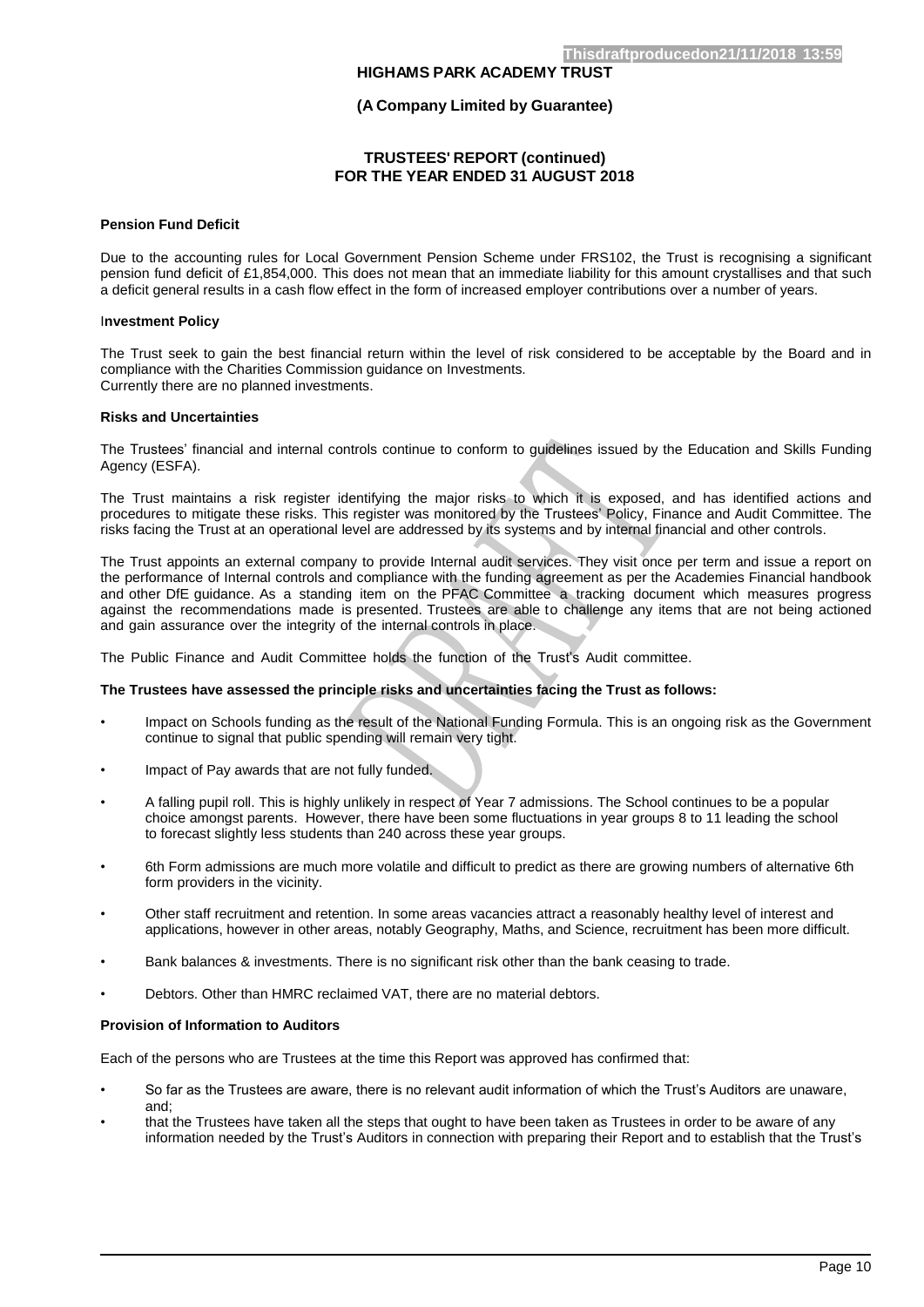#### **(A Company Limited by Guarantee)**

### **TRUSTEES' REPORT (continued) FOR THE YEAR ENDED 31 AUGUST 2018**

Auditors are aware of that information.

#### **PLANS FOR FUTURE PERIODS**

The School has a Development Plan, reviewed and updated annually, prepared by the Principal and SLMT and submitted to the Trustees for consideration, approval and monitoring.

In 2016/2017 the Trust considered at a General Meeting the School's place in the educational system in the light of the Government's predilection for the development of Multi Academy Trusts. It was concluded that the Trust must do nothing to compromise the quality of education of the School's pupils, the maximisation of whose attainments must remain paramount but that subject to this, co – operative working should be developed with schools whose core values were compatible with those adopted by the Trust and reiterated in this Report. This strategy is still on going.

This Trustees Report, incorporating the Strategic Report was approved by the Board of Trustees on 17 December 2018 and is signed on its behalf by:

**Trustee**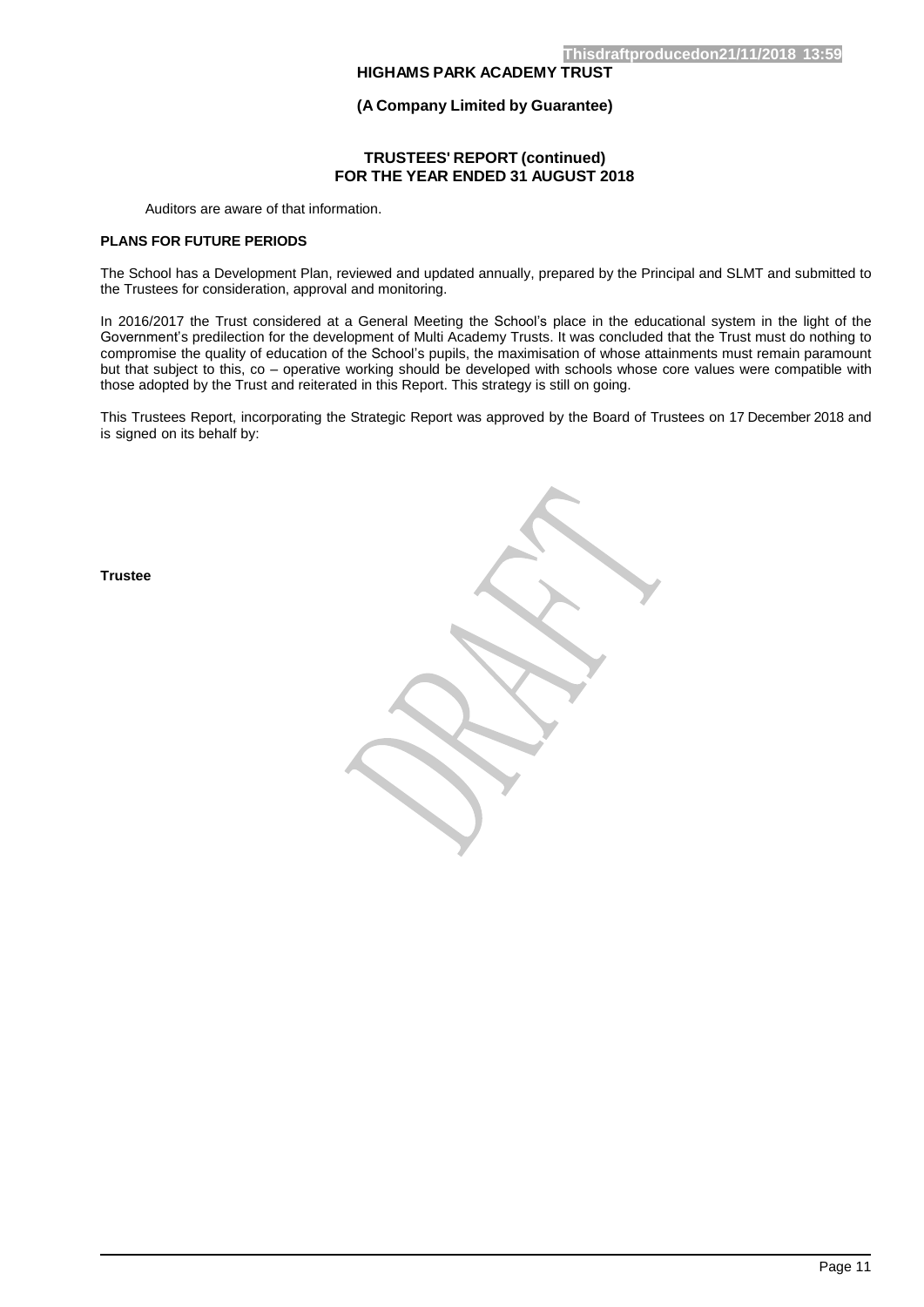#### **(A Company Limited by Guarantee)**

### **GOVERNANCESTATEMENT**

### <span id="page-12-0"></span>**SCOPE OF RESPONSIBILITY**

As Trustees, we acknowledge we have overall responsibility for ensuring that Highams Park Academy Trust has an effective and appropriate system of control, financial and otherwise. However, such a system is designed to manage rather than eliminate the risk of failure to achieve business objectives, and can provide only reasonable and not absolute assurance against material misstatement or loss.

The Board of Trustees has delegated the day-to-day responsibility to the Principal, as Accounting Officer, for ensuring financial controls conform with the requirements of both propriety and good financial management and in accordance with the requirements and responsibilities assigned to it in the funding agreement between Highams Park Academy Trust and the Secretary of State for Education. They are also responsible for reporting to the Board of Trustees any material weaknesses or breakdowns in internal control.

#### **GOVERNANCE**

The information on governance included here supplements that described in the Trustees' Report and in the Statement of Trustees' Responsibilities. The Board of Trustees has formally met 3 times during the year. Attendance during the year at meetings of the Board of Trustees was as follows:

| <b>Trustee</b>                                | Meetings attended | Out of a possible |
|-----------------------------------------------|-------------------|-------------------|
| Mr A Benton                                   |                   |                   |
| Mr P Cates*                                   |                   |                   |
| Mrs C Crossley                                |                   |                   |
| Mrs C Edwards                                 |                   |                   |
| Mr R Hutchinson**                             |                   |                   |
| Mr J Kemp                                     |                   |                   |
| Mr R Palmer                                   |                   |                   |
| Mrs T Penfold                                 |                   |                   |
| Mr P Rogers, Chairman                         |                   |                   |
| Mr A Sikora                                   |                   |                   |
| Mr P Grundy, Principal and Accounting Officer | 3                 |                   |
| Mr N Whitehead                                | 2                 |                   |
| Mrs G Hogan                                   |                   |                   |
| Mrs S Boyack                                  | 0                 |                   |
|                                               |                   |                   |

\*Deceased 25 June 2018 \*\*Resigned 18 December 2017

During the year, the Trustees co-opted onto the Board of Trustees a person with particular experience in the financial audit of academies. New appointments were made to the Chair of the Board of Trustees and the Chair of the Policy, Finance and Audit, and Curriculum Committee.

The Trustees carried out a self-evaluation of Governance during the spring term. As a result, a more detailed skills audit was carried in the Autumn term. This may result in a further co-option to the Board of Trustees. The Board of Trustees will also address the need for a longer term plan for the School.

#### **Policy, Finance and Audit Committee**

The Policy, Finance and Audit Committee (PFAC) is a sub-committee of the main Board of Trustees. Its purpose is to address financial matters.

The Committee meet regularly to monitor budget performance holding the Principal and Chief Finance Officer to account for all aspects of the Trust's governance policies and its financial management.

The Committee report accordingly to the Board of Trustees.

The Committee also review the Principal's budget planning and draft forward budget, making recommendations for its approval to the Board of Trustees.

The Committee recommend the appointment of the Trust's Independent Auditors to the Board of Trustees for onward recommendation and to the members at AGM.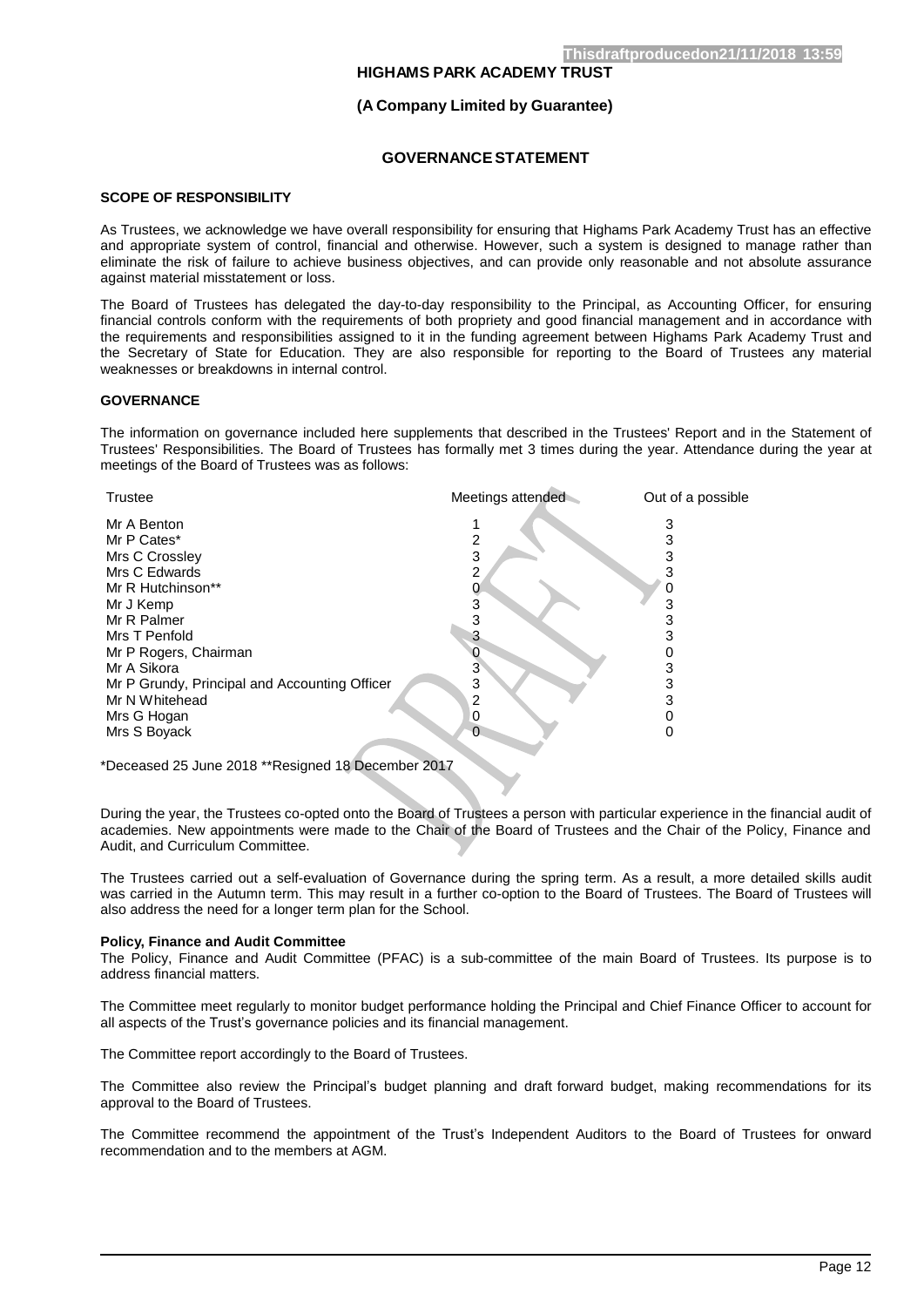#### **(A Company Limited by Guarantee)**

#### **GOVERNANCE STATEMENT (continued)**

A new Chair of the Board of Trustees has been appointed during the year. Sadly, Mr Peter Cates died suddenly in June 2018 and his knowledge and commitment to the school will be deeply missed. The principle challenge facing the Committee has been the preparation of a forward balanced budget given the significant real terms reduction of future income from ESFA.

Attendance at meetings in the year was as follows:

| <b>Trustee</b>         | Meetings attended | Out of a possible |  |
|------------------------|-------------------|-------------------|--|
| Mr A Benton            | 3                 |                   |  |
| Mr P Cates             | 4                 |                   |  |
| Mr P Grundy, Principal | 4                 | 4                 |  |
| Mr R Hutchinson        |                   |                   |  |
| Mr J Kemp              | 4                 |                   |  |
| Mr R Palmer            | 4                 |                   |  |
| Mrs T Penfold          | 4                 |                   |  |
| Mr P Rogers            |                   |                   |  |
| Mr N Whitehead         |                   |                   |  |

#### **REVIEW OF VALUE FOR MONEY**

As Accounting Officer, the Principal has responsibility for ensuring that the Trust delivers good value in the use of public resources. The Accounting Officer understands that value for money refers to the educational and wider societal outcomes achieved in return for the taxpayer resources received.

The Accounting Officer considers how the Trust's use of its resources has provided good value for money during each academic year, and reports to the Board of Trustees where value for money can be improved, including the use of benchmarking data where appropriate. The Accounting Officer for the Trust has delivered improved value for money during the year by:

Over the last financial period, the Trust has taken a wide range of steps to ensure that the education standards and levels of attainment for all pupils have continued to improve. The Trust has focused on targeted improvement linked to the School's Development Plan to ensure maximum impact on outcomes for pupils in these key areas; and on improving the quality of teaching across the School.

Professional development for staff has been tailored to priorities. A programme for the early identification of Key Stage 4 pupils who would benefit from additional support was continued coupled with a management focus on the drive to reduce the attainment gaps of pupils, i.e. "narrowing the gap" for vulnerable pupils.

The Trust keeps a constant review of its staffing structure. The Trust's pay policy for teachers, links performance and lesson observations and enables individual teachers and management to focus on specific areas for development.

Financial procedures are constantly under review and are regularly adapted so that there is greater accountability, adequate segregation of duties and adherence to the regulations laid down in Company Law, Charity Law and best practice reported by the Education and Skills Funding Agency (ESFA).

The executive leadership receives regular budget reports which are analysed to identify areas of overspend and underspend. Regular monitoring ensures the best use of recourses and prevents waste and bank balances are very carefully monitored.

The Trust joined the Risk Protection Arrangement as of 1 September 2017 to manage risks.

During the past year, the Trust has spent significant amounts of money on improving the fabric of its buildings so that an attractive and stimulating environment is provided for all pupils. The Board of Trustees provided strong challenge over such purchases though a task group of Trustees with specific expertise in buildings related matters.

All contracts and services for the Trust were appraised and approved in accordance with the Trust's scheme of delegation to ensure value for money. In some cases the Trust has chosen an option that was not the cheapest but was the most value for money.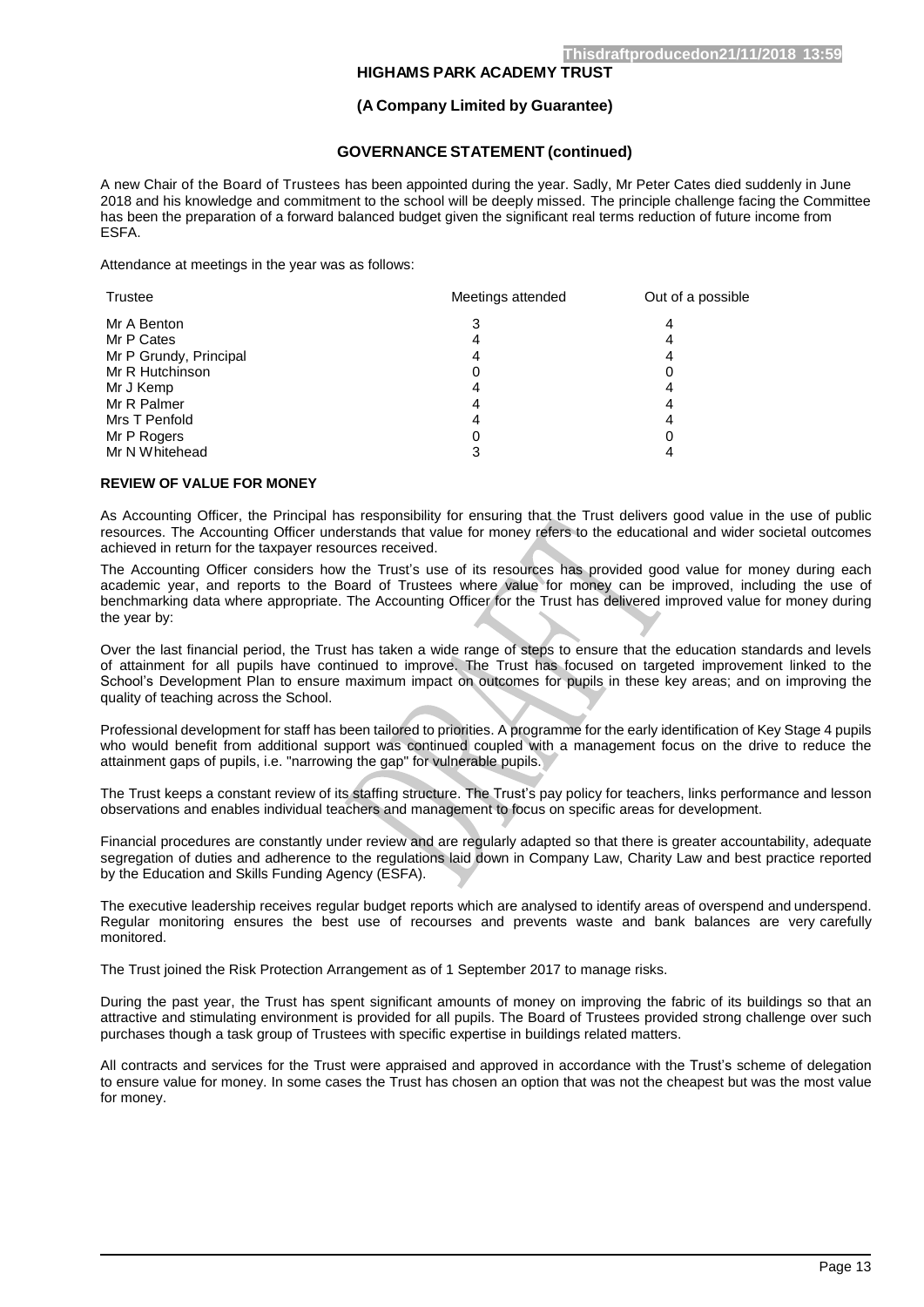### **(A Company Limited by Guarantee)**

### **GOVERNANCE STATEMENT (continued)**

#### **THE PURPOSE OF THE SYSTEM OF INTERNAL CONTROL**

The system of internal control is designed to manage risk to a reasonable level rather than to eliminate all risk of failure to achieve policies, aims and objectives; it can therefore only provide reasonable and not absolute assurance of effectiveness. The system of internal control is based on an ongoing process designed to identify and prioritise the risks to the achievement of Trust policies, aims and objectives, to evaluate the likelihood of those risks being realised and the impact should they be realised, and to manage them efficiently, effectively and economically. The system of internal control has been in place in Highams Park Academy Trust for the year 1 September 2017 to 31 August 2018 and up to the date of approval of the annual report and financial statements.

#### **CAPACITY TO HANDLE RISK**

The Board of Trustees has reviewed the key risks to which the Trust is exposed together with the operating, financial and compliance controls that have been implemented to mitigate those risks. The Board of Trustees is of the view that there is a formal ongoing process for identifying, evaluating and managing the Trust's significant risks, that has been in place for the year 1 September 2017 to 31 August 2018 and up to the date of approval of the annual report and financial statements. This process is regularly reviewed by the Board of Trustees.

#### **THE RISK AND CONTROL FRAMEWORK**

The Trust's system of internal financial control is based on a framework of regular management information and administrative procedures including the segregation of duties and a system of delegation and accountability. In particular, it includes:

- comprehensive budgeting and monitoring systems with an annual budget and periodic financial reports which are reviewed and agreed by the Board of Trustees;
- regular reviews by the PFAC of reports which indicate financial performance against the forecasts and of major purchase plans, capital works and expenditure programmes;
- setting targets to measure financial and other performance:
- clearly defined purchasing (asset purchase or capital investment) guidelines.
- delegation of authority and segregation of duties;
- identification and management of risks.

The Board of Trustees has considered the need for a specific internal audit function and has decided to appoint The Essex County Council Academy Internal Controls Evaluation Service as internal auditor.

The internal auditor's role includes giving advice on financial matters and performing a range of checks on the Trust's financial systems. In particular, the checks carried out in the current period included:

- Review of governance and financial management.
- Review of banking.
- Review of payroll & expenses.
- Review of income.
- Review of assets.

On a quarterly basis, the auditor reports to the Board of Trustees through the Policy, Finance and Audit Committee on the operation of the systems of control and on the discharge of the Board of Trustees' financial responsibilities.

The Internal Auditor has delivered their schedule of work as planned. There were no material control issues that arose as a result of the Internal Auditor's work.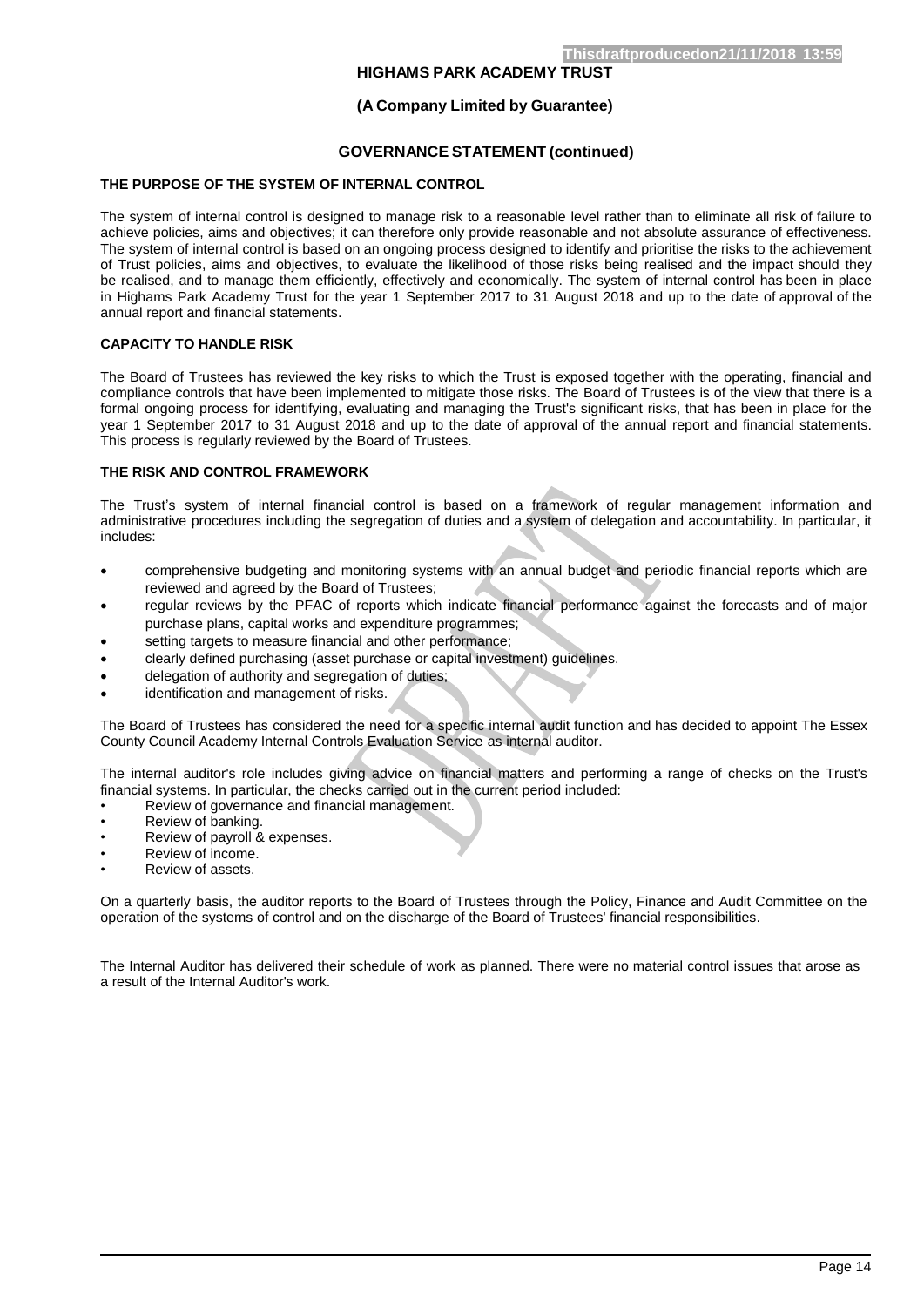## **(A Company Limited by Guarantee)**

# **GOVERNANCE STATEMENT (continued)**

### **REVIEW OF EFFECTIVENESS**

As Accounting Officer, the Principal has responsibility for reviewing the effectiveness of the system of internal control. During the year in question the review has been informed by:

- the work of the internal auditor;
- the work of the external auditors;
- the financial management and governance self-assessment process;
- the work of the executive managers within the Trust who have responsibility for the development and maintenance of the internal control framework.

The Accounting Officer has been advised of the implications of the result of their review of the system of internal control by the Policy, Finance and Audit Committee and a plan to ensure continuous improvement of the system is in place.

Approved by the Board of Trustees on and signed on their behalf, by:

**Trustee**

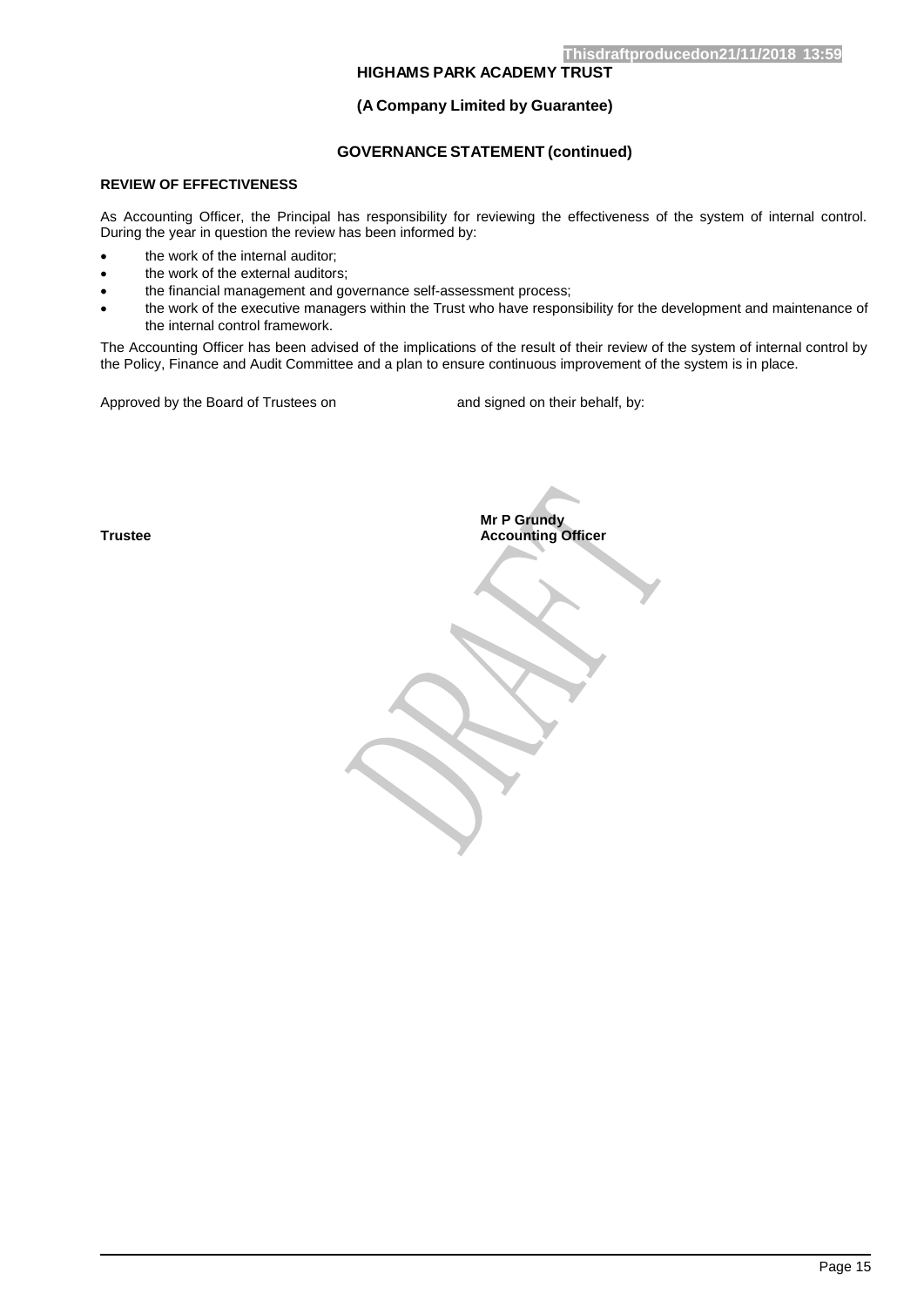### **(A Company Limited by Guarantee)**

## **STATEMENT ON REGULARITY, PROPRIETY AND COMPLIANCE**

<span id="page-16-0"></span>As Accounting Officer of Highams Park Academy Trust I have considered my responsibility to notify the Academy Trust's Board of Trustees and the Education & Skills Funding Agency (ESFA) of material irregularity, impropriety and noncompliance with terms and conditions of all funding received by the Academy Trust, under the funding agreement in place between the Academy Trust and the Secretary of State for Education. As part of my consideration I have had due regard to the requirements of the Academies Financial Handbook 2017.

I confirm that I and the Academy Trust Board of Trustees are able to identify any material irregular or improper use of funds by the Academy Trust, or material non-compliance with the terms and conditions of funding under the Academy Trust's funding agreement and the Academies Financial Handbook 2017.

I confirm that no instances of material irregularity, impropriety or funding non-compliance have been discovered to date. If any instances are identified after the date of this statement, these will be notified to the Board of Trustees and ESFA.

**Mr P Grundy Accounting Officer**

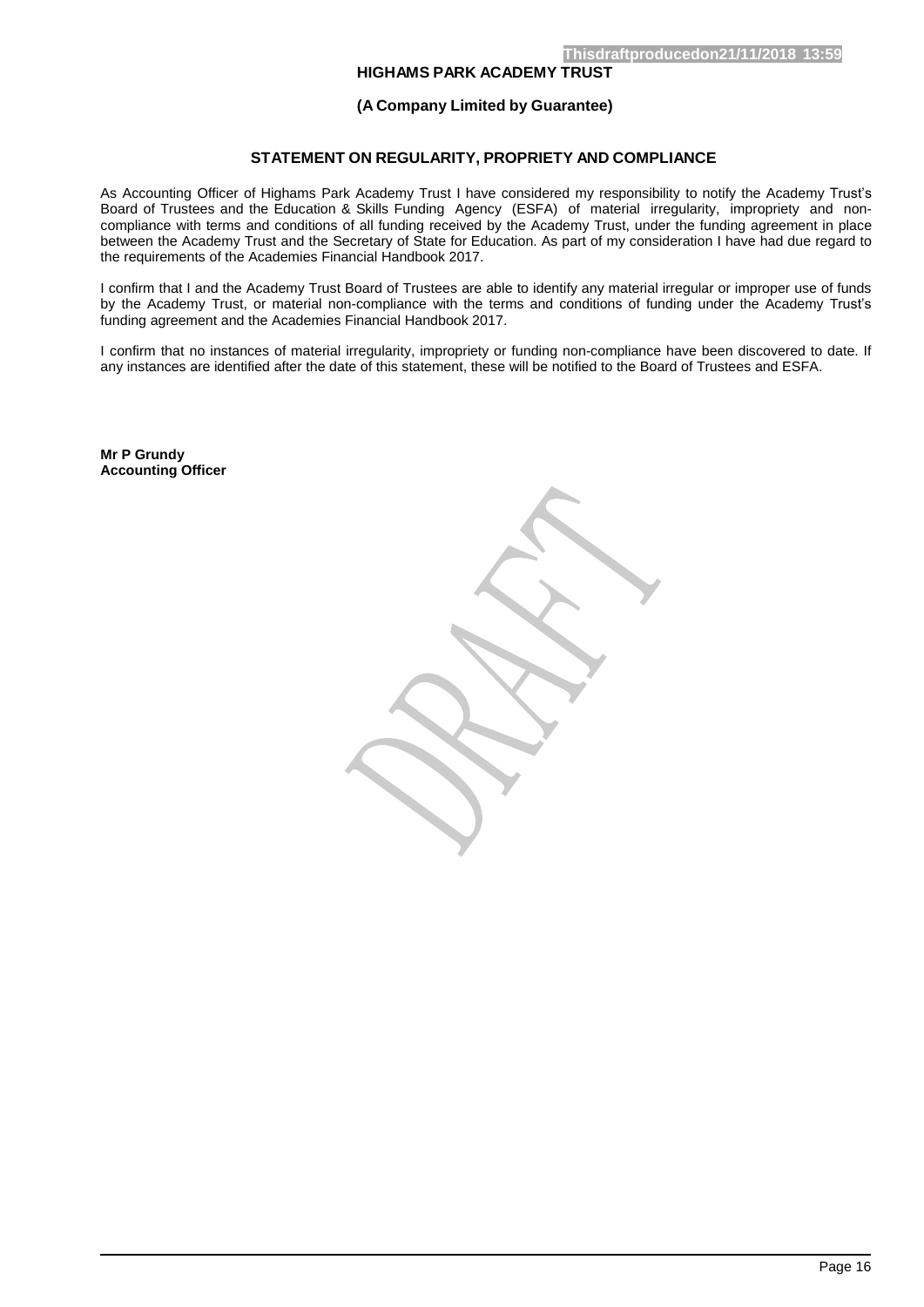### **(A Company Limited by Guarantee)**

### **STATEMENT OF TRUSTEES' RESPONSIBILITIES FOR THE YEAR ENDED 31 AUGUST 2018**

The Trustees (who act as Governors of Highams Park School and are also the Directors of the Charitable Company for the purposes of Company Law) are responsible for preparing the Strategic Report, the Trustees' Report and the financial statements in accordance with the Annual Accounts Requirements issued by the EFA, United Kingdom Accounting Standards (UKGAAP) and applicable law and regulations.

Company Law requires the Trustees to prepare financial statements for each financial year. Under company law the Trustees must not approve the financial statements unless they are satisfied that they give a true and fair view of the state of affairs of the Charitable Company and of its incoming resources and application of resources, including its income and expenditure, for that period. In preparing these financial statements, the Trustees are required to:

- select suitable accounting policies and then apply them consistently;
- observe the methods and principles of the Charities SORP 2015 and the Academies Accounts Direction 2017 to 2018;
- make judgments and accounting estimates that are reasonable and prudent;
- state whether applicable UKGAAP Accounting Standards have been followed, subject to any material departures disclosed and explained in the financial statements;
- prepare the financial statements on the going concern basis unless it is inappropriate to presume that the Charitable Company will continue in business.

The Trustees are responsible for keeping adequate accounting records that are sufficient to show and explain the Charitable Company's transactions and disclose with reasonable accuracy at any time the financial position of the Charitable Company and enable them to ensure that the financial statements comply with the Companies Act 2006. They are also responsible for safeguarding the assets of the Charitable Company and hence for taking reasonable steps for the prevention and detection of fraud and other irregularities.

The Trustees are responsible for ensuring that in its conduct and operation the Charitable Company applies financial and other controls, which conform with the requirements both of propriety and of good financial management. They are also responsible for ensuring grants received from ESFA/DfE have been applied for the purposes intended.

The Trustees are responsible for the maintenance and integrity of the corporate and financial information included on the Charitable Company's website. Legislation in the United Kingdom governing the preparation and dissemination of financial statements may differ from legislation in other jurisdictions.

Approved by the Board of Trustees on and signed on its behalf by:

**Trustee**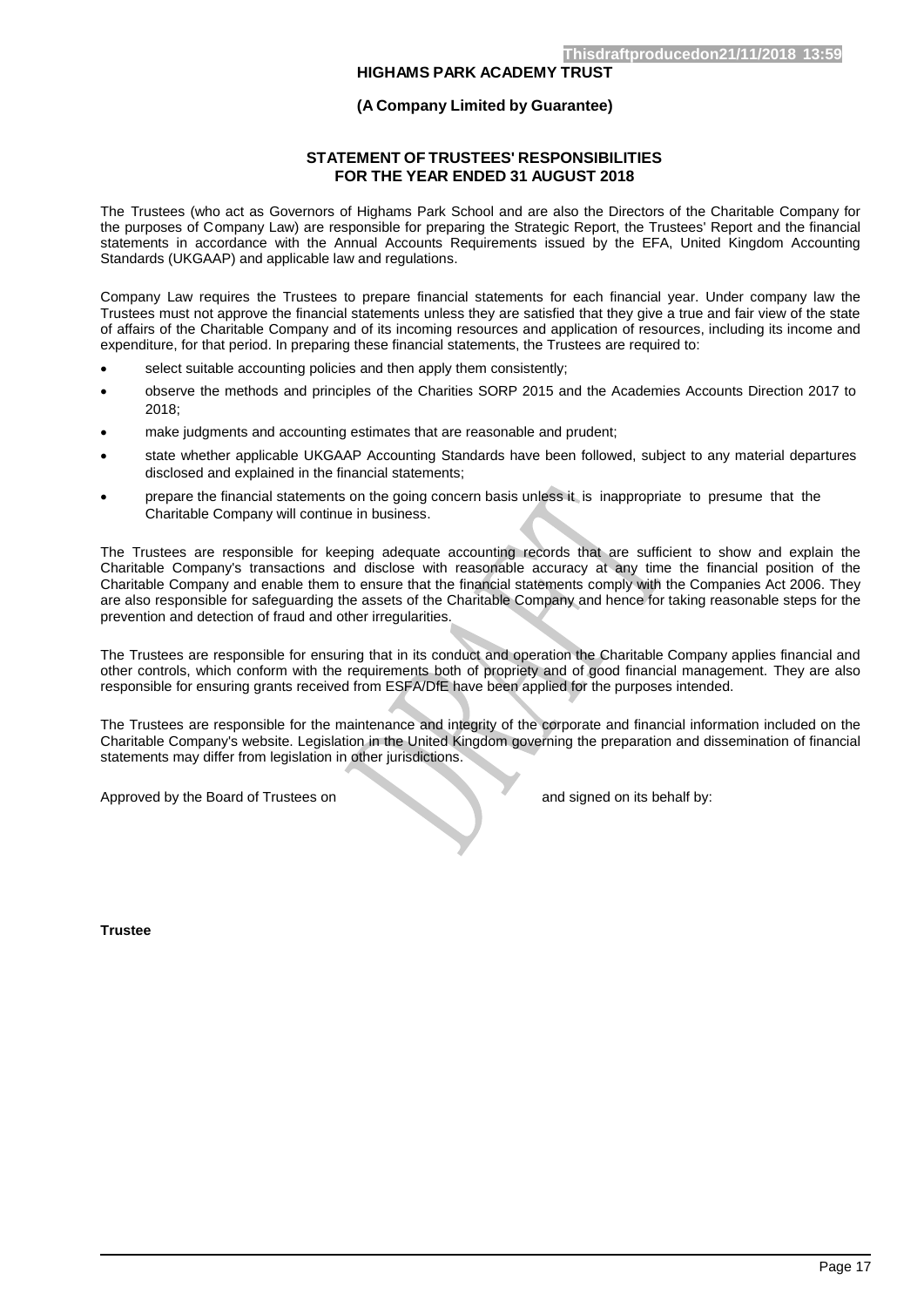#### **(A Company Limited by Guarantee)**

### **INDEPENDENT AUDITORS' REPORT ON THE FINANCIAL STATEMENTS TO THE MEMBERS OF HIGHAMS PARK ACADEMY TRUST**

#### **OPINION**

We have audited the financial statements of Highams Park Academy Trust (the 'Academy') for the year ended 31 August 2018 which comprise the Statement of Financial Activities incorporating Income and Expenditure Account, the Balance Sheet, the Statement of Cash Flows and the related notes, including a summary of significant accounting policies. The financial reporting framework that has been applied in their preparation is applicable law, United Kingdom Accounting Standards (United Kingdom Generally Accepted Accounting Practice), including Financial Reporting Standard 102 'The Financial Reporting Standard applicable in the UK and Republic of Ireland' and the Academies Accounts Direction 2017 to 2018 issued by the Education and Skills Funding Agency.

In our opinion the financial statements:

- give a true and fair view of the state of the Academy's affairs as at 31 August 2018 and of its incoming resources and application of resources, including its income and expenditure for the year then ended;
- have been properly prepared in accordance with United Kingdom Generally Accepted Accounting Practice; and
- have been prepared in accordance with the requirements of the Companies Act 2006, the Charities SORP 2015 and the Academies Accounts Direction 2017 to 2018 issued by the Education & Skills Funding Agency.

#### **BASIS FOR OPINION**

We conducted our audit in accordance with International Standards on Auditing (UK) (ISAs (UK)) and applicable law. Our responsibilities under those standards are further described in the Auditors' responsibilities for the audit of the financial statements section of our report. We are independent of the Academy in accordance with the ethical requirements that are relevant to our audit of the financial statements in the United Kingdom, including the Financial Reporting Council's Ethical Standard, and we have fulfilled our other ethical responsibilities in accordance with these requirements. We believe that the audit evidence we have obtained is sufficient and appropriate to provide a basis for our opinion.

#### **CONCLUSIONS RELATING TO GOING CONCERN**

We have nothing to report in respect of the following matters in relation to which the ISAs (UK) require us to report to you where:

- the Trustees' use of the going concern basis of accounting in the preparation of the financial statements is not appropriate; or
- the Trustees have not disclosed in the financial statements any identified material uncertainties that may cast significant doubt about the Academy's ability to continue to adopt the going concern basis of accounting for a period of at least twelve months from the date when the financial statements are authorised for issue.

#### **OTHER INFORMATION**

The Trustees are responsible for the other information. The other information comprises the information included in the Annual Report, other than the financial statements and our Auditors' Report thereon. Our opinion on the financial statements does not cover the other information and, except to the extent otherwise explicitly stated in our Report, we do not express any form of assurance conclusion thereon.

In connection with our audit of the financial statements, our responsibility is to read the other information and, in doing so, consider whether the other information is materially inconsistent with the financial statements or our knowledge obtained in the audit or otherwise appears to be materially misstated. If we identify such material inconsistencies or apparent material misstatements, we are required to determine whether there is a material misstatement in the financial statements or a material misstatement of the other information. If, based on the work we have performed, we conclude that there is a material misstatement of this other information, we are required to report that fact.

We have nothing to report in this regard.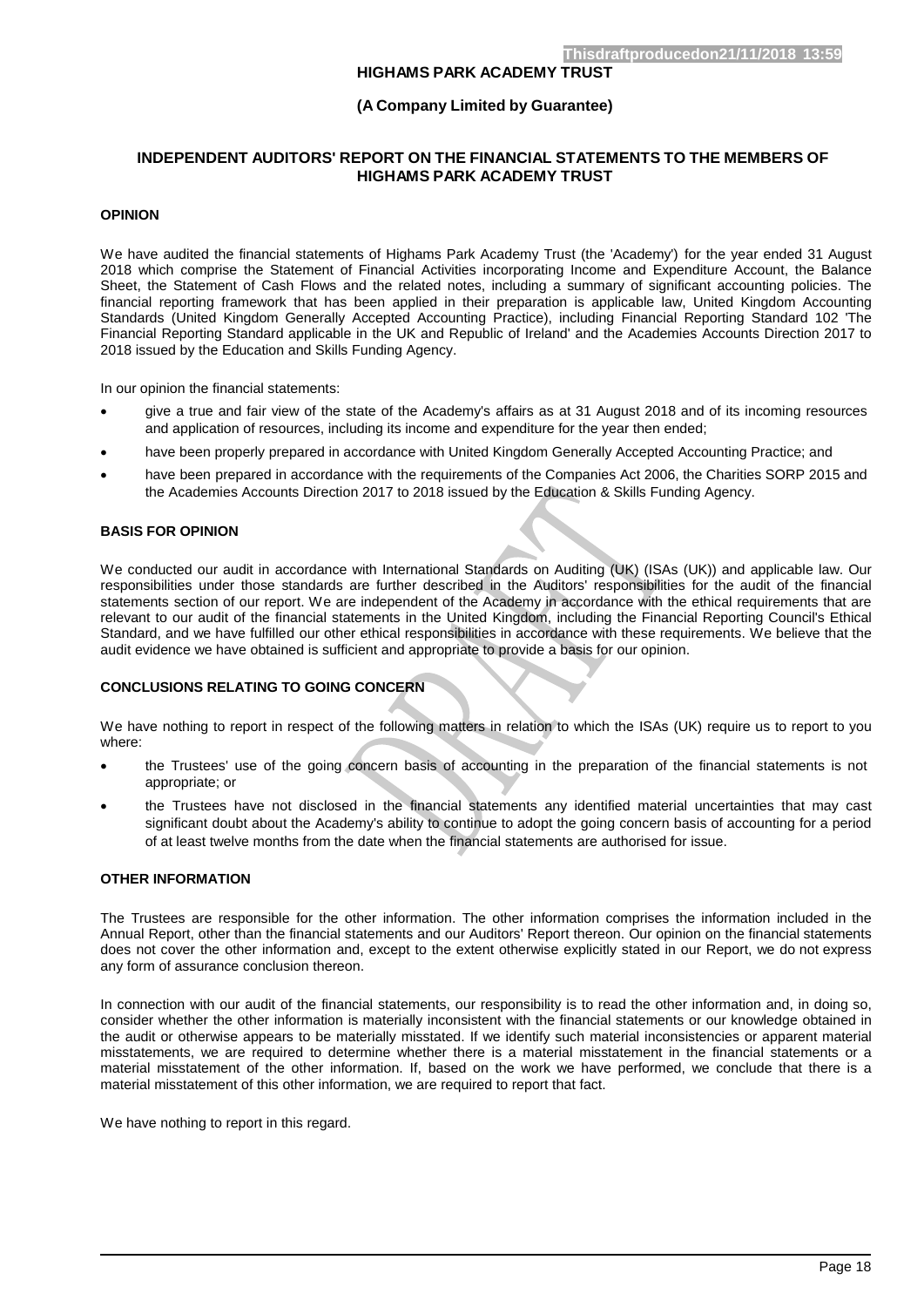### **(A Company Limited by Guarantee)**

### **INDEPENDENT AUDITORS' REPORT ON THE FINANCIAL STATEMENTS TO THE MEMBERS OF HIGHAMS PARK ACADEMY TRUST**

## **OPINION ON OTHER MATTERS PRESCRIBED BY THE COMPANIES ACT 2006**

In our opinion, based on the work undertaken in the course of the audit:

- the information given in the Trustees' Report including the Strategic Report for the financial year for which the financial statements are prepared is consistent with the financial statements.
- the Trustees' Report and the Strategic Report have been prepared in accordance with applicable legal requirements.

#### **MATTERS ON WHICH WE ARE REQUIRED TO REPORT BY EXCEPTION**

In the light of our knowledge and understanding of the Academy and its environment obtained in the course of the audit, we have not identified material misstatements in the Strategic Report and the Directors Report.

We have nothing to report in respect of the following matters in relation to which the Companies Act 2006 requires us to report to you if, in our opinion:

- adequate accounting records have not been kept, or returns adequate for our audit have not been received from branches not visited by us; or
- the financial statements are not in agreement with the accounting records and returns; or
- certain disclosures of Trustees' remuneration specified by law are not made; or
- we have not received all the information and explanations we require for our audit.

#### **RESPONSIBILITIES OF TRUSTEES**

As explained more fully in the Statement of Trustees' Responsibilities, the Trustees (who are also the Directors of the Charitable Company for the purposes of Company Law) are responsible for the preparation of the financial statements and for being satisfied that they give a true and fair view, and for such internal control as the Trustees determine is necessary to enable the preparation of financial statements that are free from material misstatement, whether due to fraud or error.

In preparing the financial statements, the Trustees are responsible for assessing the Academy's ability to continue as a going concern, disclosing, as applicable, matters related to going concern and using the going concern basis of accounting unless the Trustees either intend to liquidate the Academy or to cease operations, or have no realistic alternative but to do so.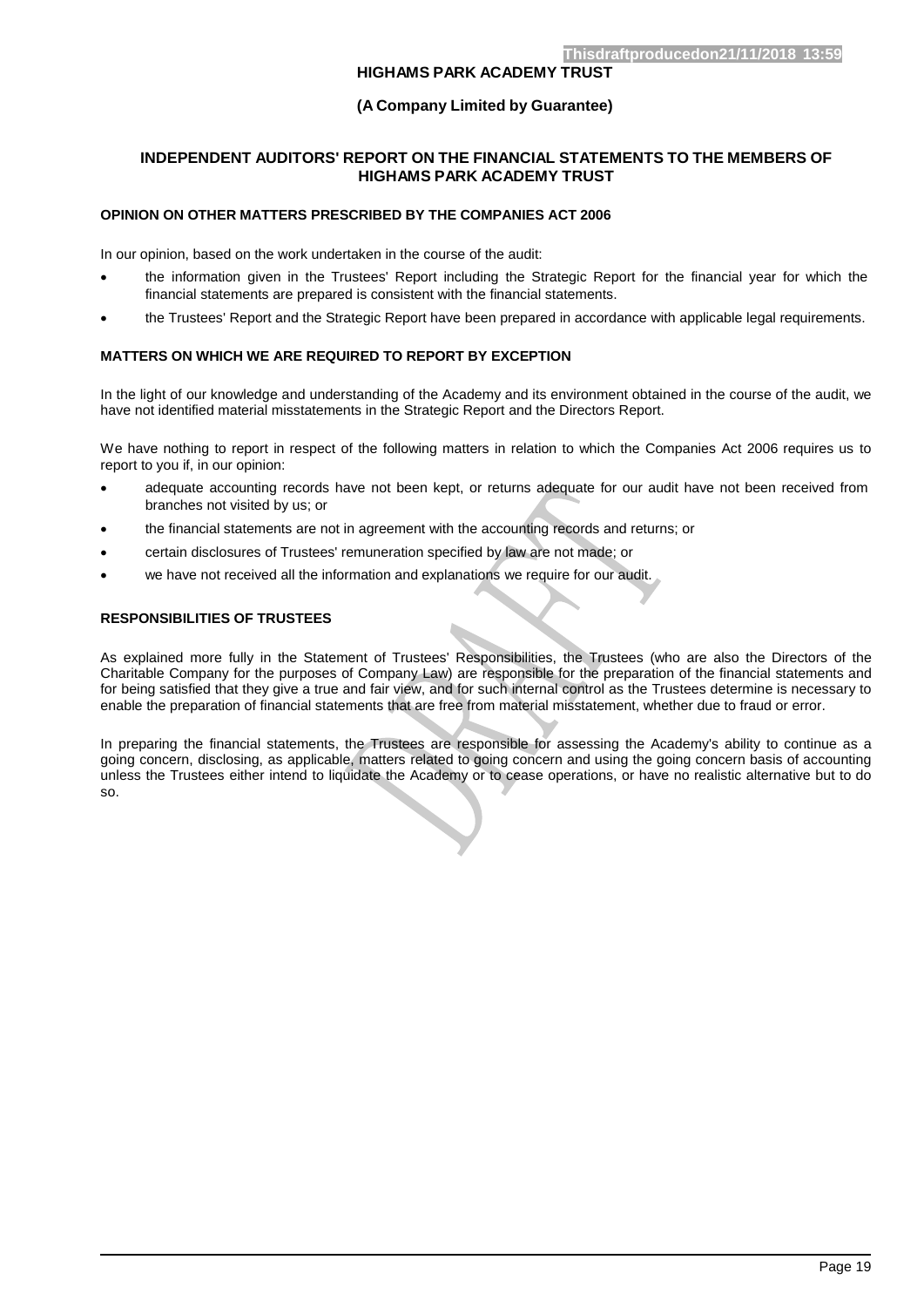### **(A Company Limited by Guarantee)**

# **INDEPENDENT AUDITORS' REPORT ON THE FINANCIAL STATEMENTS TO THE MEMBERS OF HIGHAMS PARK ACADEMY TRUST**

## **AUDITORS' RESPONSIBILITIES FOR THE AUDIT OF THE FINANCIAL STATEMENTS**

Our objectives are to obtain reasonable assurance about whether the financial statements as a whole are free from material misstatement, whether due to fraud or error, and to issue an Auditors' Report that includes our opinion. Reasonable assurance is a high level of assurance, but is not a guarantee that an audit conducted in accordance with ISAs (UK) will always detect a material misstatement when it exists. Misstatements can arise from fraud or error and are considered material if, individually or in the aggregate, they could reasonably be expected to influence the economic decisions of users taken on the basis of these financial statements.

A further description of our responsibilities for the audit of the financial statements is located on the Financial Reporting Council's website at: [www.frc.org.uk/auditorsresponsibilities.](http://www.frc.org.uk/auditorsresponsibilities) This description forms part of our Auditors' Report.

### **USE OF OUR REPORT**

This report is made solely to the Academy's Members, as a body, in accordance with Chapter 3 of Part 16 of the Companies Act 2006. Our audit work has been undertaken so that we might state to the Academy's Members those matters we are required to state to them in an Auditors' Report and for no other purpose. To the fullest extent permitted by law, we do not accept or assume responsibility to anyone other than the Academy and the Academy's Members, as a body, for our audit work, for this report, or for the opinions we have formed.

Mr Gary Miller (Senior Statutory Auditor)

for and on behalf of

#### **Price Bailey LLP**

Chartered Accountants and Statutory Auditors

Causeway House 1 Dane Street Bishop's Stortford **Hertfordshire** CM23 3BT Date: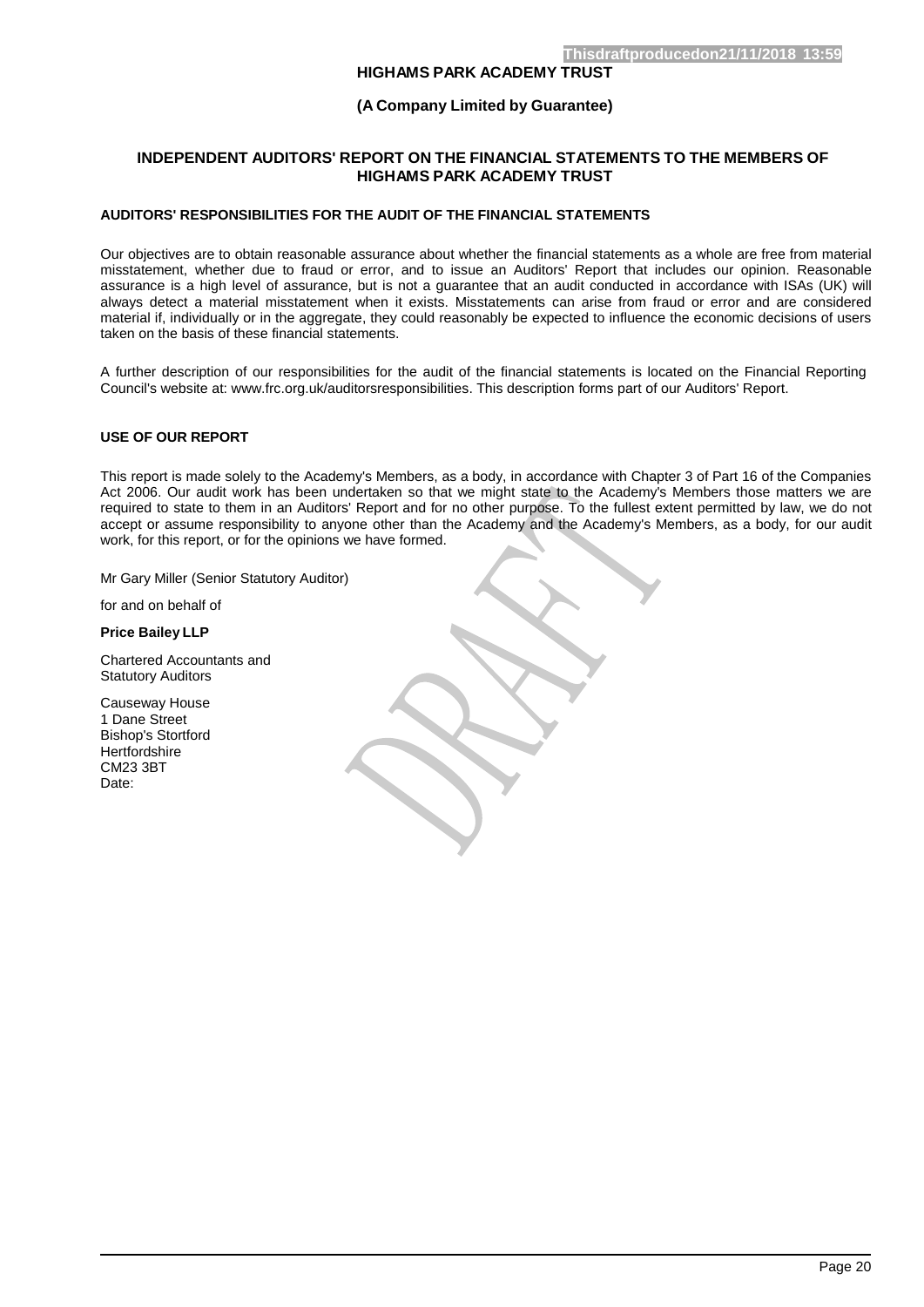#### **(A Company Limited by Guarantee)**

### **INDEPENDENT REPORTING ACCOUNTANTS' ASSURANCE REPORT ON REGULARITY TO HIGHAMS PARK ACADEMY TRUST AND THE EDUCATION & SKILLS FUNDING AGENCY**

In accordance with the terms of our engagement letter dated 18 October 2017 and further to the requirements of the Education & Skills Funding Agency (ESFA) as included in the Academies Accounts Direction 2017 to 2018, we have carried out an engagement to obtain limited assurance about whether the expenditure disbursed and income received by Highams Park Academy Trust during the year 1 September 2017 to 31 August 2018 have been applied to the purposes identified by Parliament and the financial transactions conform to the authorities which govern them.

This report is made solely to Highams Park Academy Trust and the ESFA in accordance with the terms of our engagement letter. Our work has been undertaken so that we might state to Highams Park Academy Trust and the ESFA those matters we are required to state in a report and for no other purpose. To the fullest extent permitted by law, we do not accept or assume responsibility to anyone other than Highams Park Academy Trust and the ESFA, for our work, for this report, or for the conclusion we have formed.

### **RESPECTIVE RESPONSIBILITIES OF HIGHAMS PARK ACADEMY TRUST'S ACCOUNTING OFFICER AND THE REPORTING ACCOUNTANT**

The Accounting Officer is responsible, under the requirements of Highams Park Academy Trust's funding agreement with the Secretary of State for Education dated 1 October 2011, and the Academies Financial Handbook extant from 1 September 2017, for ensuring that expenditure disbursed and income received is applied for the purposes intended by Parliament and the financial transactions conform to the authorities which govern them.

Our responsibilities for this engagement are established in the United Kingdom by our profession's ethical guidance and are to obtain limited assurance and report in accordance with our engagement letter and the requirements of the Academies Accounts Direction 2017 to 2018. We report to you whether anything has come to our attention in carrying out our work which suggests that in all material respects, expenditure disbursed and income received during the year 1 September 2017 to 31 August 2018 have not been applied to purposes intended by Parliament or that the financial transactions do not conform to the authorities which govern them.

#### **APPROACH**

We conducted our engagement in accordance with the Academies Accounts Direction 2017 to 2018 issued by the ESFA. We performed a limited assurance engagement as defined in our engagement letter.

The objective of a limited assurance engagement is to perform such procedures as to obtain information and explanations in order to provide us with sufficient appropriate evidence to express a negative conclusion on regularity.

A limited assurance engagement is more limited in scope than a reasonable assurance engagement and consequently does not enable us to obtain assurance that we would become aware of all significant matters that might be identified in a reasonable assurance engagement. Accordingly, we do not express a positive opinion.

Our engagement includes examination, on a test basis, of evidence relevant to the regularity and propriety of the Academy's income and expenditure.

The work undertaken to draw to our conclusion includes:

- consideration and corroboration of the evidence supporting the Accounting Officers statement on regularity, propriety and compliance;
- evaluation of the general control environment of the Academy, extending the procedures required for financial statements to include regularity;
- discussions with and representations from the Accounting Officer and other key management personnel; and
- an extension of substantive testing from our audit of the financial statements to cover matters pertaining to regularity, propriety and compliance in particular checking that selected items were appropriately authorised, and appropriate.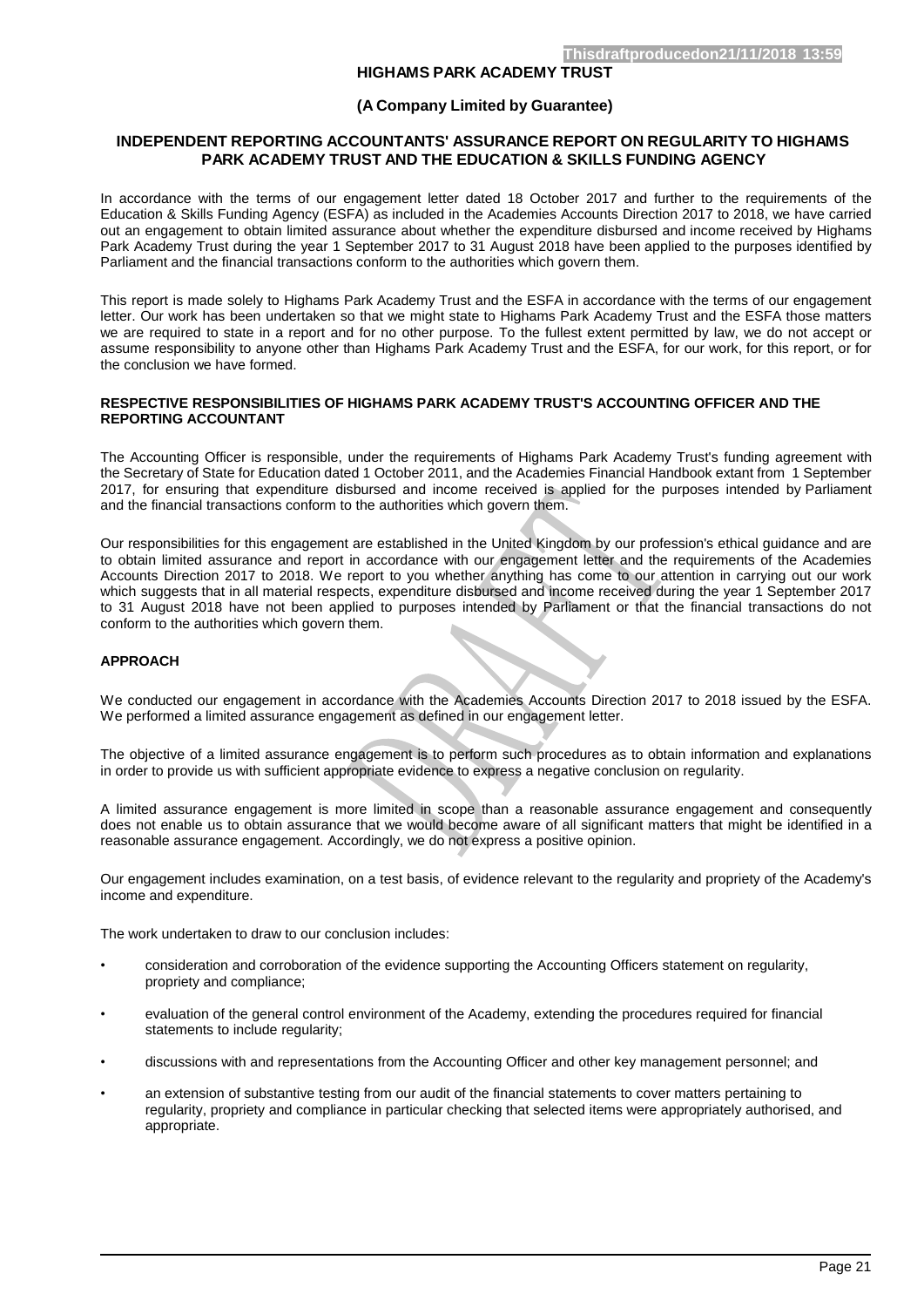## **(A Company Limited by Guarantee)**

# **INDEPENDENT REPORTING ACCOUNTANTS' ASSURANCE REPORT ON REGULARITY TO HIGHAMS**

# **PARK ACADEMY TRUST AND THE EDUCATION & SKILLS FUNDING AGENCY (continued)**

### **CONCLUSION**

In the course of our work, nothing has come to our attention which suggests that in all material respects the expenditure disbursed and income received during the year 1 September 2017 to 31 August 2018 have not been applied to purposes intended by Parliament and the financial transactions do not conform to the authorities which govern them.

Reporting Accountant

**Price Bailey LLP** 

Chartered Accountants

Date:

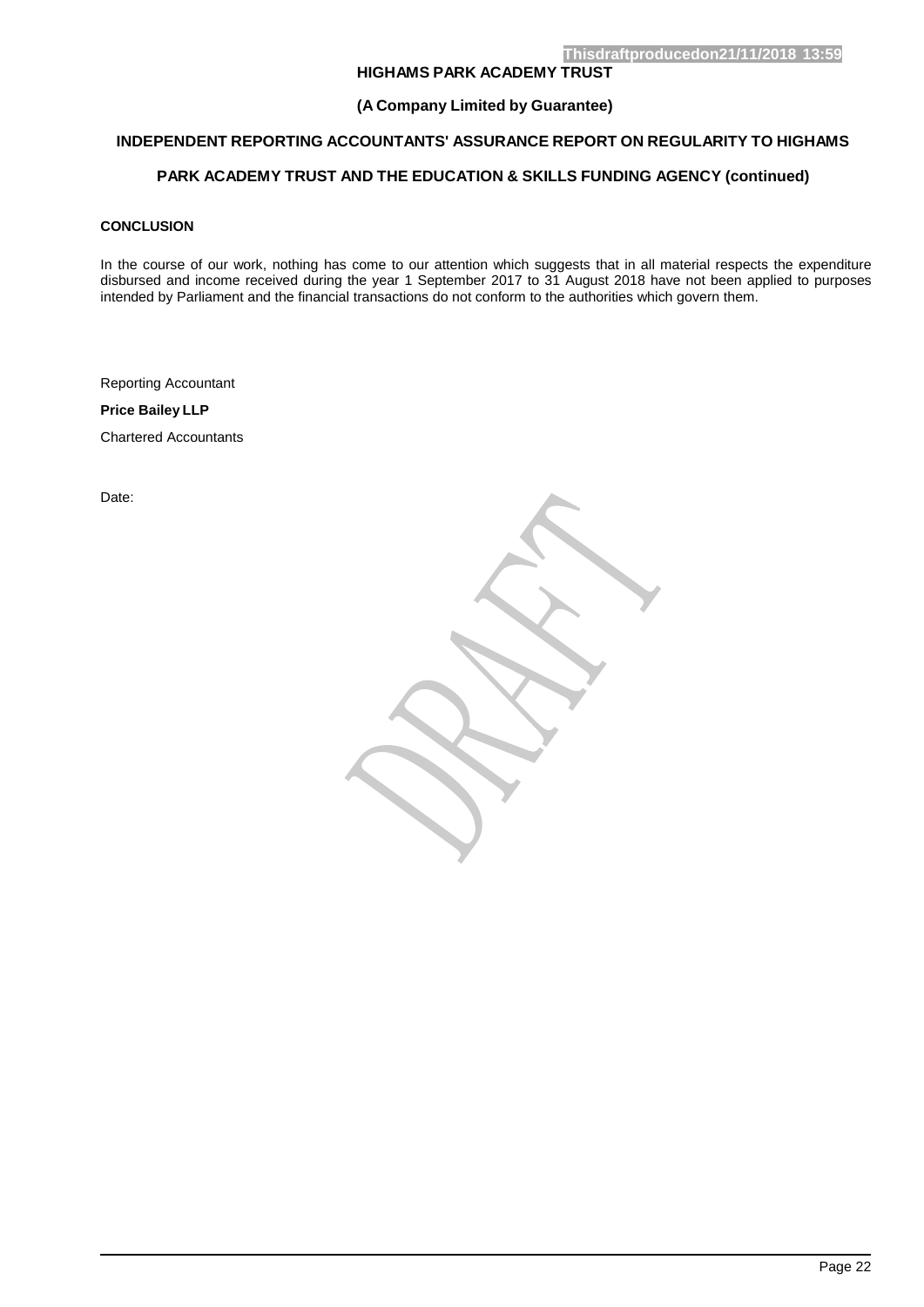# **(A Company Limited by Guarantee)**

## **STATEMENT OF FINANCIAL ACTIVITIES INCORPORATING INCOME AND EXPENDITURE ACCOUNT FOR THE YEAR ENDED 31 AUGUST 2018**

| <b>INCOME FROM:</b>                                                                              | <b>Note</b>      | Unrestricted<br>funds<br>2018<br>£ | Restricted<br>funds<br>2018<br>£ | Restricted<br>fixed asset<br>funds<br>2018<br>£ | Total<br>funds<br>2018<br>£              | Total<br>funds<br>2017<br>£             |
|--------------------------------------------------------------------------------------------------|------------------|------------------------------------|----------------------------------|-------------------------------------------------|------------------------------------------|-----------------------------------------|
| Donations and capital grants<br>Charitable activities<br>Other trading activities<br>Investments | 2<br>3<br>4<br>5 | 272.673<br>99.034<br>1,814         | 187,504<br>8,967,620<br>14,189   | 288,054                                         | 475,558<br>9,240,293<br>113.223<br>1,814 | 395,319<br>9,589,526<br>69,225<br>4,310 |
| <b>TOTAL INCOME</b>                                                                              |                  | 373,521                            | 9,169,313                        | 288,054                                         | 9,830,888                                | 10,058,380                              |
| <b>EXPENDITURE ON:</b><br>Charitable activities                                                  |                  | 385,240                            | 8,964,053                        | 373,623                                         | 9,722,916                                | 9,837,044                               |
| <b>TOTAL EXPENDITURE</b>                                                                         | 6                | 385,240                            | 8,964,053                        | 373,623                                         | 9,722,916                                | 9,837,044                               |
| <b>NET INCOME / (EXPENDITURE)</b><br><b>BEFORE TRANSFERS</b><br>Transfers between funds          | 17               | (11, 719)                          | 205,260<br>(224, 585)            | (85, 569)<br>224,585                            | 107,972                                  | 221,336                                 |
| <b>NET INCOME / (EXPENDITURE)</b><br><b>BEFORE OTHER RECOGNISED</b><br><b>GAINS AND LOSSES</b>   |                  | (11, 719)                          | (19, 325)                        | 139,016                                         | 107,972                                  | 221,336                                 |
| Actuarial gains on defined benefit<br>pension schemes                                            | 22               |                                    | 490,000                          |                                                 | 490,000                                  | 796,000                                 |
| <b>NET MOVEMENT IN FUNDS</b>                                                                     |                  | (11, 719)                          | 470,675                          | 139,016                                         | 597,972                                  | 1,017,336                               |
| <b>RECONCILIATION OF FUNDS:</b>                                                                  |                  |                                    |                                  |                                                 |                                          |                                         |
| Total funds brought forward                                                                      |                  | 960,586                            | (1,788,211)                      | 18,354,723                                      | 17,527,098                               | 16,509,762                              |
| <b>TOTAL FUNDS CARRIED</b><br><b>FORWARD</b>                                                     |                  | 948,867                            | (1,317,536)                      | 18,493,739                                      | 18,125,070                               | 17,527,098                              |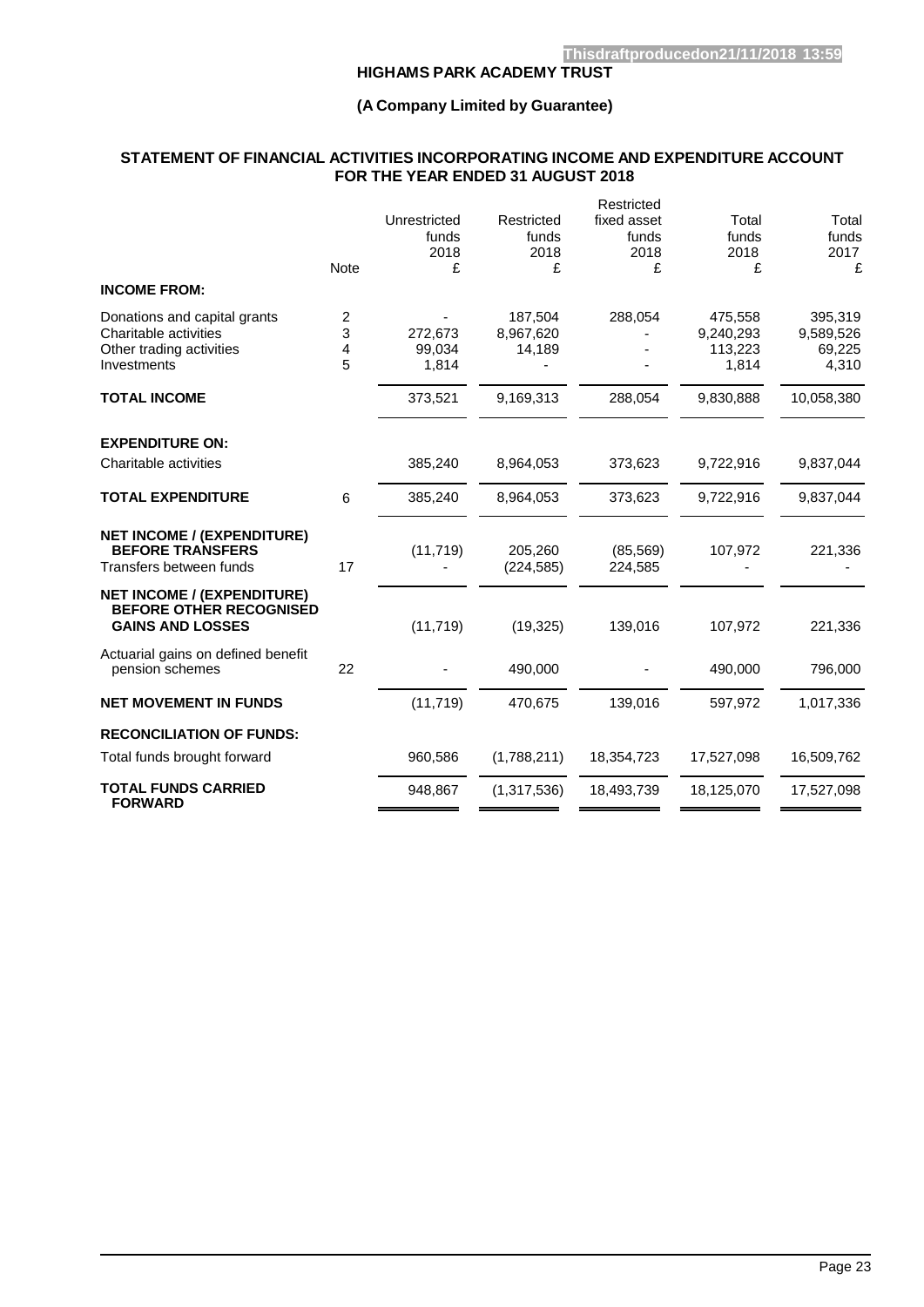### **(A Company Limited by Guarantee) REGISTERED NUMBER: 07738801**

## **BALANCE SHEET AS AT 31 AUGUST 2018**

<span id="page-24-0"></span>

|                                                                   | Note | £           | 2018<br>£             | £             | 2017<br>£             |
|-------------------------------------------------------------------|------|-------------|-----------------------|---------------|-----------------------|
| <b>FIXED ASSETS</b>                                               |      |             |                       |               |                       |
| Tangible assets                                                   | 12   |             | 18,493,739            |               | 18,354,723            |
| <b>CURRENT ASSETS</b>                                             |      |             |                       |               |                       |
| <b>Stocks</b>                                                     | 13   | 2,006       |                       | 2,006         |                       |
| <b>Debtors</b>                                                    | 14   | 470,471     |                       | 333,171       |                       |
| Cash at bank and in hand                                          | 20   | 1,392,579   |                       | 1,312,011     |                       |
|                                                                   |      | 1,865,056   |                       | 1,647,188     |                       |
| <b>CREDITORS: amounts falling due within one</b>                  |      |             |                       |               |                       |
| year                                                              | 15   | (357, 483)  |                       | (350, 813)    |                       |
| <b>NET CURRENT ASSETS</b>                                         |      |             | 1,507,573             |               | 1,296,375             |
| <b>TOTAL ASSETS LESS CURRENT LIABILITIES</b>                      |      |             | 20,001,312            |               | 19,651,098            |
| <b>CREDITORS:</b> amounts falling due after more<br>than one year | 16   |             | (22, 242)             |               |                       |
| <b>NET ASSETS EXCLUDING PENSION SCHEME</b><br><b>LIABILITIES</b>  |      |             | 19,979,070            |               | 19,651,098            |
| Defined benefit pension scheme liability                          | 22   |             | (1,854,000)           |               | (2, 124, 000)         |
| <b>NET ASSETS INCLUDING PENSION SCHEME</b><br><b>LIABILITIES</b>  |      |             | 18,125,070            |               | 17,527,098            |
| <b>FUNDS OF THE ACADEMY</b>                                       |      |             |                       |               |                       |
| Restricted income funds:                                          |      |             |                       |               |                       |
| Restricted income funds                                           | 17   | 536,464     |                       | 335,789       |                       |
| Restricted fixed asset funds                                      | 17   | 18,493,739  |                       | 18,354,723    |                       |
| Restricted income funds excluding pension<br>liability            |      | 19,030,203  |                       | 18,690,512    |                       |
| Pension reserve                                                   |      | (1,854,000) |                       | (2, 124, 000) |                       |
| Total restricted income funds<br>Unrestricted income funds        | 17   |             | 17,176,203<br>948,867 |               | 16,566,512<br>960,586 |
| <b>TOTAL FUNDS</b>                                                |      |             | 18,125,070            |               | 17,527,098            |

The financial statements on pages 21 to 44 were approved by the Trustees, and authorised for issue, on 17<sup>th</sup> December 2018 and are signed on their behalf, by:

### **Trustee**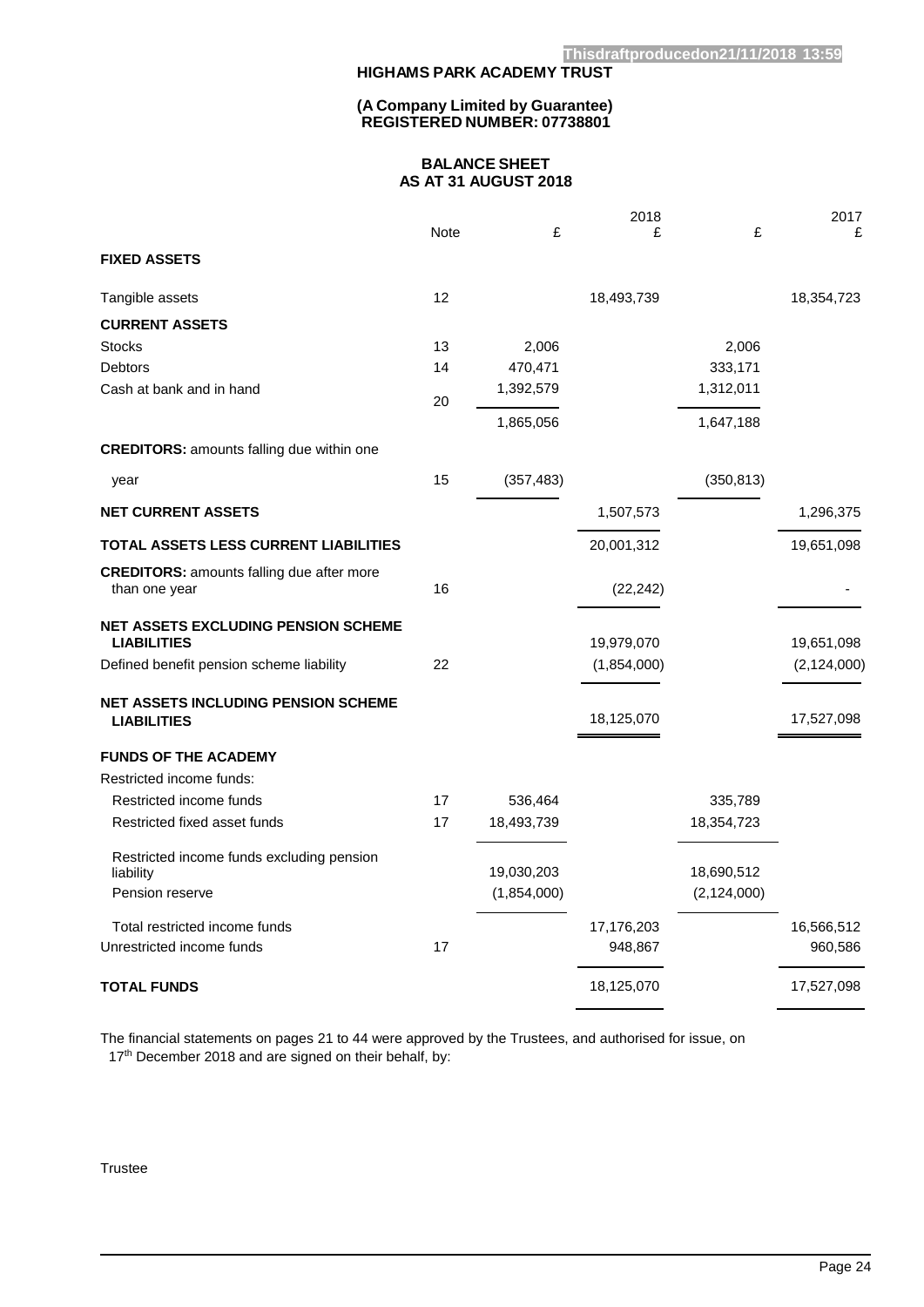# **(A Company Limited by Guarantee)**

# **STATEMENT OF CASH FLOWS FOR THE YEAR ENDED 31 AUGUST 2018**

<span id="page-25-0"></span>

|                                                     | Note | 2018<br>£           | 2017<br>£            |
|-----------------------------------------------------|------|---------------------|----------------------|
| Cash flows from operating activities                |      |                     |                      |
| Net cash provided by/(used in) operating activities | 19   | 303.339             | (79, 979)            |
| Cash flows from investing activities:               |      |                     |                      |
| Interest<br>Purchase of tangible fixed assets       |      | 1.814<br>(224, 585) | 4.310<br>(1,606,891) |
| Net cash used in investing activities               |      | (222, 771)          | (1,602,581)          |
| Change in cash and cash equivalents in the year     |      | 80,568              | (1,682,560)          |
| Cash and cash equivalents brought forward           |      | 1,312,011           | 2,994,571            |
| Cash and cash equivalents carried forward           |      | 1,392,579           | 1.312.011            |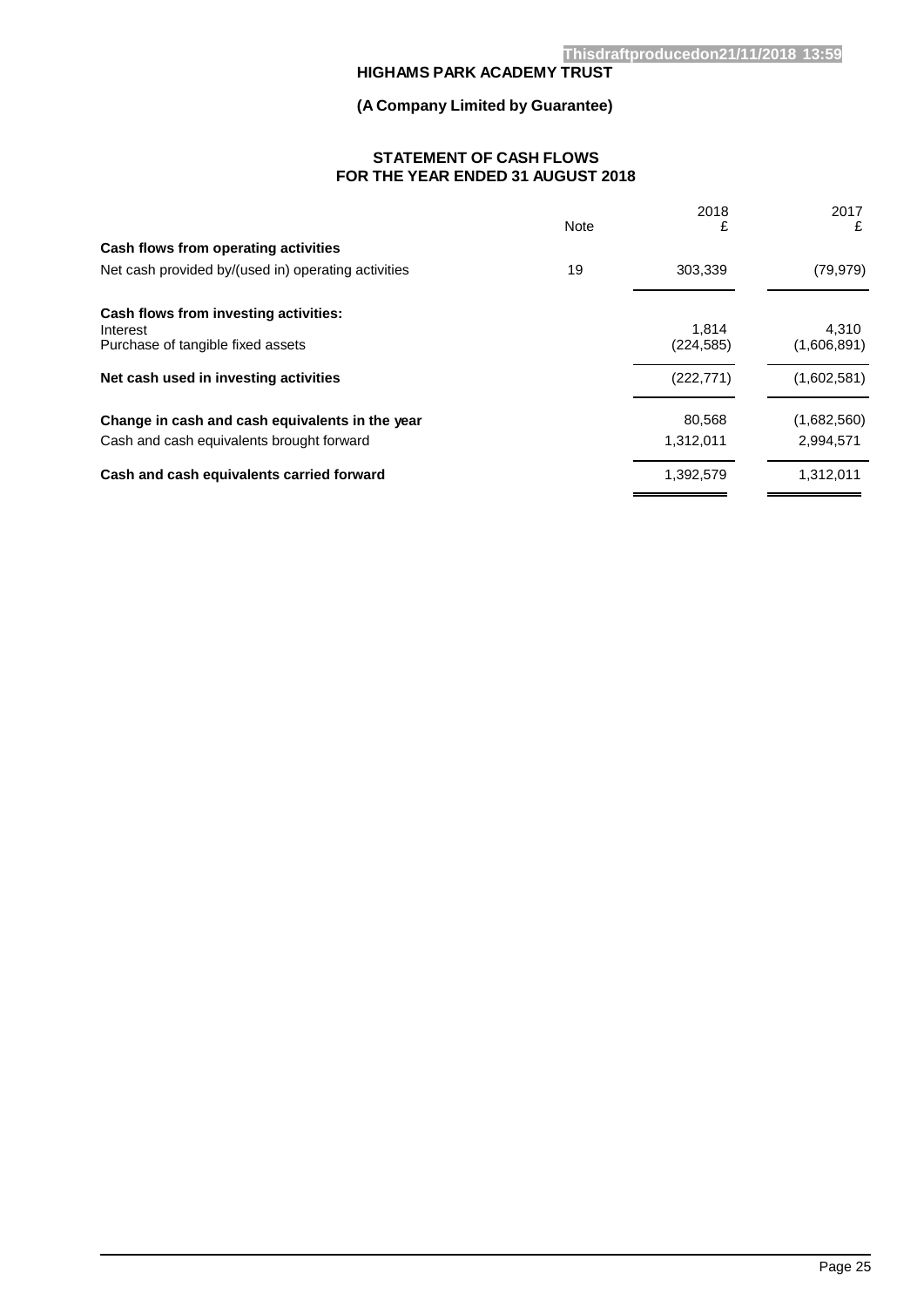#### **(A Company Limited by Guarantee)**

### **NOTES TO THE FINANCIAL STATEMENTS FOR THE YEAR ENDED 31 AUGUST 2018**

# **1. ACCOUNTING POLICIES**

A summary of the principal accounting policies adopted (which have been applied consistently, except where noted), judgments and key sources of estimation uncertainty, is set out below.

#### **1.1 Basis of preparation of financial statements**

The financial statements of the academy trust, which is a public benefit entity under FRS 102, have been prepared under the historical cost convention in accordance with the Financial Reporting Standard Applicable in the UK and Republic of Ireland (FRS 102), the Accounting and Reporting by Charities: Statement of Recommended Practice applicable to charities preparing their accounts in accordance with the Financial Reporting Standard applicable in the UK and Republic of Ireland (FRS 102) (Charities SORP (FRS 102)), the Academies Accounts Direction 2017 to 2018 issued by ESFA, the Charities Act 2011 and the Companies Act 2006.

Highams Park Academy Trust constitutes a public benefit entity as defined by FRS 102.

#### **1.2 Company status**

The Academy is a Company limited by guarantee. Members are noted on page 2. In the event of the Academy being wound up, the liability in respect of the guarantee is limited to £10 per member.

The registered office is Highams Park School, 34 Handsworth Avenue, Highams Park, London, E4 9PJ.

#### **1.3 Fund accounting**

Unrestricted income funds represent those resources which may be used towards meeting any of the charitable objects of the Academy at the discretion of the Trustees.

Restricted fixed asset funds are resources which are to be applied to specific capital purposes imposed by funders where the asset acquired or created is held for a specific purpose.

Restricted general funds comprise all other restricted funds received with restrictions imposed by the funder/donor and include grants from the Department for Education.

#### **1.4 Income**

All income is recognised once the Academy has entitlement to the income, it is probable that the income will be received and the amount of income receivable can be measured reliably.

Grants are included in the Statement of Financial Activities incorporating Income and Expenditure Account on a receivable basis. The balance of income received for specific purposes but not expended during the period is shown in the relevant funds on the Balance Sheet. Where income is received in advance of entitlement of receipt, its recognition is deferred and included in creditors as deferred income. Where entitlement occurs before income is received, the income is accrued.

General Annual Grant is recognised in full in the Statement of Financial Activities incorporating Income and Expenditure Account in the year for which it is receivable and any abatement in respect of the period is deducted from income and recognised as a liability.

Capital grants are recognised when there is entitlement and are not deferred over the life of the asset on which they are expended. Unspent amounts of capital grant are reflected in the balance in the restricted fixed asset fund.

Donations are recognised on a receivable basis where receipt is probable and the amount can be reliably measured.

Other income, including the hire of facilities, is recognised in the period in which it is receivable and to the extent the goods have been provided or on completion of the service.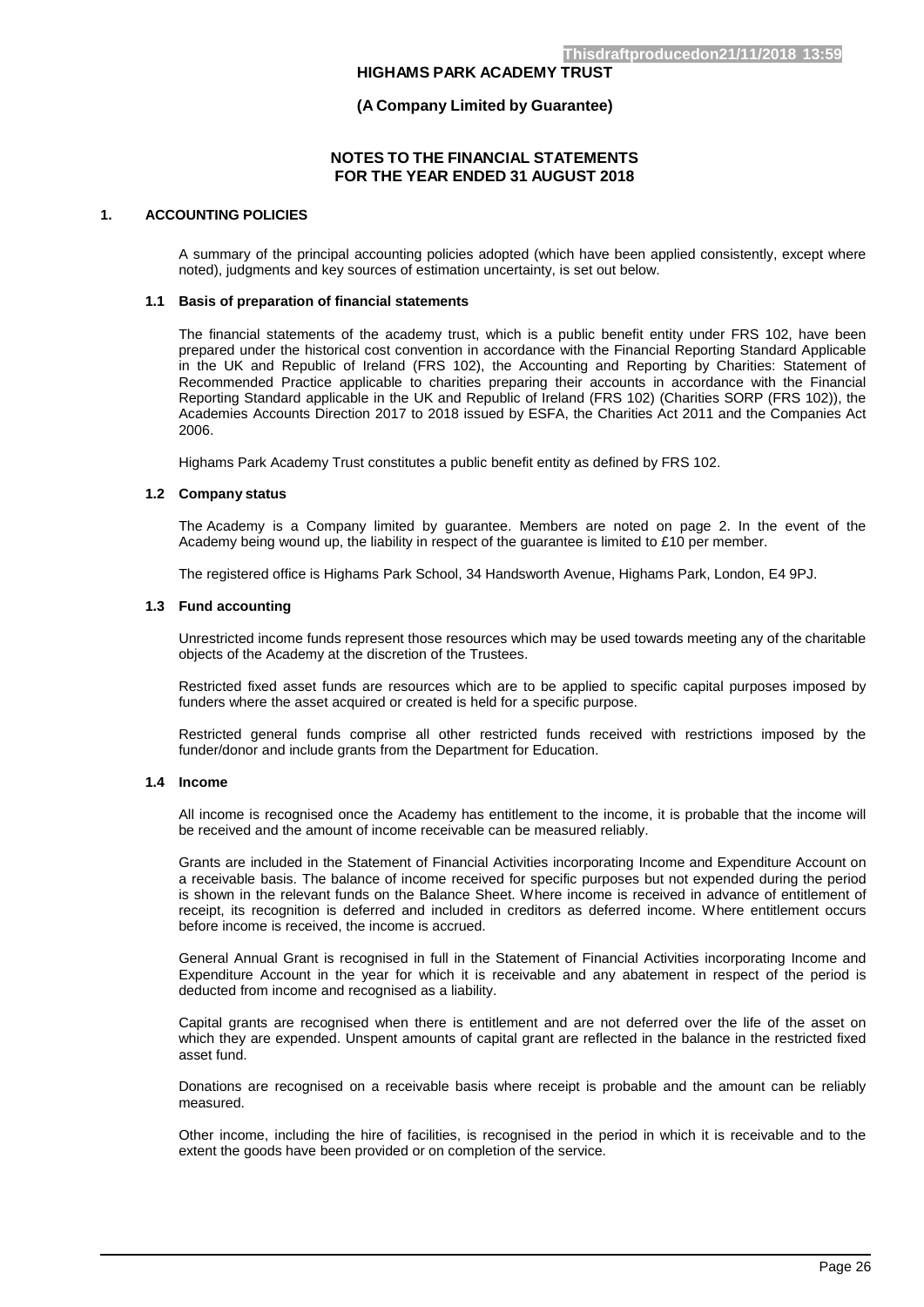#### **(A Company Limited by Guarantee)**

### **NOTES TO THE FINANCIAL STATEMENTS FOR THE YEAR ENDED 31 AUGUST 2018**

### **1. ACCOUNTING POLICIES (continued)**

#### **1.5 Expenditure**

Expenditure is recognised once there is a legal or constructive obligation to transfer economic benefit to a third party, it is probable that a transfer of economic benefits will be required in settlement and the amount of the obligation can be measured reliably. Expenditure is classified by activity. The costs of each activity are made up of the total of direct costs and shared costs, including support costs involved in undertaking each activity. Direct costs attributable to a single activity are allocated directly to that activity. Shared costs which contribute to more than one activity and support costs which are not attributable to a single activity are apportioned between those activities on a basis consistent with the use of resources. Central staff costs are allocated on the basis of time spent, and depreciation charges allocated on the portion of the asset's use.

Expenditure on charitable activities are costs incurred on the Academy's educational operations, including support costs and those costs relating to the governance of the Academy apportioned to charitable activities.

All expenditure is inclusive of irrecoverable VAT.

#### **1.6 Going concern**

The Trustees assess whether the use of going concern is appropriate, i.e. whether there are any material uncertainties related to events or conditions that may cast significant doubt on the ability of the Academy to continue as a going concern. The Trustees make this assessment in respect of a period of at least one year from the date of authorisation for issue of the financial statements and have concluded that the Academy has adequate resources to continue in operational existence for the foreseeable future and there are no material uncertainties about the Academy's ability to continue as a going concern, thus they continue to adopt the going concern basis of accounting in preparing the financial statements.

#### **1.7 Tangible fixed assets and depreciation**

All assets costing more than £10,000 are capitalised and are carried at cost, net of depreciation and any provision for impairment.

Where tangible fixed assets have been acquired with the aid of specific grants, either from the Government or from the private sector, they are included in the Balance Sheet at cost and depreciated over their expected useful economic life. Where there are specific conditions attached to the funding requiring the continued use of the asset, the related grants are credited to a restricted fixed asset fund in the Statement of Financial Activities incorporating Income and Expenditure Account and carried forward in the Balance Sheet. Depreciation on the relevant assets is charged directly to the restricted fixed asset fund in the Statement of Financial Activities incorporating Income and Expenditure Account.

Depreciation is provided on all tangible fixed assets other than freehold land, at rates calculated to write off the cost of these assets, less their estimated residual value, over their expected useful lives on the following bases:

| Long Term Leasehold Property | $\sim$                   | 2% straight line        |
|------------------------------|--------------------------|-------------------------|
| Furniture and fixtures       | $\overline{\phantom{a}}$ | 20% - 25% straight line |
| Motor vehicles               | ۰                        | 25% reducing balance    |

A review for impairment of a fixed asset is carried out if events or changes in circumstances indicate that the carrying value of any fixed asset may not be recoverable. Shortfalls between the carrying value of fixed assets and their recoverable amounts are recognised as impairments. Impairment losses are recognised in the Statement of Financial Activities incorporating Income and Expenditure Account.

#### **1.8 Operating leases**

Rentals under operating leases are charged to the Statement of Financial Activities incorporating Income and Expenditure Account on a straight line basis over the lease term.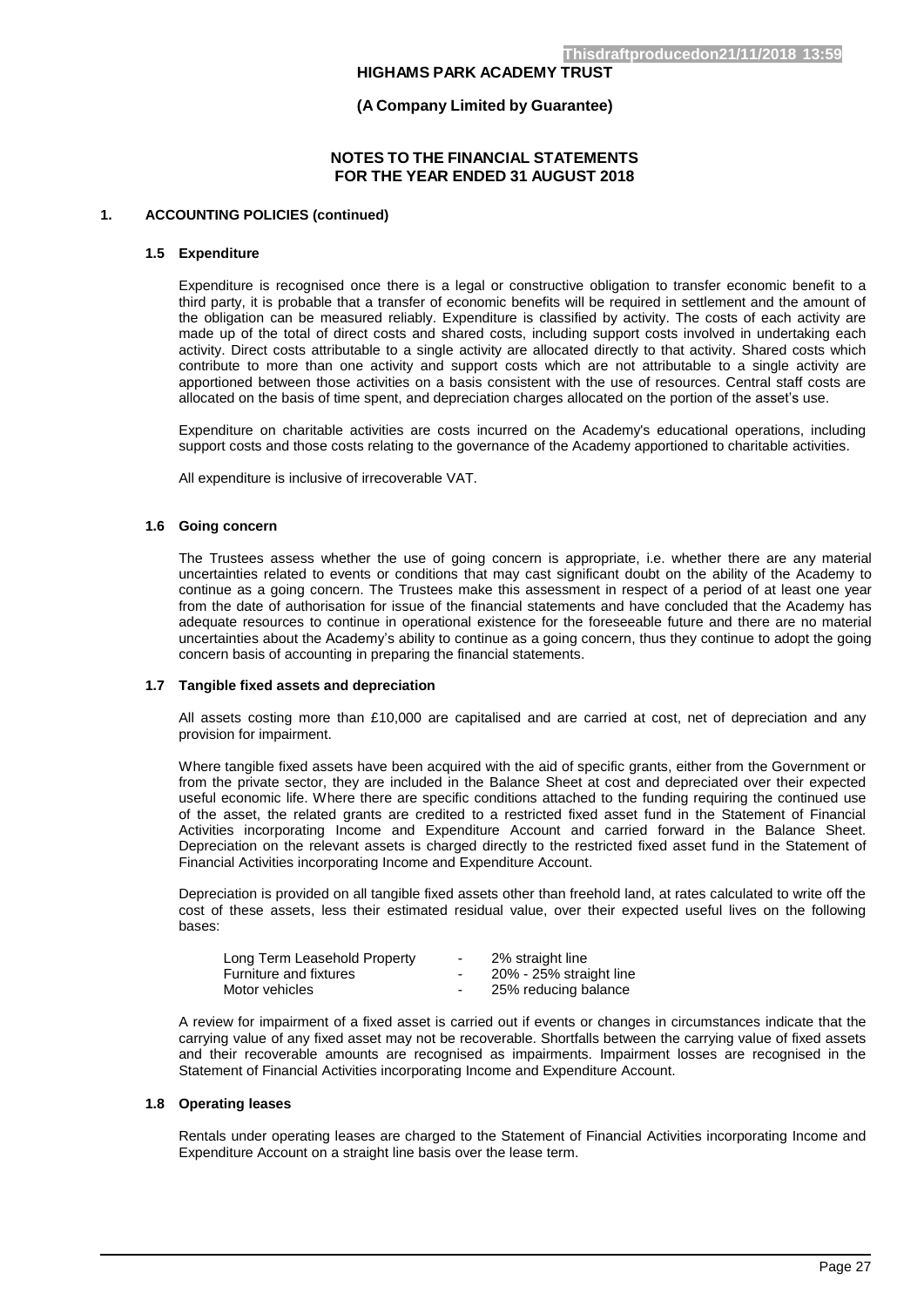#### **(A Company Limited by Guarantee)**

### **NOTES TO THE FINANCIAL STATEMENTS FOR THE YEAR ENDED 31 AUGUST 2018**

### **1. ACCOUNTING POLICIES (continued)**

#### **1.9 Stocks**

Stocks are valued at the lower of cost and net realisable value after making due allowance for obsolete and slow-moving stocks. Cost includes all direct costs and an appropriate proportion of fixed and variable overheads.

### **1.10 Taxation**

The Academy is considered to pass the tests set out in Paragraph 1 Schedule 6 of the Finance Act 2010 and therefore it meets the definition of a Charitable Company for UK corporation tax purposes. Accordingly, the Academy is potentially exempt from taxation in respect of income or capital gains received within categories covered by Chapter 3 Part 11 of the Corporation Tax Act 2010 or Section 256 of the Taxation of Chargeable Gains Act 1992, to the extent that such income or gains are applied exclusively to charitable purposes.

#### **1.11 Debtors**

Trade and other debtors are recognised at the settlement amount after any trade discount offered. Prepayments are valued at the amount prepaid net of any trade discounts due.

#### **1.12 Cash at Bank and in hand**

Cash at bank and in hand includes cash and short term highly liquid investments with a short maturity of three months or less from the date of acquisition or opening of the deposit or similar account.

#### **1.13 Liabilities and provisions**

Liabilities and provisions are recognised when there is an obligation at the balance sheet date as a result of a past event, it is probable that a transfer of economic benefit will be required in settlement, and the amount of the settlement can be estimated reliably. Liabilities are recognised at the amount that the Academy anticipates it will pay to settle the debt or the amount it has received as advanced payments for the goods or services it must provide. Provisions are measured at the best estimate of the amounts required to settle the obligation. Where the effect of the time value of money is material, the provision is based on the present value of those amounts, discounted at the pre-tax discount rate that reflects the risks specific to the liability. The unwinding of the discount is recognised within interest payable and similar charges.

#### **1.14 Pensions**

Retirement benefits to employees of the Academy are provided by the Teachers' Pension Scheme ("TPS") and the Local Governments Pension Scheme ("LGPS"). These are defined benefit schemes.

The TPS is an unfunded scheme and contributions are calculated so as to spread the cost of pensions over employees' working lives with the Academy in such a way that the pension cost is a substantially level percentage of current and future pensionable payroll. The contributions are determined by the Government Actuary on the basis of quadrennial valuations using a prospective unit credit method. As stated in note 22, the TPS is a multi-employer scheme and there is insufficient information available to use defined benefit accounting. The TPS is therefore treated as a defined contribution scheme for accounting purposes and the contributions recognised in the period to which they relate.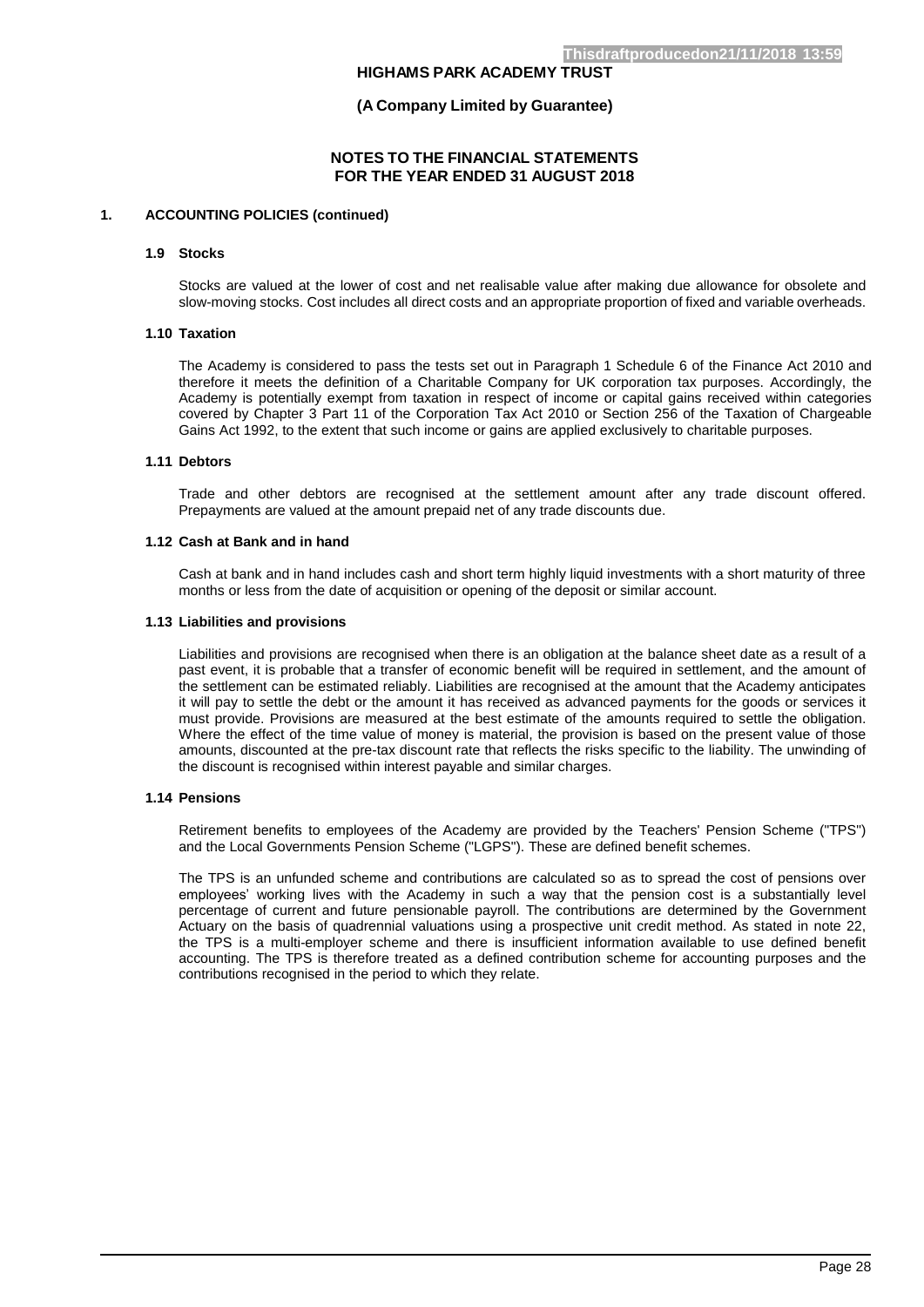#### **(A Company Limited by Guarantee)**

### **NOTES TO THE FINANCIAL STATEMENTS FOR THE YEAR ENDED 31 AUGUST 2018**

### **1. ACCOUNTING POLICIES (continued)**

The LGPS is a funded scheme and the assets are held separately from those of the Academy in separate trustee administered funds. Pension scheme assets are measured at fair value and liabilities are measured on an actuarial basis using the projected unit credit method and discounted at a rate equivalent to the current rate of return on a high quality corporate bond of equivalent term and currency to the liabilities. The actuarial valuations are obtained at least triennially and are updated at each balance sheet date. The amounts charged to operating surplus are the current service costs and the costs of scheme introductions, benefit changes, settlements and curtailments. They are included as part of staff costs as incurred. Net interest on the net defined benefit liability/asset is also recognised in the Statement of Financial Activities incorporating Income and Expenditure Account and comprises the interest cost on the defined benefit obligation and interest income on the scheme assets, calculated by multiplying the fair value of the scheme assets at the beginning of the period by the rate used to discount the benefit obligations. The difference between the interest income on the scheme assets and the actual return on the scheme assets is recognised in other recognised gains and losses.

Actuarial gains and losses are recognised immediately in other recognised gains and losses.

#### **1.15 Financial instruments**

The Academy only holds basic financial instruments as defined in FRS 102. The financial assets and financial liabilities of the Academy and their measurement basis are as follows:

Financial assets - trade and other debtors are basic financial instruments and are debt instruments measured at amortised cost as detailed in note 14. Prepayments are not financial instruments. Cash at bank is classified as a basic financial instrument and is measured at face value.

Financial liabilities - trade creditors, accruals and other creditors are financial instruments, and are measured at amortised costs as detailed in notes 15 and 16. Taxation and social security are not included in the financial instruments disclosure definition. Deferred income is not deemed to be a financial liability, as the cash settlement has already taken place and there is an obligation to deliver services rather than cash or another financial instruments.

#### **1.16 Agency arrangements**

The Trust acts as an agent in distributing 16-19 Bursary Funds from the ESFA. Payments received from the ESFA and subsequent disbursements to students are excluded from the Statement of Financial Activities incorporating Income and Expenditure Account as the Trust does not have control over the charitable application of the funds. The Trust can use up to 5% of the allocation towards its own administration costs and this is recognised in the Statement of Financial Activities incorporating Income and Expenditure Account. Where the funds have not been fully applied in the accounting period then an amount will be included as amounts due to the ESFA. Details of these arrangements can be found in note 25.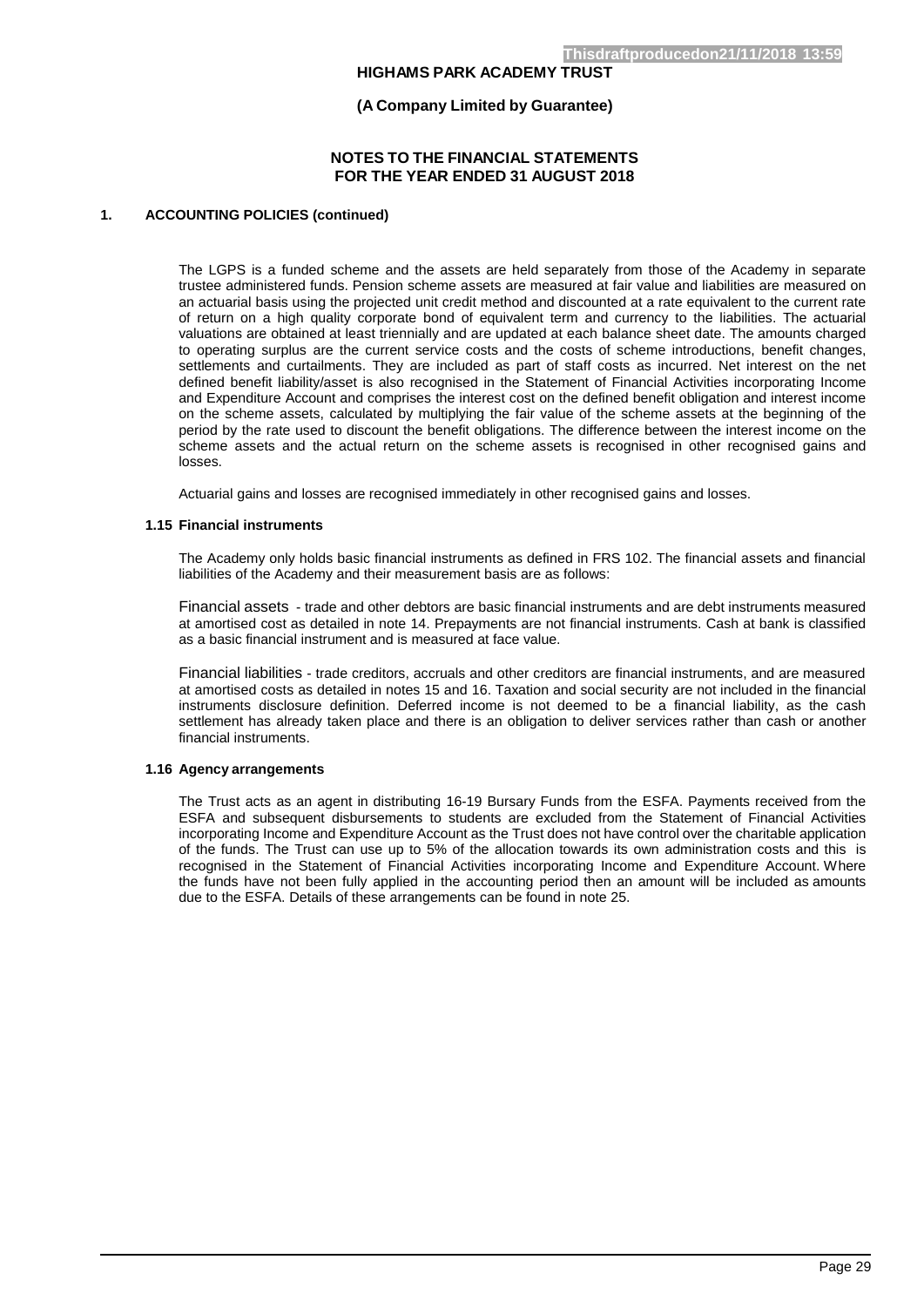### **(A Company Limited by Guarantee)**

### **NOTES TO THE FINANCIAL STATEMENTS FOR THE YEAR ENDED 31 AUGUST 2018**

### **1. ACCOUNTING POLICIES (continued)**

#### **1.17 Critical accounting estimates and areas of judgment**

Estimates and judgments are continually evaluated and are based on historical experience and other factors, including expectations of future events that are believed to be reasonable under the circumstances.

Critical accounting estimates and assumptions:

The Trustees make estimates and assumptions concerning the future. The resulting accounting estimates and assumptions will, by definition, seldom equal the related actual results. The estimates and assumptions that have a significant risk of causing a material adjustment to the carrying amounts of assets and liabilities within the next financial year are discussed below.

The present value of the Local Government Pension Scheme defined benefit liability depends on a number of factors that are determined on an actuarial basis using a variety of assumptions. The assumptions used in determining the net cost (income) for pensions include the discount rate. Any changes in these assumptions, which are disclosed in note 22, will impact the carrying amount of the pension liability. Furthermore a roll forward approach which projects results from the latest full actuarial valuation performed at 31 March 2016 has been used by the actuary in valuing the pensions liability at 31 August 2018. Any differences between the figures derived from the roll forward approach and a full actuarial valuation would impact on the carrying amount of the pension liability.

### **2. INCOME FROM DONATIONS AND CAPITAL GRANTS**

|                             | Unrestricted<br>funds<br>2018<br>£ | Restricted<br>funds<br>2018<br>£ | Restricted<br>fixed asset<br>funds<br>2018<br>£ | Total<br>funds<br>2018<br>£ | Total<br>funds<br>2017<br>£ |
|-----------------------------|------------------------------------|----------------------------------|-------------------------------------------------|-----------------------------|-----------------------------|
| Donations<br>Capital grants | $\blacksquare$                     | 187,504                          | 288,054                                         | 187,504<br>288,054          | 155,351<br>239,968          |
|                             | $\blacksquare$                     | 187,504                          | 288,054                                         | 475,558                     | 395,319                     |
| Total 2017                  |                                    | 155,351                          | 239,968                                         | 395,319                     |                             |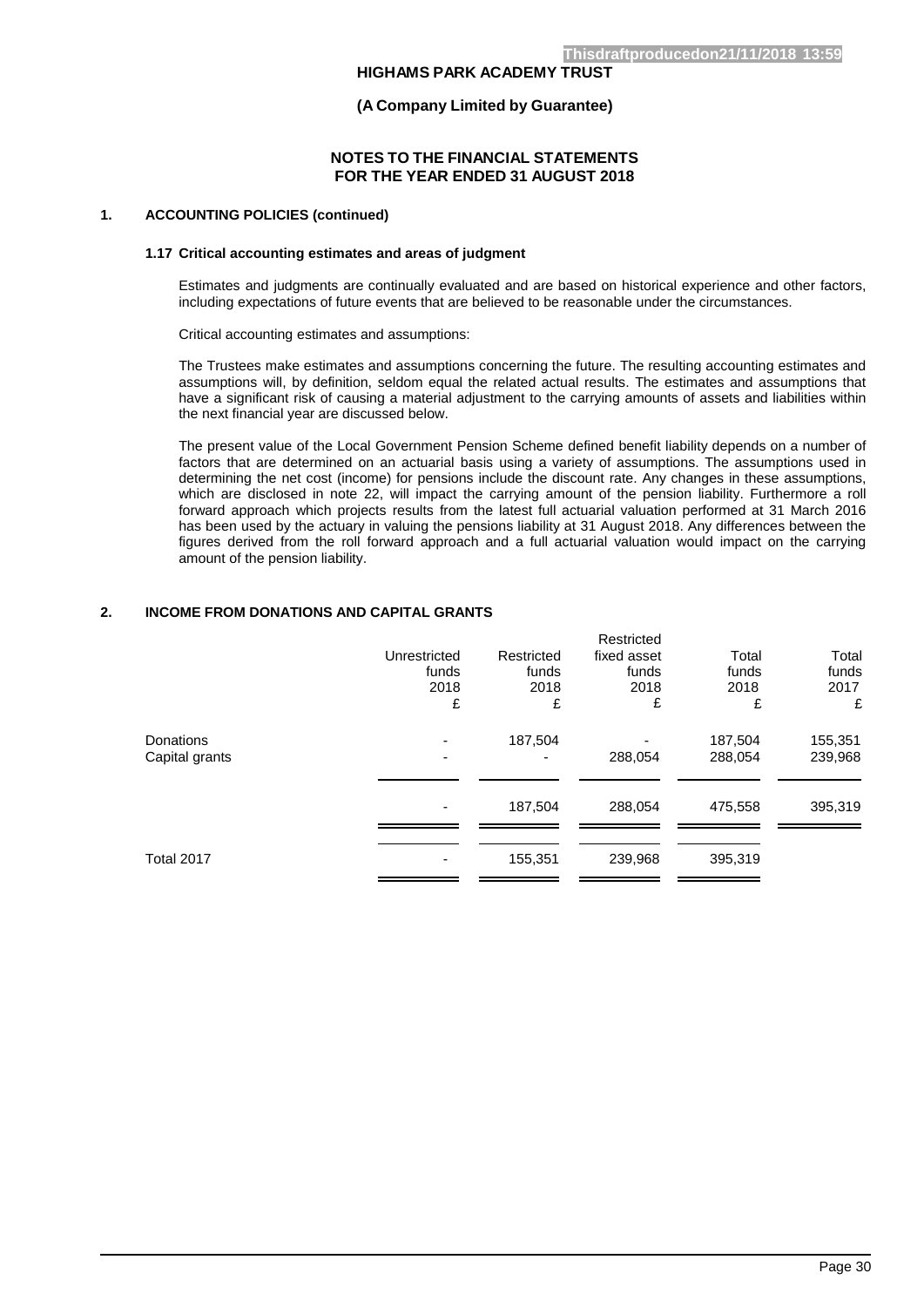# **(A Company Limited by Guarantee)**

### **NOTES TO THE FINANCIAL STATEMENTS FOR THE YEAR ENDED 31 AUGUST 2018**

# **3. FUNDING FOR ACADEMY'S EDUCATIONAL OPERATIONS**

|    |                                                      | Unrestricted<br>funds<br>2018<br>£ | Restricted<br>funds<br>2018<br>£ | Total<br>funds<br>2018<br>£ | Total<br>funds<br>2017<br>£ |
|----|------------------------------------------------------|------------------------------------|----------------------------------|-----------------------------|-----------------------------|
|    | DfE/ESFA grants                                      |                                    |                                  |                             |                             |
|    | General Annual Grant (GAG)<br>Other DfE / EFA grants |                                    | 8,521,209<br>356,924             | 8,521,209<br>356,924        | 8,670,557<br>460,851        |
|    |                                                      |                                    | 8,878,133                        | 8,878,133                   | 9,131,408                   |
|    | Other government grants                              |                                    |                                  |                             |                             |
|    | Local authority grants                               |                                    | 89,487                           | 89,487                      | 171,417                     |
|    |                                                      |                                    | 89,487                           | 89,487                      | 171,417                     |
|    | <b>Other funding</b>                                 |                                    |                                  |                             |                             |
|    | Catering Income                                      | 272,673                            |                                  | 272,673                     | 286,701                     |
|    |                                                      | 272,673                            |                                  | 272,673                     | 286,701                     |
|    |                                                      | 272,673                            | 8,967,620                        | 9,240,293                   | 9,589,526                   |
|    | <b>Total 2017</b>                                    | 286,701                            | 9,302,825                        | 9,589,526                   |                             |
| 4. | OTHER TRADING ACTIVITIES                             |                                    |                                  |                             |                             |
|    |                                                      | Unrestricted<br>funds<br>2018<br>£ | Restricted<br>funds<br>2018<br>£ | Total<br>funds<br>2018<br>£ | Total<br>funds<br>2017<br>£ |
|    | Hire of facilities<br>Other Income                   | 1,905<br>97,129                    | 14,189                           | 1,905<br>111,318            | 69,225                      |
|    |                                                      | 99,034                             | 14,189                           | 113,223                     | 69,225                      |
|    | <b>Total 2017</b>                                    | 36,009                             | 33,216                           | 69,225                      |                             |
| 5. | <b>INVESTMENT INCOME</b>                             |                                    |                                  |                             |                             |
|    |                                                      | Unrestricted<br>funds<br>2018<br>£ | Restricted<br>funds<br>2018<br>£ | Total<br>funds<br>2018<br>£ | Total<br>funds<br>2017<br>£ |
|    | <b>Bank interest</b>                                 | 1,814                              |                                  | 1,814                       | 4,310                       |

Total 2017 **4,310** 4,310 **4,310** 4,310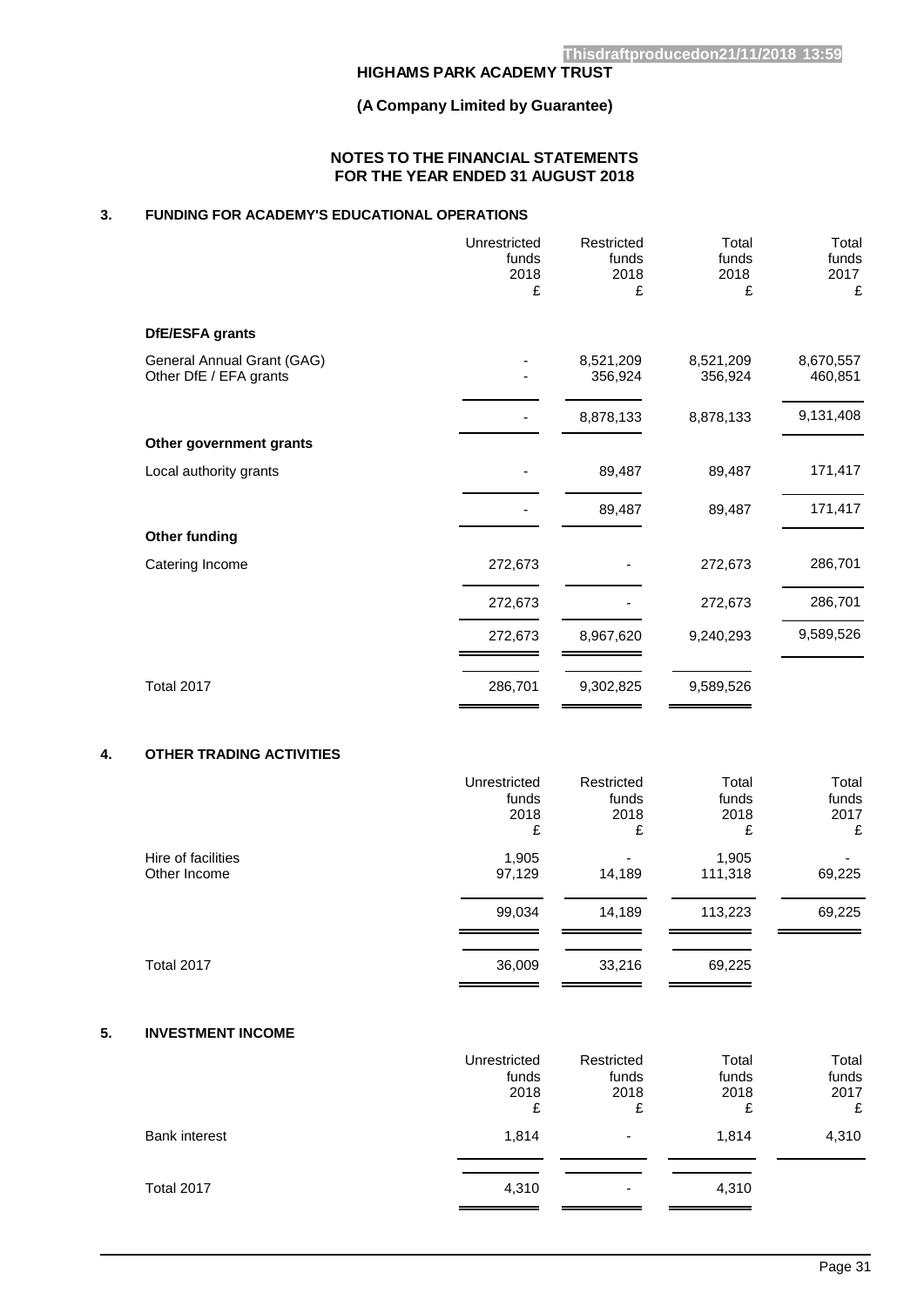# **(A Company Limited by Guarantee)**

# **NOTES TO THE FINANCIAL STATEMENTS FOR THE YEAR ENDED 31 AUGUST 2018**

# **6. EXPENDITURE**

|               | Staff costs<br>2018<br>£ | <b>Premises</b><br>2018<br>£ | Other costs<br>2018<br>£ | Total<br>2018<br>£ | Total<br>2017<br>£ |
|---------------|--------------------------|------------------------------|--------------------------|--------------------|--------------------|
| Education:    |                          |                              |                          |                    |                    |
| Direct costs  | 6,955,742                |                              | 719,876                  | 7,675,618          | 7,734,319          |
| Support costs | 1,027,458                | 453,351                      | 566,489                  | 2,047,298          | 2,102,725          |
|               | 7,983,200                | 453,351                      | 1,286,365                | 9,722,916          | 9,837,044          |
|               |                          |                              |                          |                    |                    |
| Total 2017    | 7,959,352                | 484,545                      | 1,393,147                | 9,837,044          |                    |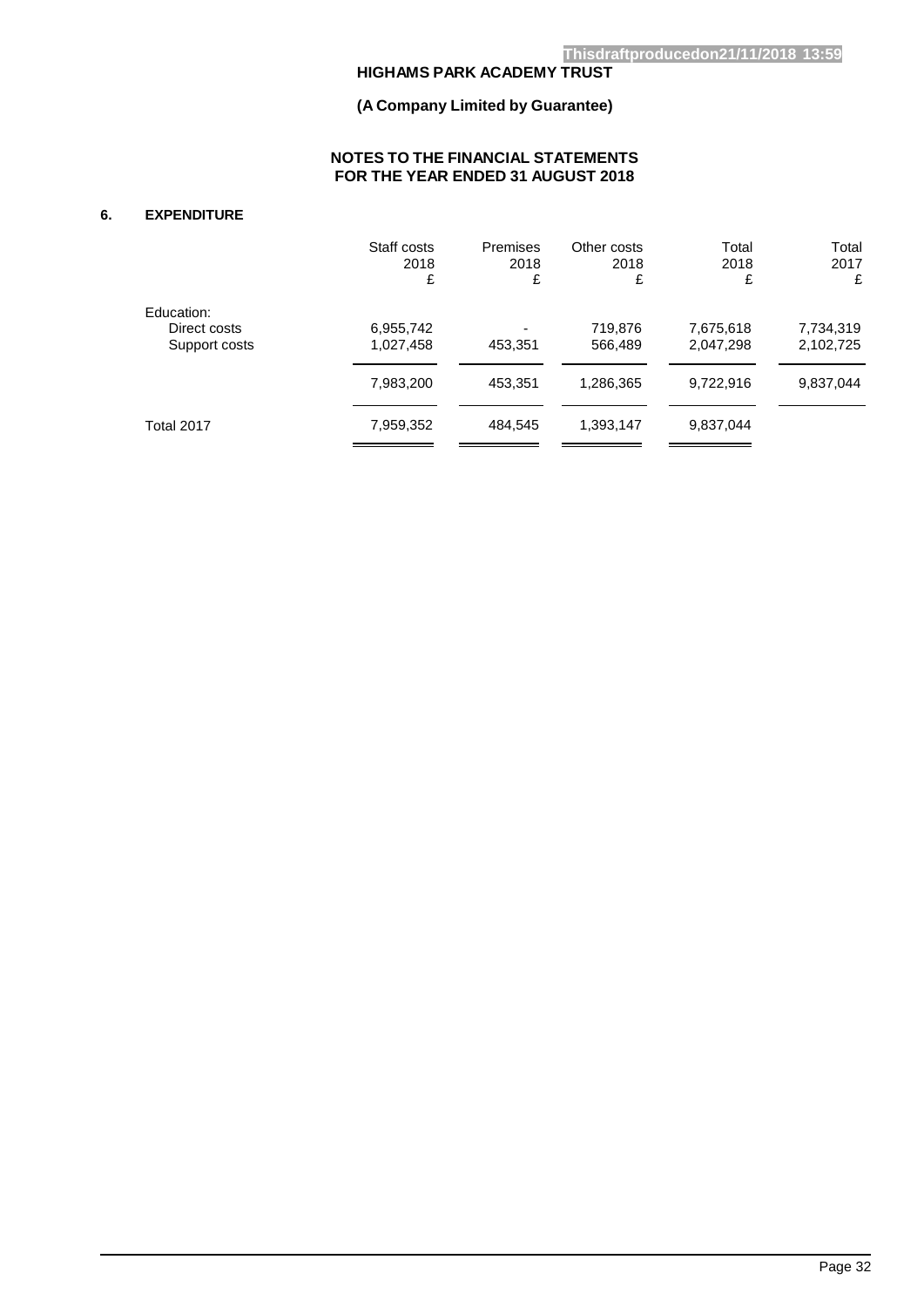# **(A Company Limited by Guarantee)**

## **NOTES TO THE FINANCIAL STATEMENTS FOR THE YEAR ENDED 31 AUGUST 2018**

# **7. CHARITABLE ACTIVITIES**

|    |                                                                                                                      | 2018<br>£                                                          | 2017<br>£                                                          |
|----|----------------------------------------------------------------------------------------------------------------------|--------------------------------------------------------------------|--------------------------------------------------------------------|
|    | Direct costs<br>Support costs                                                                                        | 7,675,618<br>2,047,298                                             | 7,734,319<br>2,102,725                                             |
|    | Total                                                                                                                | 9,722,916                                                          | 9,837,044                                                          |
|    | Analysis of support costs                                                                                            | 2018                                                               | 2017                                                               |
|    | Support staff costs<br>Depreciation<br>Technology costs<br>Premises costs<br>Other support costs<br>Governance costs | £<br>1,027,458<br>85,569<br>17,799<br>367,782<br>502,495<br>46,195 | £<br>1,018,330<br>14,435<br>14,614<br>470,110<br>513,586<br>71,650 |
|    | Total                                                                                                                | 2,047,298                                                          | 2,102,725                                                          |
| 8. | <b>NET INCOME/(EXPENDITURE)</b>                                                                                      |                                                                    |                                                                    |
|    | This is stated after charging:                                                                                       |                                                                    |                                                                    |
|    |                                                                                                                      | 2018<br>£                                                          | 2017<br>£                                                          |
|    | Depreciation of tangible fixed assets:                                                                               |                                                                    |                                                                    |

- owned or leased by the Academy and the South of the South Book of the South Book of the South Book of the So<br>
85,569 14,435 17,750 15' temuneration - audit Auditors' remuneration - audit 7,985 7,750 Auditors' remuneration - other services 4,025 4,025 4,025 4,025 4,025 4,025 Operating lease rentals 15,955 15,866 L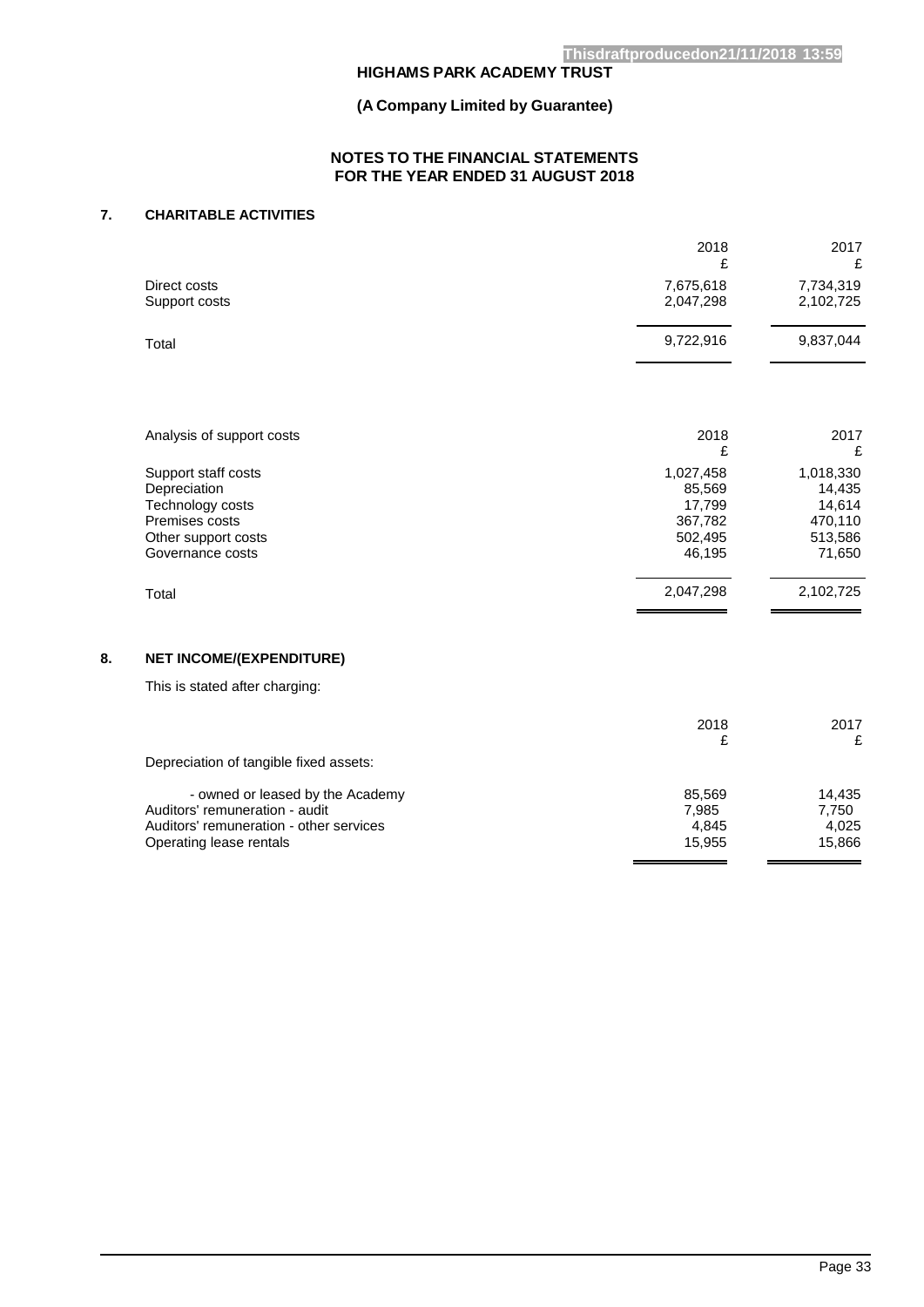### **(A Company Limited by Guarantee)**

### **NOTES TO THE FINANCIAL STATEMENTS FOR THE YEAR ENDED 31 AUGUST 2018**

#### **9. STAFF COSTS**

#### **a. Staff costs**

Staff costs were as follows:

|                                                                                                   | 2018<br>£                         | 2017<br>£                       |
|---------------------------------------------------------------------------------------------------|-----------------------------------|---------------------------------|
| Wages and salaries<br>Social security costs<br>Operating costs of defined benefit pension schemes | 6,099,563<br>630,899<br>1,018,022 | 6,205,688<br>633,958<br>982,979 |
| Supply teacher costs                                                                              | 7,748,484<br>234,716              | 7,822,625<br>136,727            |
|                                                                                                   | 7,983,200                         | 7,959,352                       |

### **b. Staff numbers**

The average number of persons employed by the Academy during the year was as follows:

|                            |      | As restated |
|----------------------------|------|-------------|
|                            | 2018 | 2017        |
|                            | No.  | No.         |
| <b>Teachers</b>            | 98   | 97          |
| Administrative and support | 58   | 59          |
| Management                 | 10   | 13          |
|                            | 166  | 169         |
|                            |      |             |

Average headcount expressed as a full time equivalent:

| As restated |
|-------------|
| 2017        |
| No.         |
| 106         |
| 88          |
| 13          |
| 207         |
|             |

#### **c. Higher paid staff**

The number of employees whose employee benefits (excluding employer pension costs) exceeded £60,000 was:

|                                                                    | 2018<br>No. | 2017<br>No. |
|--------------------------------------------------------------------|-------------|-------------|
| In the band £ 60,001 - £ 70,000<br>In the band £ 70,001 - £ 80,000 | 2<br>6      | 0           |
| In the band £ 80,001 - £ 90,000                                    | 0           | 6           |
| In the band £100,001 - £110,000<br>In the band £110,001 - £120,000 | 0           | 0           |

# **d. Key management personnel**

The key management personnel of the Academy comprise the Trustees and the Senior Leadership Team as listed on page 2. The total amount of employee benefits (including employer pension contributions) received by key management personnel for their services to the Academy was £933,317 (2017: £921,579).

Included in the above are employer pension contributions of £117,988 (2017 - £115,053).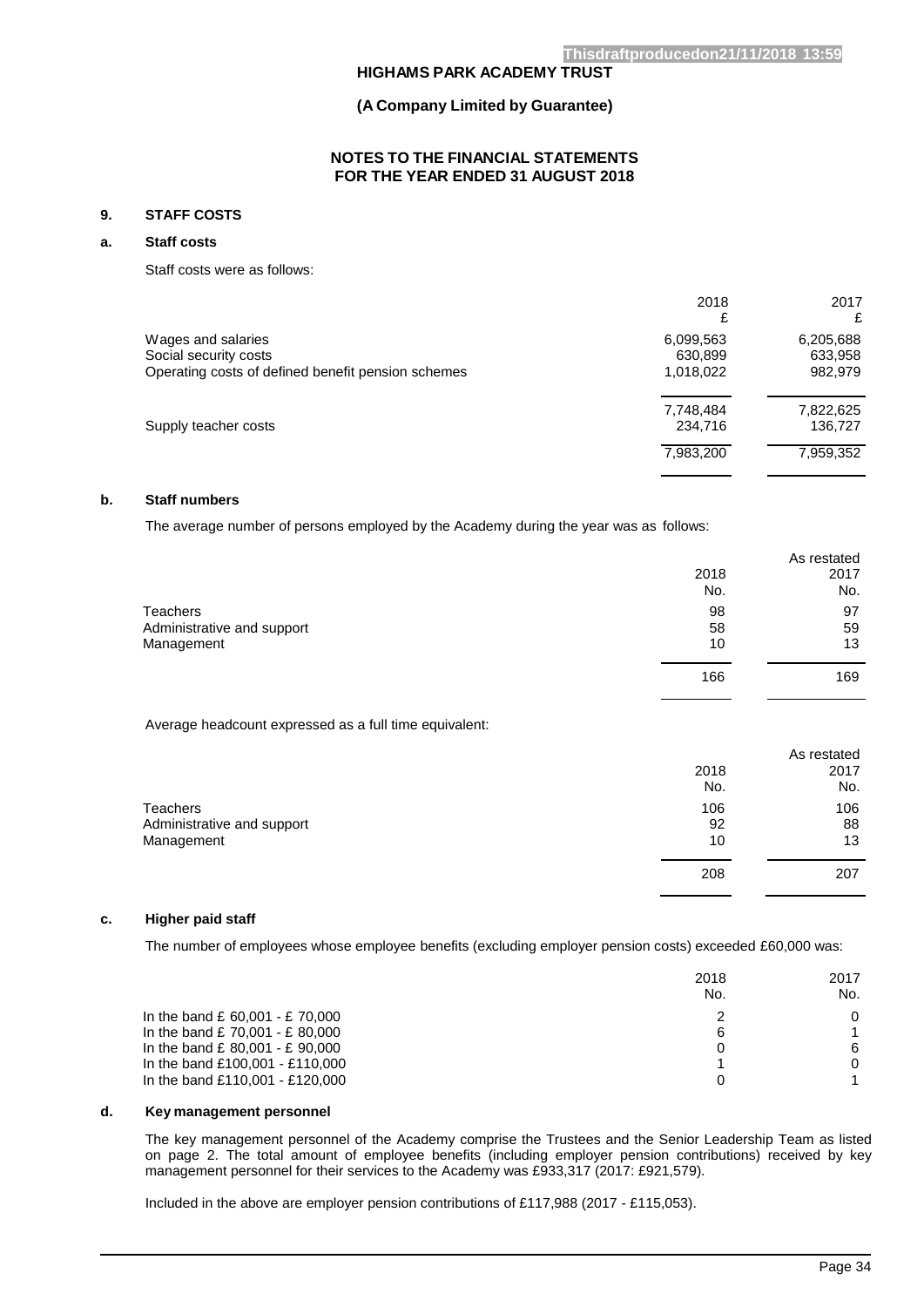**(A Company Limited by Guarantee)**

### **NOTES TO THE FINANCIAL STATEMENTS FOR THE YEAR ENDED 31 AUGUST 2018**

# **9. STAFF COSTS (continued)**

Included in the above are employer national insurance contributions of £88,652 (2017 - £87,135).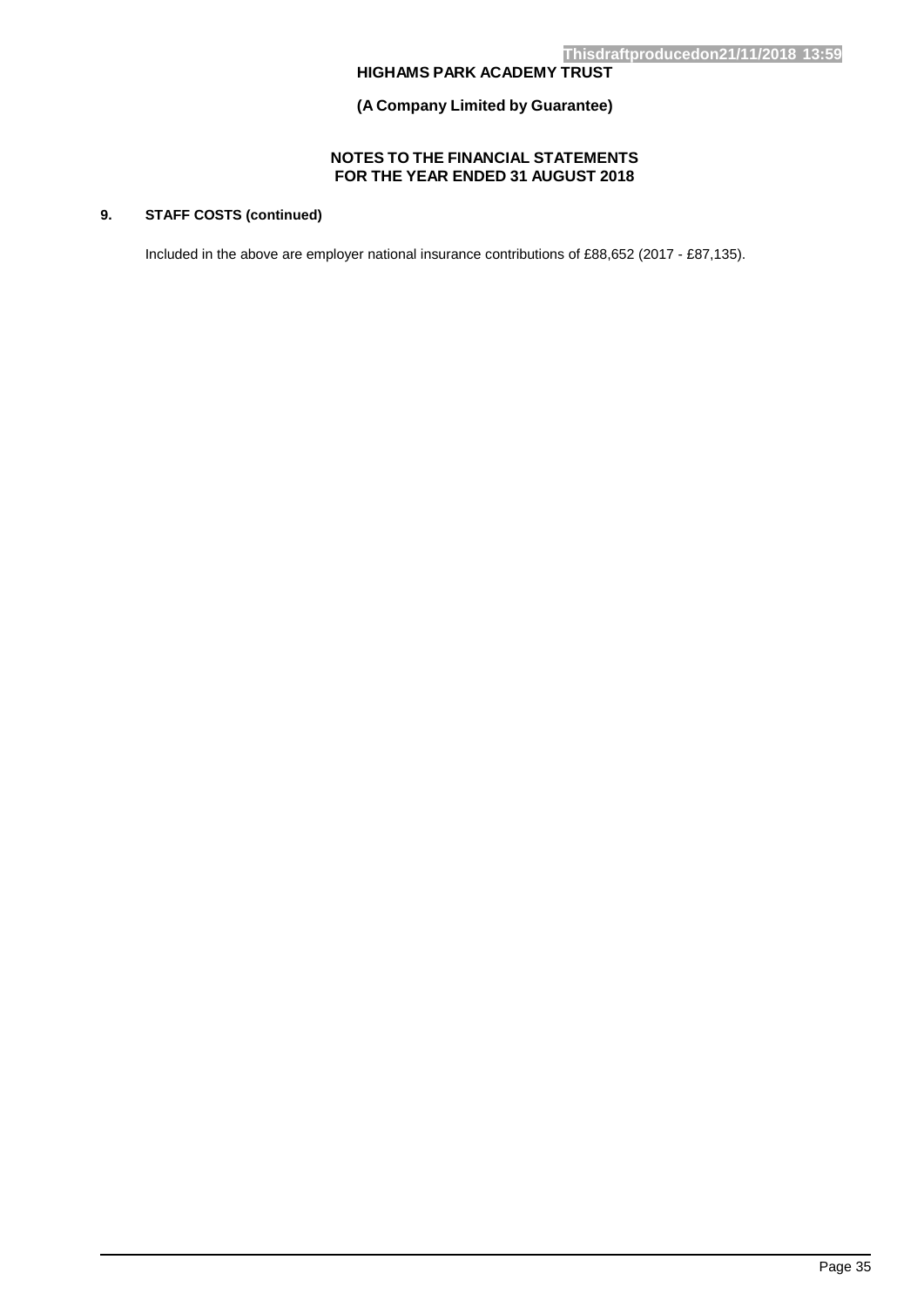### **(A Company Limited by Guarantee)**

#### **NOTES TO THE FINANCIAL STATEMENTS FOR THE YEAR ENDED 31 AUGUST 2018**

### **10. TRUSTEES' REMUNERATION AND EXPENSES**

One or more Trustees has been paid remuneration or has received other benefits from an employment with the Academy. The Principal and other staff Trustees only receive remuneration in respect of services they provide undertaking the roles of principal and other staff members under their contracts of employment, and not in respect of their role as Trustees. The value of Trustees' remuneration and other benefits was as follows:

|                      |                            | 2018            | 2017<br>£        |
|----------------------|----------------------------|-----------------|------------------|
| P Grundy (Principal) | Remuneration               | 100,000-105,000 | 95,000 - 100,000 |
|                      | Pension contributions paid | 15,000-20,000   | 15,000 - 20,000  |
| R Palmer             | Remuneration               | 40.000-45.000   | 40.000 - 45.000  |
|                      | Pension contributions paid | 5,000-10,000    | $5,000 - 10,000$ |
| A Sikora             | Remuneration               | 40.000-45.000   | 40.000 - 45.000  |
|                      | Pension contributions paid | 5,000-10,000    | $5,000 - 10,000$ |

During the period ended 31 August 2018, no travel and subsistence expenses were reimbursed or paid directly to any trustee (2017: £1,333 to 1 trustee).

## **11. TRUSTEES' AND OFFICERS' INSURANCE**

In accordance with normal commercial practice the Academy has purchased insurance to protect Trustees and Officers from claims arising from negligent acts, errors or omissions occurring whilst on Academy business. The insurance provides cover up to £2,000,000 on any one claim and the cost for the year ended 31 August 2018 was included in the total insurance cost.

### **12. TANGIBLE FIXED ASSETS**

|                                            | Long term<br>leasehold<br>property<br>£ | Furniture and<br>fixtures<br>£ | Motor vehicles<br>£ | Total<br>£            |
|--------------------------------------------|-----------------------------------------|--------------------------------|---------------------|-----------------------|
| Cost                                       |                                         |                                |                     |                       |
| At 1 September 2017<br>Additions           | 18,269,285                              | 277,450<br>224,585             | 7,500               | 18,554,235<br>224,585 |
| At 31 August 2018                          | 18,269,285                              | 502,035                        | 7,500               | 18,778,820            |
| <b>Depreciation</b>                        |                                         |                                |                     |                       |
| At 1 September 2017<br>Charge for the year | 48,552<br>50,543                        | 144,267<br>34,744              | 6,693<br>282        | 199,512<br>85,569     |
| At 31 August 2018                          | 99,095                                  | 179,011                        | 6,975               | 285,081               |
| Net book value                             |                                         |                                |                     |                       |
| At 31 August 2018                          | 18,170,190                              | 323,024                        | 525                 | 18,493,739            |
| At 31 August 2017                          | 18,220,733                              | 133,183                        | 807                 | 18,354,723            |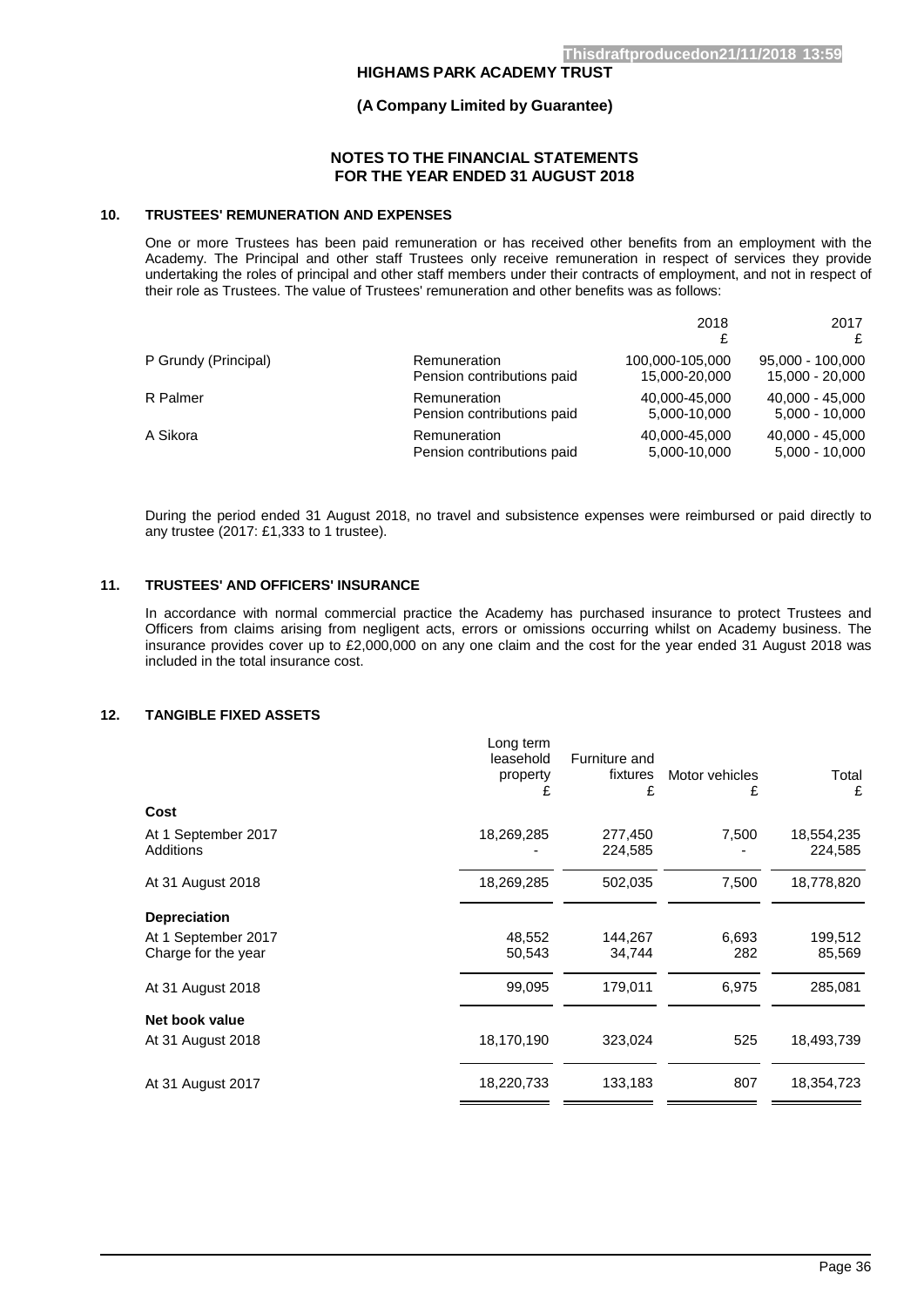# **(A Company Limited by Guarantee)**

## **NOTES TO THE FINANCIAL STATEMENTS FOR THE YEAR ENDED 31 AUGUST 2018**

# **13. STOCKS**

|     |                                                                                                                                      | 2018<br>£                                       | 2017<br>£                             |
|-----|--------------------------------------------------------------------------------------------------------------------------------------|-------------------------------------------------|---------------------------------------|
|     | Catering and clothing                                                                                                                | 2,006                                           | 2,006                                 |
| 14. | <b>DEBTORS</b>                                                                                                                       |                                                 |                                       |
|     |                                                                                                                                      | 2018<br>£                                       | 2017<br>£                             |
|     | Trade debtors<br>VAT repayable<br>Other debtors<br>Prepayments and accrued income                                                    | 24,745<br>93,953<br>181,424<br>170,349          | 300<br>59,239<br>135,813<br>137,819   |
|     |                                                                                                                                      | 470,471                                         | 333,171                               |
| 15. | <b>CREDITORS: Amounts falling due within one year</b>                                                                                |                                                 |                                       |
|     |                                                                                                                                      | 2018<br>£                                       | 2017<br>£                             |
|     | Salix loans<br>Trade creditors<br>Other taxation and social security<br>Other creditors<br>Accruals and deferred income              | 3,707<br>102,984<br>155,533<br>14,337<br>80,922 | 116,009<br>160,574<br>4,928<br>69,302 |
|     |                                                                                                                                      | 357,483                                         | 350,813                               |
|     |                                                                                                                                      | 2018<br>£                                       | 2017<br>£                             |
|     | Deferred income<br>Deferred income at 1 September 2017<br>Resources deferred during the year<br>Amounts released from previous years | 5,634<br>5,715<br>(5,634)                       | 82,463<br>5,634<br>(82, 463)          |
|     | Deferred income at 31 August 2018                                                                                                    | 5,715                                           | 5,634                                 |

All amounts of deferred income in the year relate to income received in relation to instrumental tuition.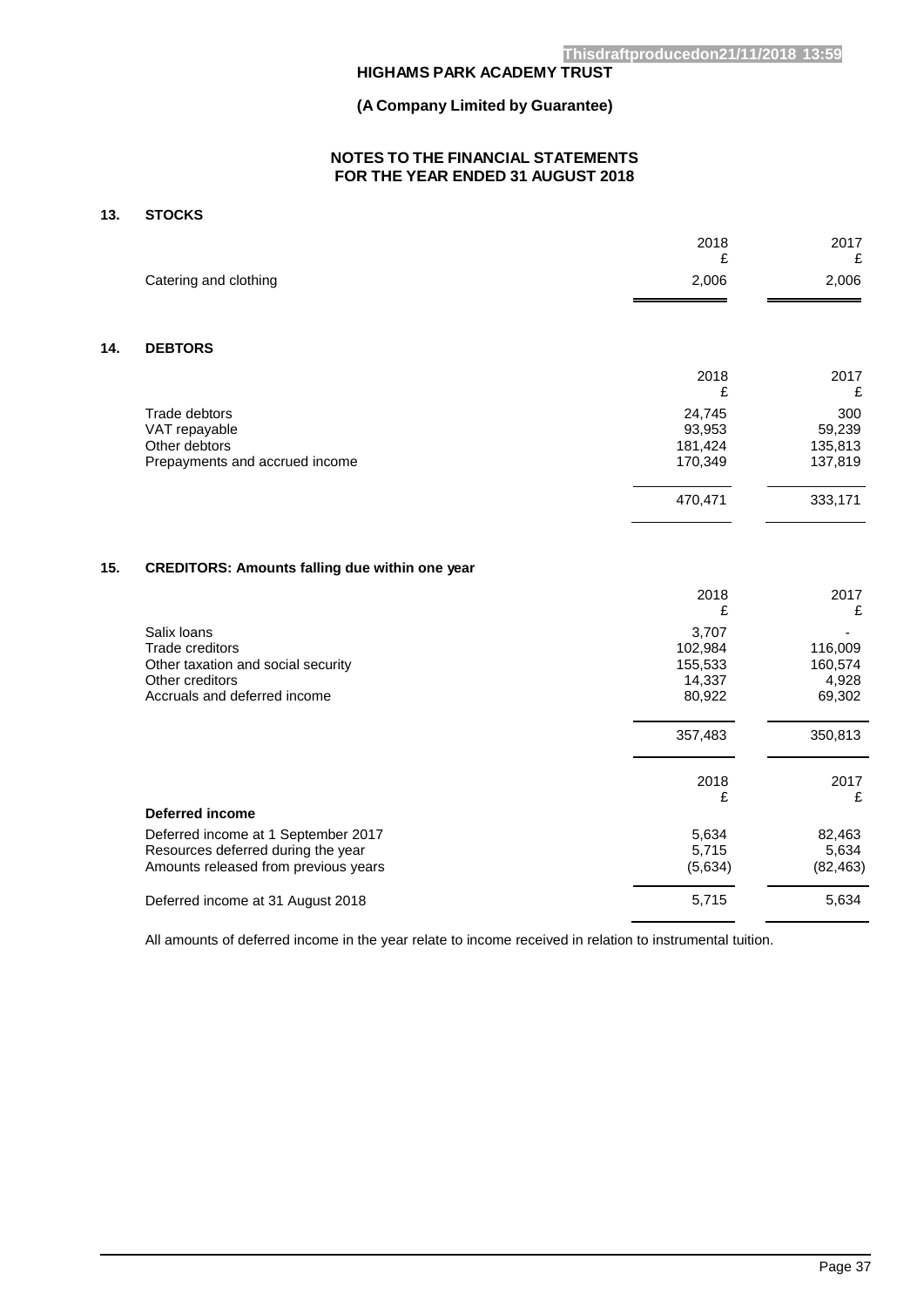**(A Company Limited by Guarantee)**

### **NOTES TO THE FINANCIAL STATEMENTS FOR THE YEAR ENDED 31 AUGUST 2018**

# **16. CREDITORS: Amounts falling due after more than one year**

|                                                                           | 2018<br>£ | 2017<br>£ |
|---------------------------------------------------------------------------|-----------|-----------|
| Salix loans                                                               | 22,242    |           |
| Included within the above are amounts falling due as follows:             |           |           |
|                                                                           | 2018<br>£ | 2017<br>£ |
| Between two and five years                                                |           |           |
| Salix Ioan                                                                | 14,828    |           |
| Over five years                                                           |           |           |
| Salix Ioan                                                                | 7,414     |           |
| Creditors include amounts not wholly repayable within 5 years as follows: |           |           |
|                                                                           | 2018<br>£ | 2017<br>£ |
| Repayable by equal instalments                                            | 7,414     |           |

The Salix loan is an interest free loan of £29,656 which is repayable in equal six monthly installments over 8 years. The academy has made two repayments in the year totalling £3,707 leaving a total creditor of £25,949.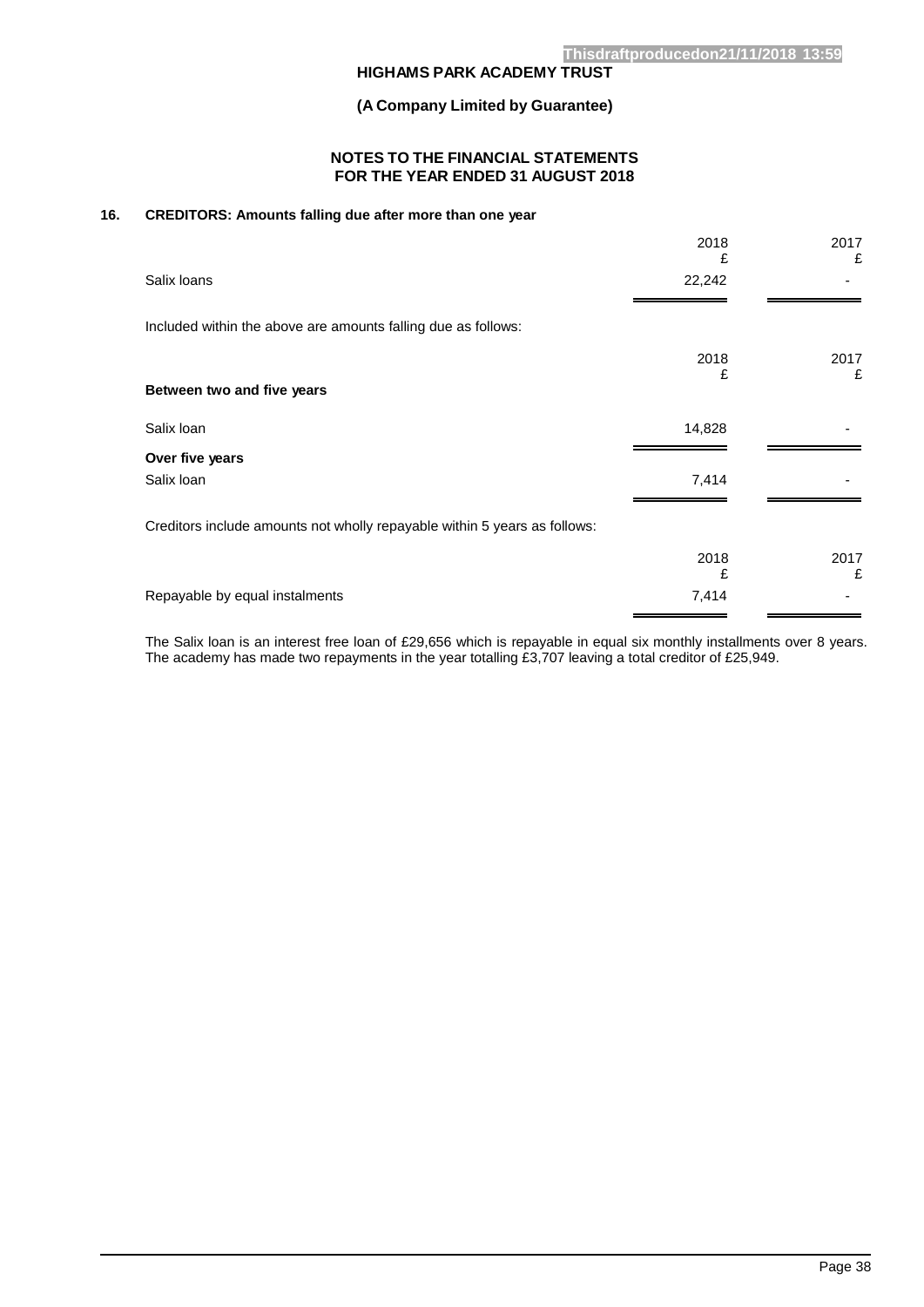# **(A Company Limited by Guarantee)**

# **NOTES TO THE FINANCIAL STATEMENTS FOR THE YEAR ENDED 31 AUGUST 2018**

# **17. STATEMENT OF FUNDS**

|                                                                                                                     | Balance at 1<br>September<br>2017      | Income                                              | <b>Resources</b><br>expended                                      | <b>Transfers</b><br>in/out      | Gains/<br>(losses)      | Balance at 31<br>August 2018 |
|---------------------------------------------------------------------------------------------------------------------|----------------------------------------|-----------------------------------------------------|-------------------------------------------------------------------|---------------------------------|-------------------------|------------------------------|
|                                                                                                                     | £                                      | £                                                   | £                                                                 | £                               | £                       | £                            |
| <b>Unrestricted funds</b>                                                                                           |                                        |                                                     |                                                                   |                                 |                         |                              |
| Unrestricted funds                                                                                                  | 960,586                                | 373,521                                             | (385, 240)                                                        |                                 |                         | 948,867                      |
| <b>Restricted funds</b>                                                                                             |                                        |                                                     |                                                                   |                                 |                         |                              |
|                                                                                                                     | Balance at 1<br>September<br>2017<br>£ | Income<br>£                                         | <b>Resources</b><br>expended<br>£                                 | <b>Transfers</b><br>in/out<br>£ | Gains/<br>(losses)<br>£ | Balance at 31<br>August 2018 |
| General Annual Grant (GAG)<br>Pupil premium<br><b>SEN</b><br><b>Educational visits</b><br>Other restricted reserves | 203,557<br>132,232                     | 8,521,209<br>356,924<br>89,487<br>187,504<br>14,189 | (7,963,717)<br>(489, 156)<br>(89, 487)<br>(187, 504)<br>(14, 189) | (224, 585)                      |                         | 536,464                      |
| Pension reserve                                                                                                     | (2, 124, 000)                          |                                                     | (220,000)                                                         |                                 | 490,000                 | (1,854,000)                  |
|                                                                                                                     | (1,788,211)                            | 9,169,313                                           | (8,964,053)                                                       | (224, 585)                      | 490,000                 | (1,317,536)                  |
| <b>Restricted fixed asset funds</b>                                                                                 |                                        |                                                     |                                                                   |                                 |                         |                              |
| Fixed asset fund<br>Devolving Formula Capital<br><b>ACMF</b>                                                        | 18,354,723                             | 32,305<br>255,749                                   | (85, 569)<br>(32, 305)<br>(255, 749)                              | 224,585                         |                         | 18,493,739                   |
|                                                                                                                     | 18,354,723                             | 288,054                                             | (373, 623)                                                        | 224,585                         |                         | 18,493,739                   |
| <b>Total restricted funds</b>                                                                                       | 16,566,512                             | 9,457,367                                           | (9,337,676)                                                       |                                 | 490,000                 | 17,176,203                   |
| Total of funds                                                                                                      | 17,527,098                             | 9,830,888                                           | (9,722,916)                                                       |                                 | 490,000                 | 18,125,070                   |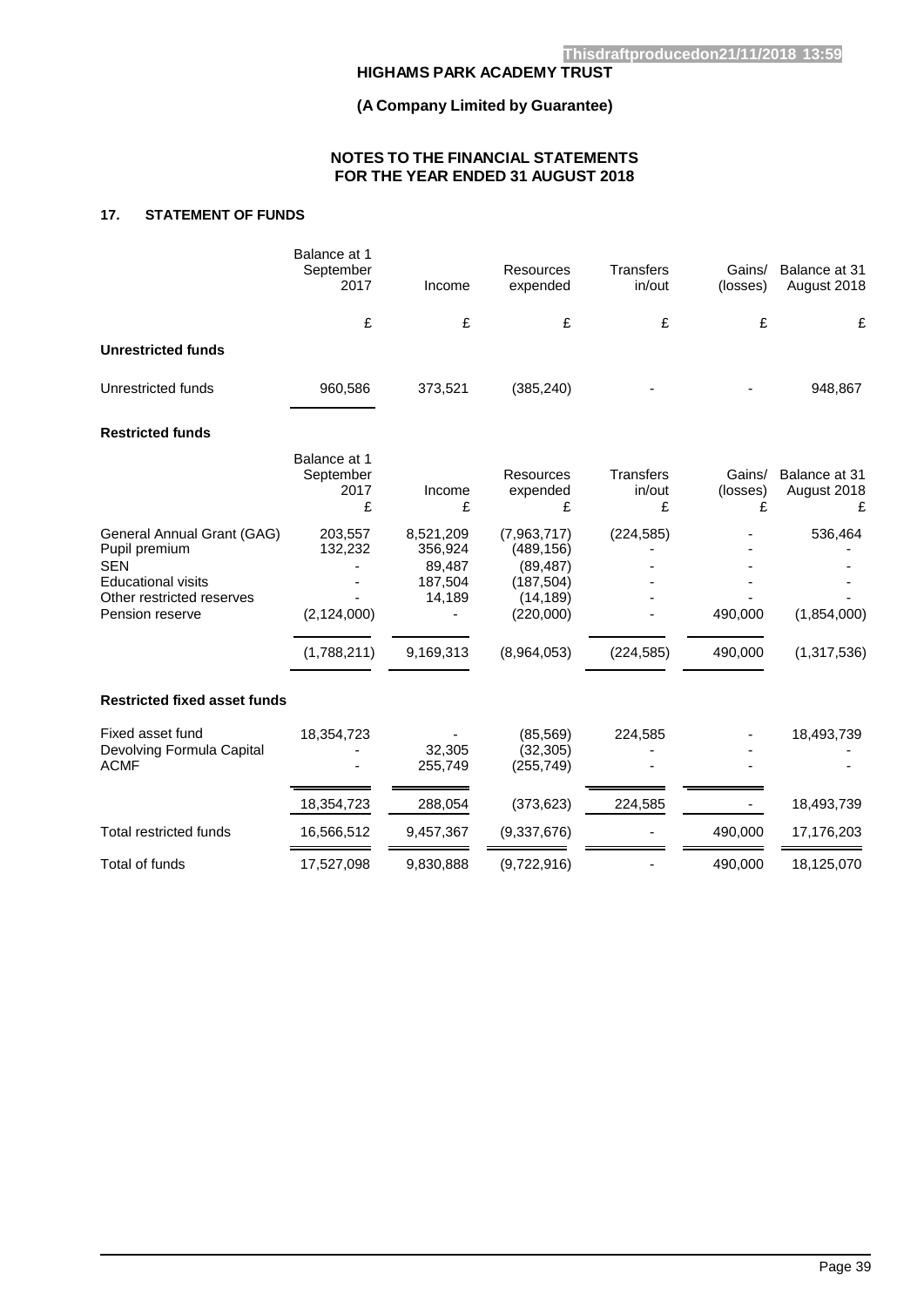# **(A Company Limited by Guarantee)**

### **NOTES TO THE FINANCIAL STATEMENTS FOR THE YEAR ENDED 31 AUGUST 2018**

# **17. STATEMENT OF FUNDS (continued)**

### **STATEMENT OF FUNDS - PRIOR YEAR**

|                                                                                                                                        | Balance at<br>1 September<br>2016<br>£           | Income<br>£                                                      | <b>Resources</b><br>expended<br>£                                                             | <b>Transfers</b><br>in/out<br>£       | Gains/<br>(losses)<br>£ | Balance at 31<br>August 2017<br>£                  |
|----------------------------------------------------------------------------------------------------------------------------------------|--------------------------------------------------|------------------------------------------------------------------|-----------------------------------------------------------------------------------------------|---------------------------------------|-------------------------|----------------------------------------------------|
| <b>General funds</b>                                                                                                                   |                                                  |                                                                  |                                                                                               |                                       |                         |                                                    |
| Unrestricted funds                                                                                                                     | 633,566                                          | 327,020                                                          |                                                                                               |                                       |                         | 960,586                                            |
| <b>Restricted funds</b>                                                                                                                |                                                  |                                                                  |                                                                                               |                                       |                         |                                                    |
|                                                                                                                                        | Balance at<br>1 September<br>2016<br>£           | Income<br>£                                                      | <b>Resources</b><br>expended<br>£                                                             | <b>Transfers</b><br>in/out<br>£       | Gains/<br>(losses)<br>£ | Balance at 31<br>August 2017                       |
| General Annual Grant (GAG)<br>Pupil premium<br><b>SEN</b><br><b>Educational visits</b><br>Other restricted reserves<br>Pension reserve | 917,897<br>169.896<br>(2,723,000)<br>(1,635,207) | 8,719,067<br>444,792<br>98.440<br>155,351<br>73,742<br>9,491,392 | (8,815,620)<br>(312,560)<br>(98, 440)<br>(155, 351)<br>(243, 638)<br>(197,000)<br>(9,822,609) | (617, 787)<br>(617, 787)              | 796,000<br>796,000      | 203,557<br>132,232<br>(2, 124, 000)<br>(1,788,211) |
| <b>Restricted fixed asset funds</b>                                                                                                    |                                                  |                                                                  |                                                                                               |                                       |                         |                                                    |
| Fixed assets fund<br>Devolved Formula Capital<br><b>ACMF</b> funding                                                                   | 16,762,267<br>84,143<br>664,993                  | 33,025<br>206.943                                                | (14, 435)                                                                                     | 1,606,891<br>(117, 168)<br>(871, 936) |                         | 18,354,723                                         |
|                                                                                                                                        | 17,511,403                                       | 239,968                                                          | (14, 435)                                                                                     | 617,787                               |                         | 18,354,723                                         |
| <b>Total restricted funds</b>                                                                                                          | 15,876,196                                       | 9,731,360                                                        | (9,837,044)                                                                                   |                                       | 796,000                 | 16,566,512                                         |
| Total of funds                                                                                                                         | 16,509,762                                       | 10,058,380                                                       | (9,837,044)                                                                                   |                                       | 796,000                 | 17,527,098                                         |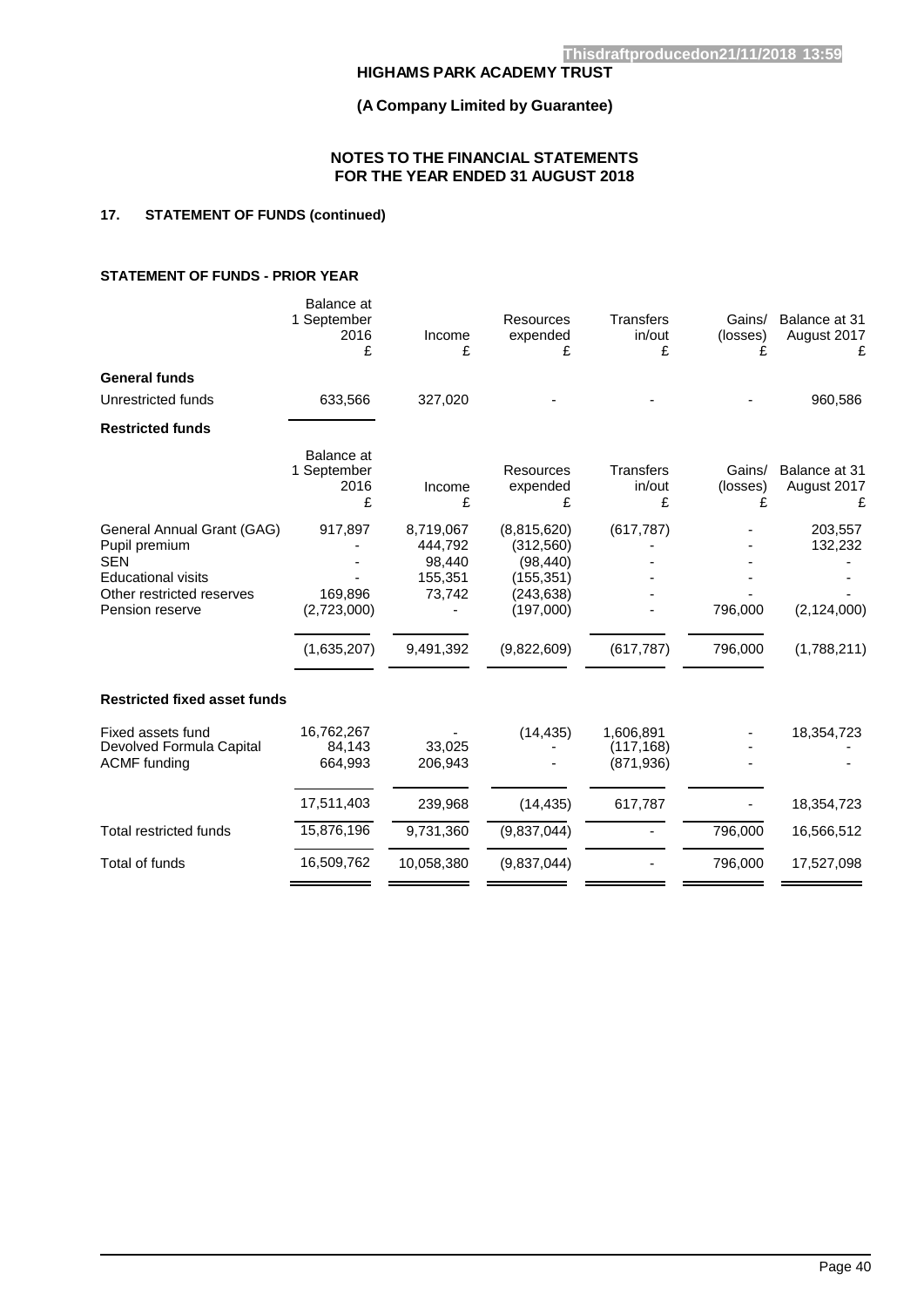#### **(A Company Limited by Guarantee)**

### **NOTES TO THE FINANCIAL STATEMENTS FOR THE YEAR ENDED 31 AUGUST 2018**

The specific purposes for which the funds are to be applied are as follows:

#### **Unrestricted funds**

This represents income received that does not have restrictions.

#### **General Annual Grant (GAG)**

This represents funding from the ESFA to cover the costs of recurrent expenditure.

#### **Pupil premium**

The pupil premium funding is to be used to raise achievement and improve outcomes for pupils from low-income families who are eligible for free school meals, looked after children and those from families with parents in the Armed Forces.

#### **Special Educational Needs (SEN)**

This represents allocated funding for special educational needs pupils.

#### **Educational visits**

This represents contributions made by parents to the running of educational visits for the pupils of the School and the associated costs of running the visits.

#### **Other restricted reserves**

This represents additional funding received from other sources that is restricted in nature.

#### **Pension Reserve**

This fund represents the Academy's share of the deficit on the Local Government Pension Scheme (LGPS), originally transferred to the Academy on conversion from a state controlled school, and revalued annually since.

### **Restricted fixed asset funds**

Restricted fixed asset funds are resources which are to be applied to specific capital purposes imposed by the DfE where the asset acquired or created is held for a specific purpose.

#### **Devolved Formula Capital (DFC) fund**

The Academy is to use the DFC allocation to maintain and improve its buildings and facilities.

#### **Academy capital maintenance fund (ACMF)**

This represents funding received from the ESFA and DfE for specific capital projects.

#### **18. ANALYSIS OF NET ASSETS BETWEEN FUNDS**

| Unrestricted<br>funds<br>2018<br>£ | Restricted<br>funds<br>2018<br>£ | fixed asset<br>funds<br>2018<br>£ | Total<br>funds<br>2018<br>£ |
|------------------------------------|----------------------------------|-----------------------------------|-----------------------------|
|                                    |                                  | 18,493,739                        | 18,493,739                  |
| 948,867                            | 916,189                          |                                   | 1,865,056                   |
|                                    | (357, 483)                       |                                   | (357, 483)                  |
| ۰                                  | (22, 242)                        |                                   | (22,242)                    |
|                                    | (1,854,000)                      |                                   | (1,854,000)                 |
| 948.867                            | (1,317,536)                      | 18,493,739                        | 18,125,070                  |
|                                    |                                  |                                   |                             |

Restricted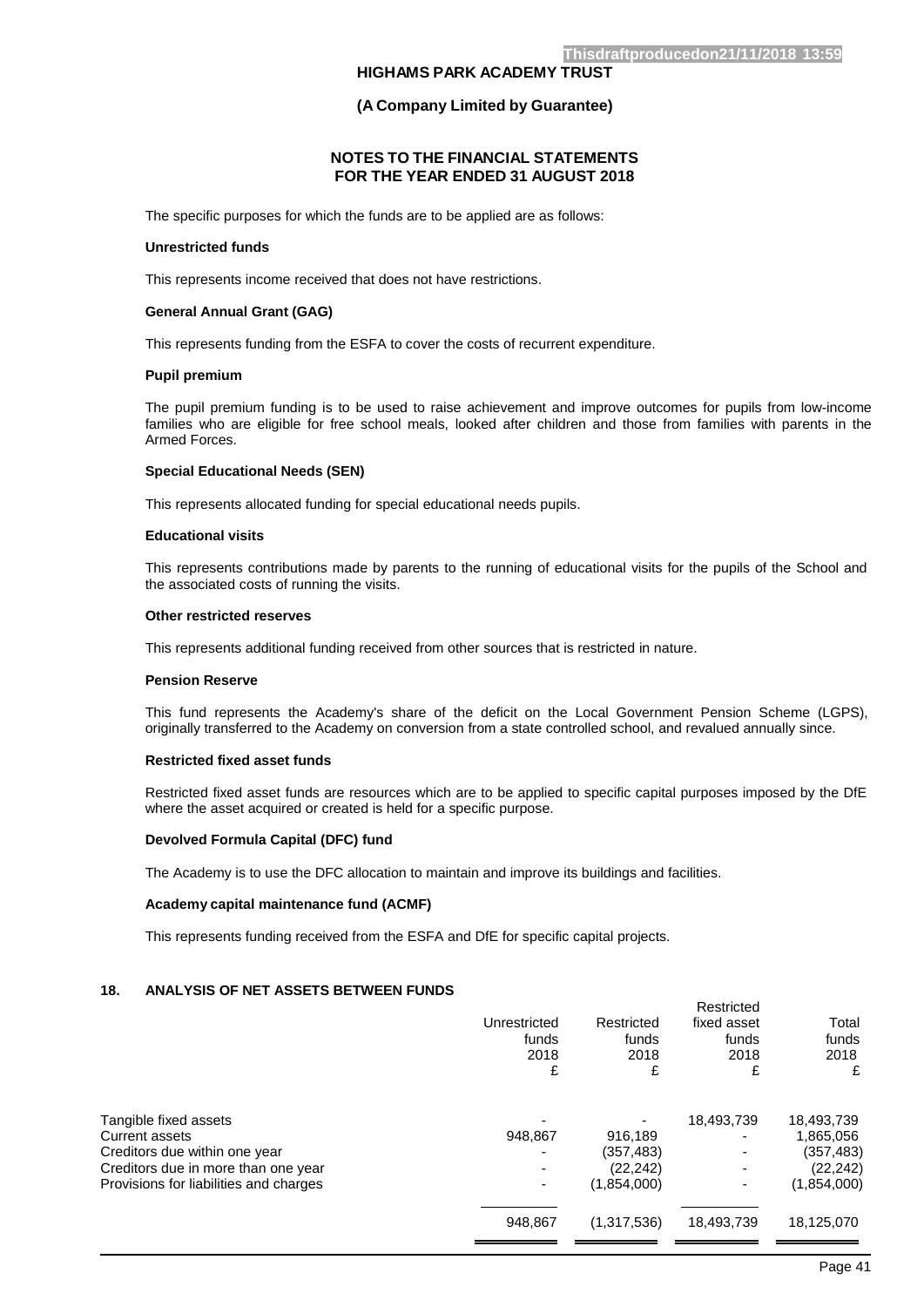### **(A Company Limited by Guarantee)**

### **NOTES TO THE FINANCIAL STATEMENTS FOR THE YEAR ENDED 31 AUGUST 2018**

### **18. ANALYSIS OF NET ASSETS BETWEEN FUNDS (continued)**

#### **ANALYSIS OF NET ASSETS BETWEEN FUNDS - PRIOR YEAR**

|                                        | Unrestricted             | Restricted    | Restricted           | Total         |
|----------------------------------------|--------------------------|---------------|----------------------|---------------|
|                                        | funds                    | funds         | fixed asset<br>funds | funds         |
|                                        | 2017                     | 2017          | 2017                 | 2017          |
|                                        | £                        | £             | £                    | £             |
| Tangible fixed assets                  |                          |               | 18,354,723           | 18,354,723    |
| <b>Current assets</b>                  | 960,586                  | 686,602       |                      | 1,647,188     |
| Creditors due within one year          | $\overline{\phantom{0}}$ | (350, 813)    | -                    | (350, 813)    |
| Provisions for liabilities and charges | -                        | (2, 124, 000) |                      | (2, 124, 000) |
|                                        | 960,586                  | (1,788,211)   | 18,354,723           | 17,527,098    |
|                                        |                          |               |                      |               |

#### **19. RECONCILIATION OF NET MOVEMENT IN FUNDS TO NET CASH FLOW FROM OPERATING ACTIVITIES**

|     |                                                                    | 2018<br>£ | 2017<br>£  |
|-----|--------------------------------------------------------------------|-----------|------------|
|     | Net income for the year (as per Statement of Financial Activities) | 107,972   | 221,336    |
|     | <b>Adjustment for:</b>                                             |           |            |
|     | Depreciation charges                                               | 85,569    | 14,435     |
|     | Interest                                                           | (1, 814)  | (4,310)    |
|     | Decrease in stocks                                                 |           | 614        |
|     | (Increase)/decrease in debtors                                     | (137,300) | 61,033     |
|     | Increase/(decrease) in creditors                                   | 28,912    | (570, 087) |
|     | Pension adjustments                                                | 220,000   | 197,000    |
|     | Net cash provided by/(used in) operating activities                | 303,339   | (79, 979)  |
| 20. | ANALYSIS OF CASH AND CASH EQUIVALENTS                              |           |            |
|     |                                                                    | 2018<br>£ | 2017<br>£  |
|     | Cash at bank and in hand                                           | 1,392,579 | 1,312,011  |
|     | Total                                                              | 1,392,579 | 1,312,011  |
|     |                                                                    |           |            |

### **21. MEMBERS' LIABILITY**

Each Member of the Charitable Company undertakes to contribute to the assets of the Company in the event of it being wound up while he/she is a Member, or within one year after he/she ceases to be a Member, such amount as may be required, not exceeding £10 for the debts and liabilities contracted before he/she ceases to be a Member.

### **22. PENSION COMMITMENTS**

The Academy's employees belong to two principal pension schemes: the Teacher's Pension Scheme for England and Wales (TPS) for academic and related staff; and the Local Government Pension Scheme (LGPS) for nonteaching staff, which is managed by London Borough of Waltham Forest. Both are Multi-Employer Defined Benefit Pension Schemes.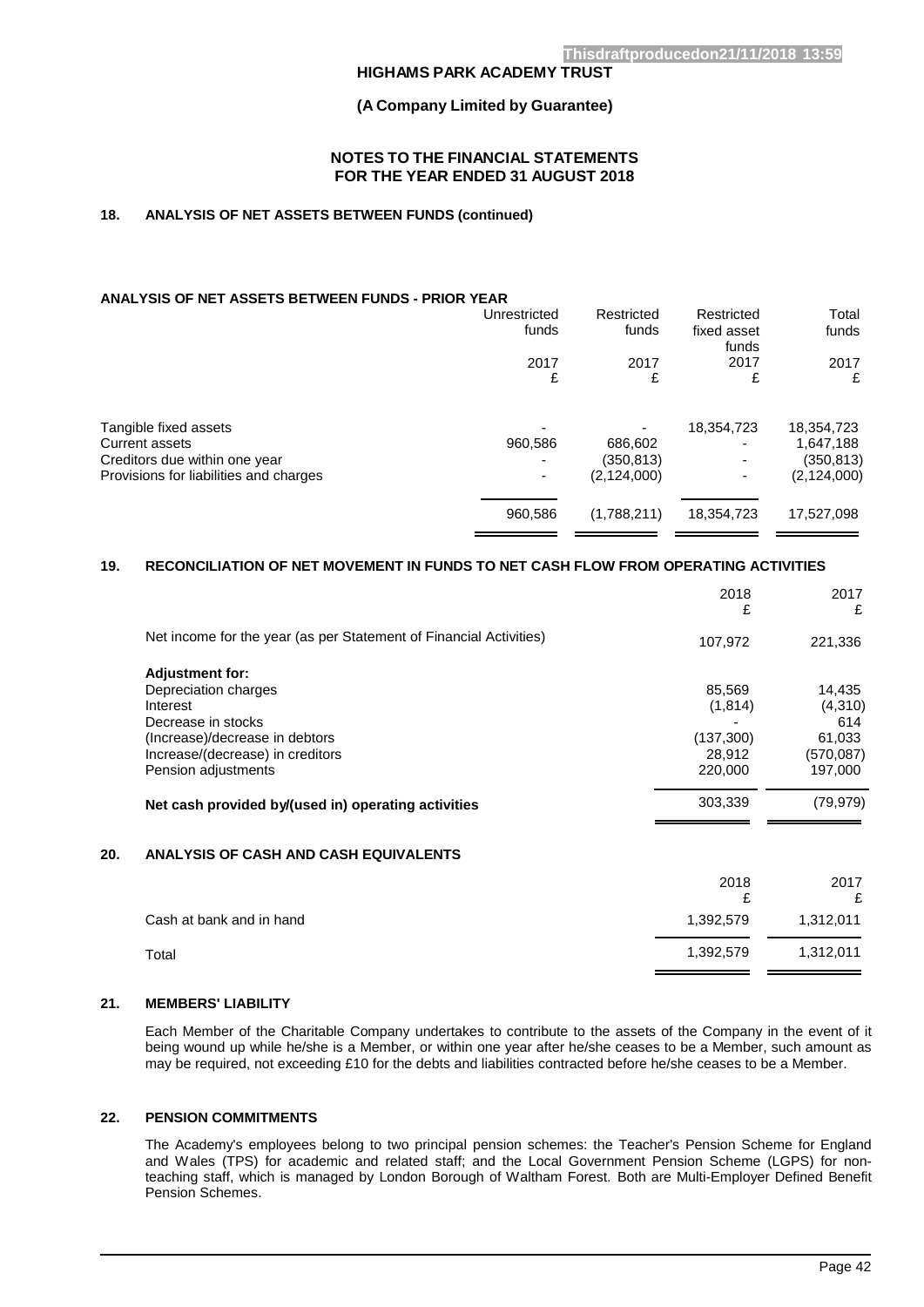#### **(A Company Limited by Guarantee)**

### **NOTES TO THE FINANCIAL STATEMENTS FOR THE YEAR ENDED 31 AUGUST 2018**

### **22. PENSION COMMITMENTS (continued)**

There were no outstanding or prepaid contributions at either the beginning or the end of the financial year.

#### **Teachers' Pension Scheme**

#### **Introduction**

The Teachers' Pension Scheme (TPS) is a statutory, contributory, defined benefit scheme, governed by the Teachers' Pensions Regulations (2010) and, from 1 April 2014, by the Teachers' Pension Scheme Regulations 2014. Membership is automatic for full-time teachers in academies and, from 1 January 2007, automatic for teachers in parttime employment following appointment or a change of contract, although they are able to opt out.

The TPS is an unfunded scheme and members contribute on a 'pay as you go' basis – these contributions along with those made by employers are credited to the Exchequer.

#### **Valuation of the Teachers' Pension Scheme**

The Government Actuary, using normal actuarial principles, conducts a formal actuarial review of the TPS in accordance with the Public Service Pensions (Valuations and Employer Cost Cap) Directions 2014 published by HM Treasury. The aim of the review is to specify the level of future contributions. Actuarial scheme valuations are dependent on assumptions about the value of future costs, design of benefits and many other factors.

In September 2018 actuarial valuation of the TPS was provided to Parliament. Since 2015, employers have paid 16.48% towards the Teacher Pension Scheme (TPS) while employees have paid an average of 9.6% (contributions vary with pay rates so that higher paid teachers, including principals, pay more). The recent announcements could mean an increase in the employer contributions to more than 23% - a 40% increase in costs.

Because the Government actuary's valuation is provisional, the final rate is not yet confirmed.

The employer's pension costs paid to TPS in the period amounted to £697,854 (2017 - £700,403).

Under the definitions set out in FRS 102, the TPS is an unfunded multi-employer pension scheme. The trust has accounted for its contributions to the scheme as if it were a defined contribution scheme. The trust has set out above the information available on the scheme.

#### **Local Government Pension Scheme**

The LGPS is a funded defined benefit scheme, with assets held in separate trustee-administered funds. The total contribution made for the year ended 31 August 2018 was £274,000 (2017 - £270,000), of which employer's contributions totalled £206,000 (2017 - £207,000) and employees' contributions totalled £68,000 (2017 - £63,000). The agreed contribution rates for future years are 23% for employers and 5.5% and 12.5% for employees.

Parliament has agreed, at the request of the Secretary of State for Education, to a guarantee that, in the event of academy closure, outstanding Local Government Pension Scheme liabilities would be met by the Department for Education. The guarantee came into force on 18 July 2013.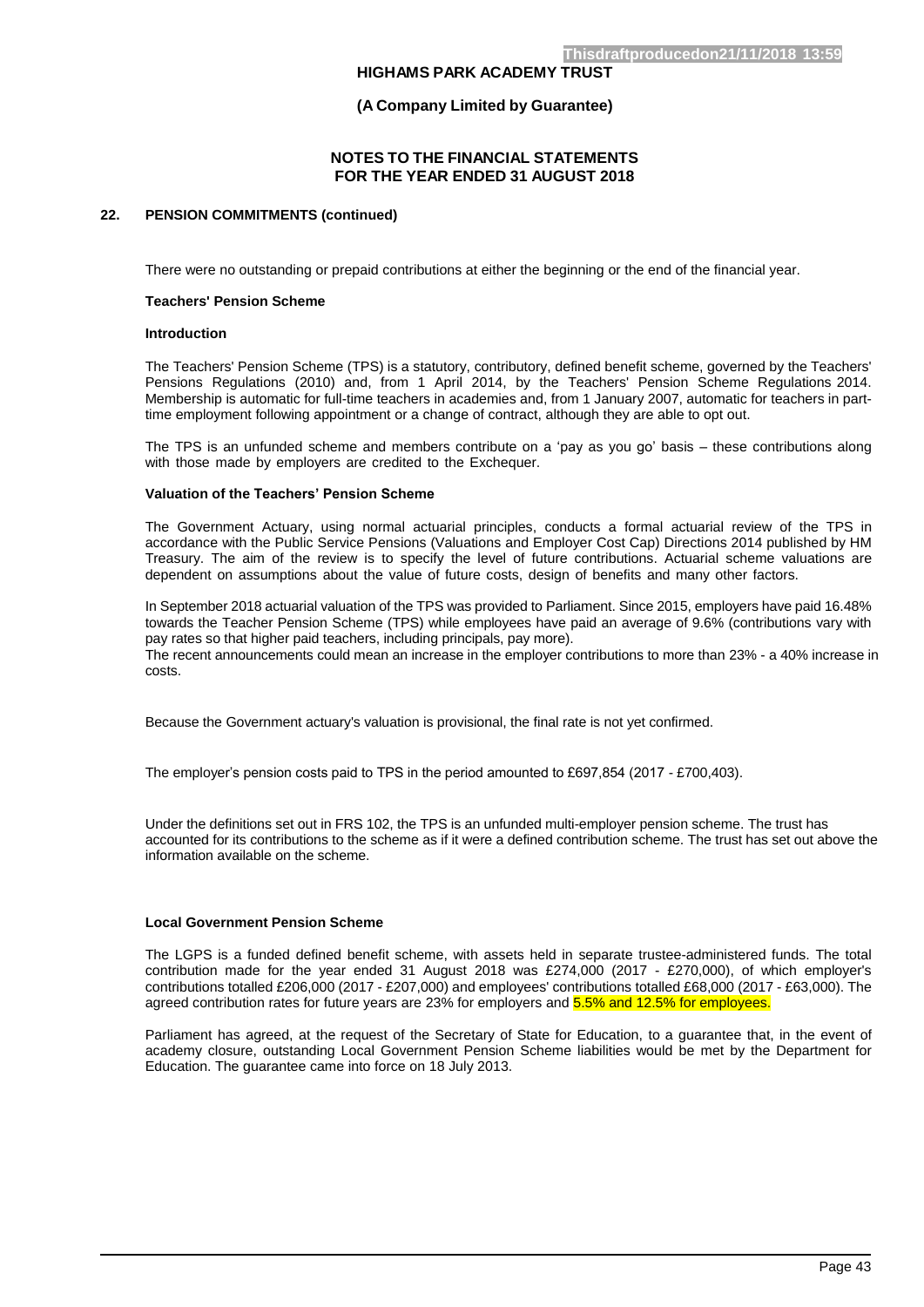### **(A Company Limited by Guarantee)**

### **NOTES TO THE FINANCIAL STATEMENTS FOR THE YEAR ENDED 31 AUGUST 2018**

# **22. PENSION COMMITMENTS (continued)**

Principal actuarial assumptions:

|                                                      | 2018      | 2017  |
|------------------------------------------------------|-----------|-------|
| Discount rate for scheme liabilities                 | 2.80 %    | 2.40% |
| Rate of increase in salaries                         | 3.60%     | 3.70% |
| Rate of increase for pensions in payment / inflation | $2.20 \%$ | 2.20% |

The current mortality assumptions include sufficient allowance for future improvements in mortality rates. The assumed life expectations on retirement age 65 are:

|                                          | 2018         | 2017         |
|------------------------------------------|--------------|--------------|
| Retiring today                           |              |              |
| Males<br>Females                         | 22.5<br>25.5 | 22.4<br>25.4 |
| Retiring in 20 years<br>Males<br>Females | 24.7<br>27.9 | 24.6<br>27.7 |

| Sensitivity analysis                   | At 31 August<br>2018 | At 31 August<br>2017<br>£ |
|----------------------------------------|----------------------|---------------------------|
| Discount rate $+0.1\%$                 | (75,000)             | (74,000)                  |
| Discount rate -0.1%                    | 75,000               | 74.000                    |
| Mortality assumption - 1 year increase | 71.000               | 70.000                    |
| Mortality assumption - 1 year decrease | (71,000)             | (70,000)                  |
| CPI rate $+0.1\%$                      | 77.000               | 76.000                    |
| CPI rate $-0.1\%$                      | (77,000)             | (76,000)                  |

The Academy's share of the assets in the scheme was:

| Fair value at | Fair value at<br>31 August |
|---------------|----------------------------|
| 2018<br>£     | 2017<br>£                  |
| 1,355,000     | 1,090,000                  |
| 206,000       | 208,000                    |
| 185,000       | 156,000                    |
| 62,000        | 104,000                    |
| 247,000       | 173,000                    |
| 2,055,000     | 1,731,000                  |
|               | 31 August                  |

The actual return on scheme assets was £161,000 (2017 - £270,000).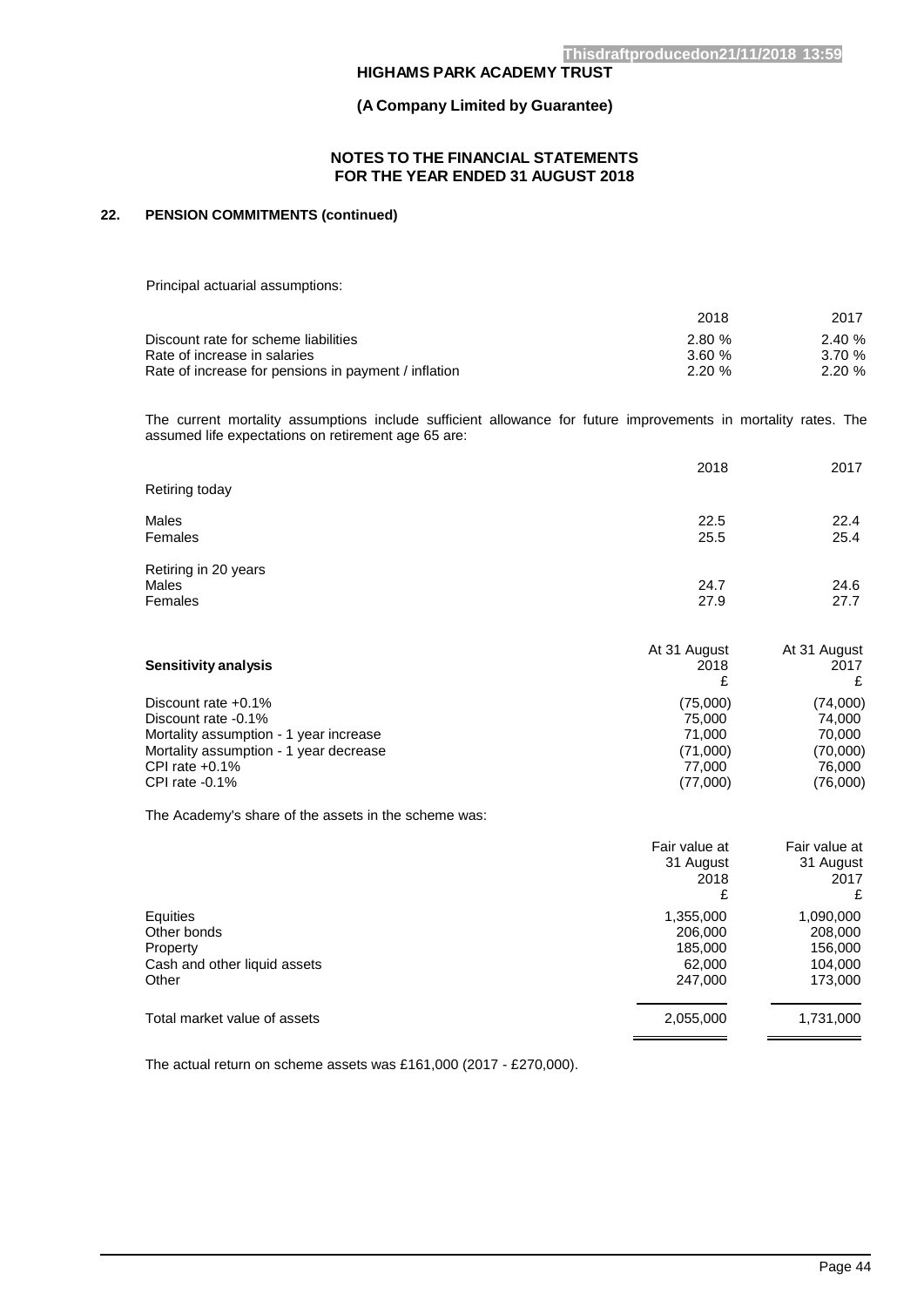# **(A Company Limited by Guarantee)**

### **NOTES TO THE FINANCIAL STATEMENTS FOR THE YEAR ENDED 31 AUGUST 2018**

# **22. PENSION COMMITMENTS (continued)**

The amounts recognised in the Statement of Financial Activities incorporating Income and Expenditure Account are as follows:

|                                                                                                                                                                                       | 2018<br>£                                                                    | 2017<br>£                                                                   |
|---------------------------------------------------------------------------------------------------------------------------------------------------------------------------------------|------------------------------------------------------------------------------|-----------------------------------------------------------------------------|
| Current service cost<br>Interest income<br>Interest cost<br>Administration costs                                                                                                      | (367,000)<br>44,000<br>(92,000)<br>(11,000)                                  | (337,000)<br>30,000<br>(87,000)<br>(10,000)                                 |
| Total                                                                                                                                                                                 | (426,000)                                                                    | (404,000)                                                                   |
| Actual return on scheme assets                                                                                                                                                        | 161,000                                                                      | 270,000                                                                     |
| Movements in the present value of the defined benefit obligation were as follows:                                                                                                     |                                                                              |                                                                             |
|                                                                                                                                                                                       | 2018<br>£                                                                    | 2017<br>£                                                                   |
| Opening defined benefit obligation<br>Current service cost<br>Interest cost<br>Employee contributions<br>Actuarial gains<br>Benefits paid                                             | 3,855,000<br>367,000<br>92,000<br>68,000<br>(373,000)<br>(100,000)           | 4,017,000<br>337,000<br>87,000<br>63,000<br>(556,000)<br>(93,000)           |
| Closing defined benefit obligation                                                                                                                                                    | 3,909,000                                                                    | 3,855,000                                                                   |
| Movements in the fair value of the Academy's share of scheme assets:                                                                                                                  |                                                                              |                                                                             |
|                                                                                                                                                                                       | 2018<br>£                                                                    | 2017<br>£                                                                   |
| Opening fair value of scheme assets<br>Interest income<br><b>Actuarial losses</b><br><b>Employer contributions</b><br>Employee contributions<br>Benefits paid<br>Administration costs | 1,731,000<br>44,000<br>117,000<br>206,000<br>68,000<br>(100,000)<br>(11,000) | 1,294,000<br>30,000<br>240,000<br>207,000<br>63,000<br>(93,000)<br>(10,000) |
| Closing fair value of scheme assets                                                                                                                                                   | 2,055,000                                                                    | 1,731,000                                                                   |